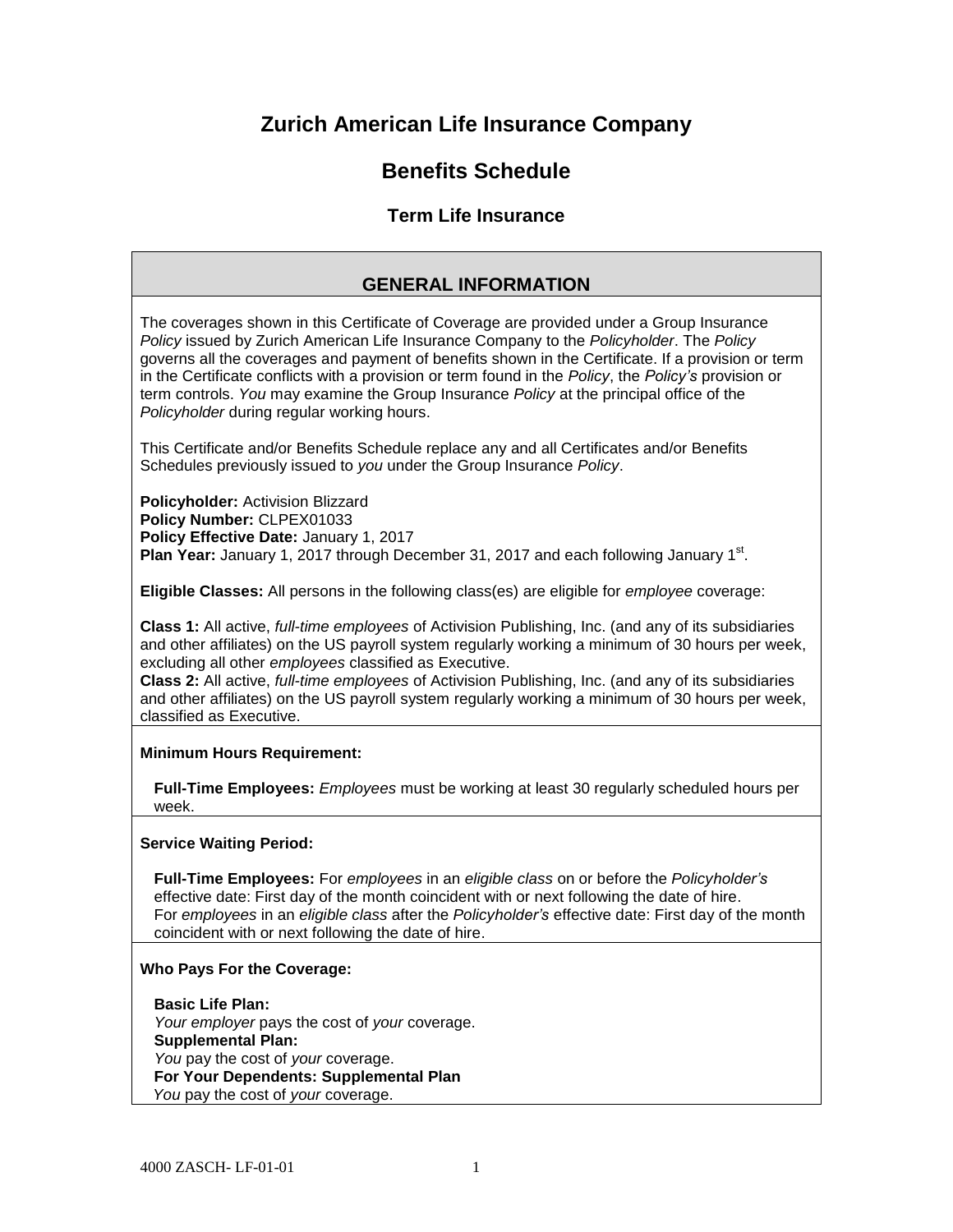# **Elimination Period:**

 **Premium Waiver:** 9 months

 Disability-based benefits begin the day after *we* approve *your* claim and the *elimination period* is completed.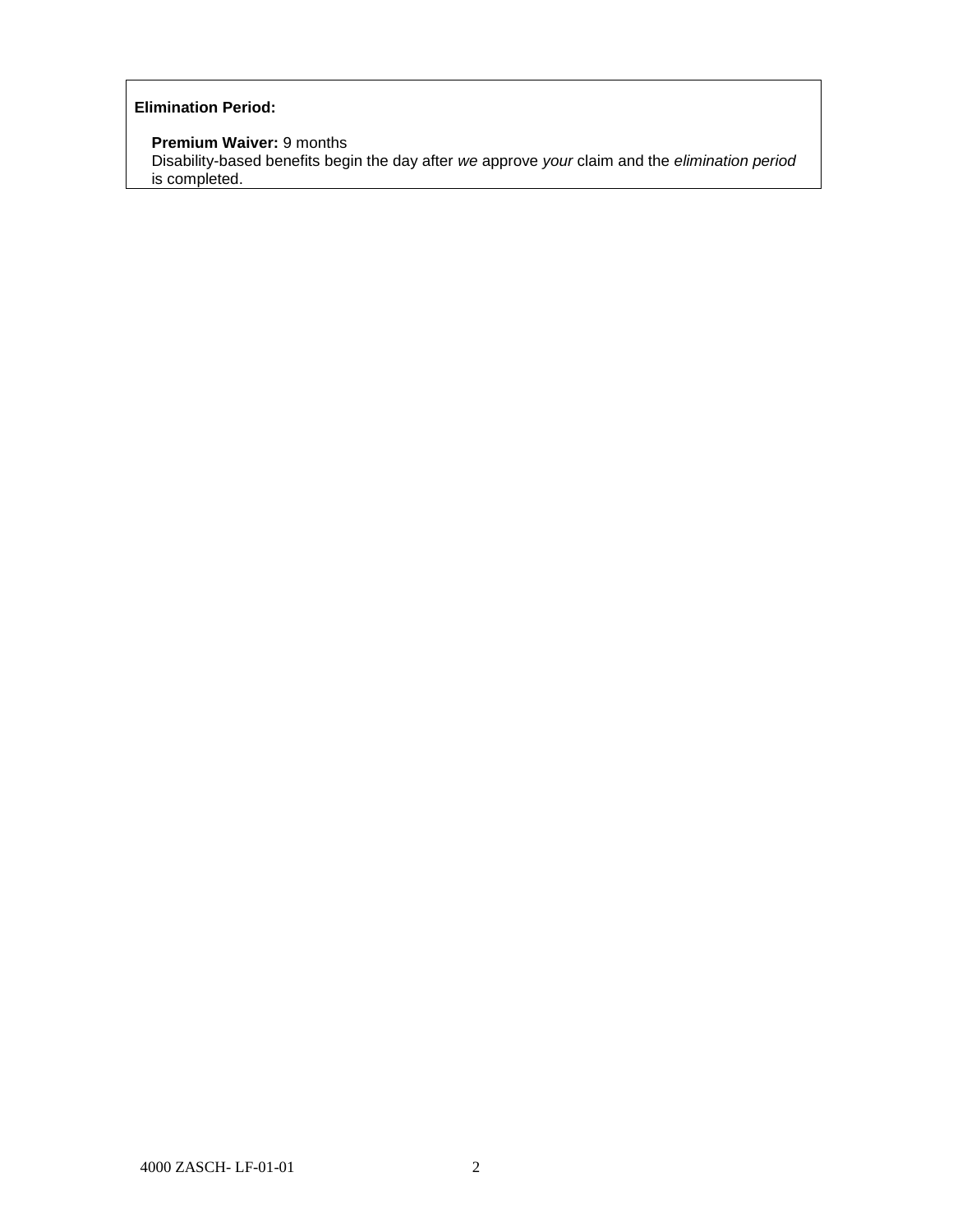| <b>BENEFITS SCHEDULE</b><br><b>Term Life Insurance</b>                                                                                                                                                       |                                                                                                      |  |  |
|--------------------------------------------------------------------------------------------------------------------------------------------------------------------------------------------------------------|------------------------------------------------------------------------------------------------------|--|--|
| <b>Employee Basic Plan</b>                                                                                                                                                                                   |                                                                                                      |  |  |
| <b>Eligible Classes:</b>                                                                                                                                                                                     | <b>Life Insurance Amount:</b>                                                                        |  |  |
| Class 1:<br>Class 2:                                                                                                                                                                                         | 2 x Annual Earnings<br>3 x Annual Earnings                                                           |  |  |
| All amounts are rounded to the next higher multiple of \$1,000 if not already an exact multiple<br>thereof. Annual earnings are determined by your employer. Annual earnings are defined in the<br>Glossary. |                                                                                                      |  |  |
| <b>Maximum Benefit Amount:</b>                                                                                                                                                                               |                                                                                                      |  |  |
| Class $1$ :<br>Class 2:                                                                                                                                                                                      | The lesser of 2 x Annual Earnings or \$1,000,000<br>The lesser of 3 x Annual Earnings or \$1,000,000 |  |  |
| <b>Guarantee Issue Amount:</b>                                                                                                                                                                               |                                                                                                      |  |  |
| Class $1$ :<br>Class 2:                                                                                                                                                                                      | The lesser of 2 x Annual Earnings or \$1,000,000<br>The lesser of 3 x Annual Earnings or \$1,000,000 |  |  |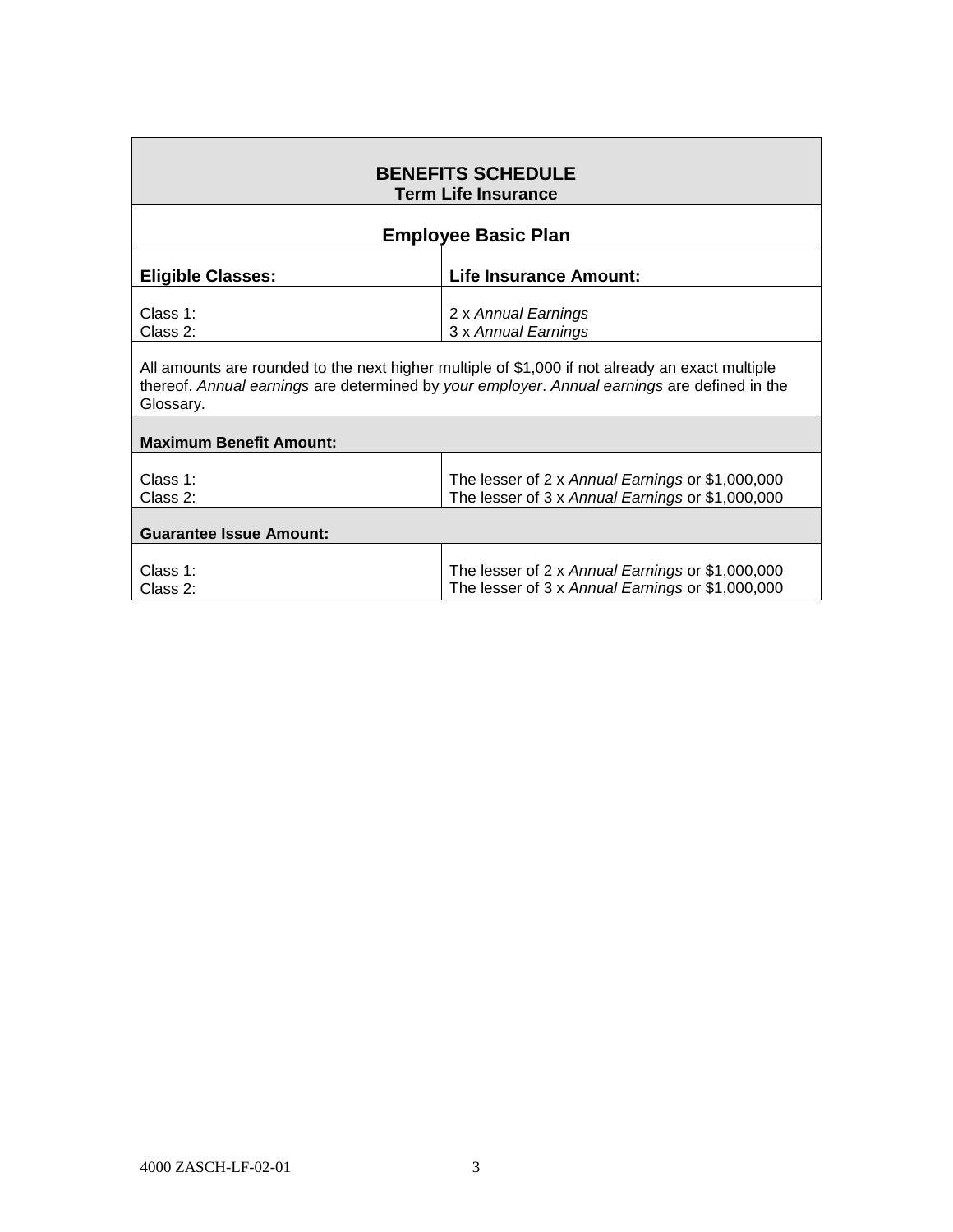| <b>EMPLOYEE TERM LIFE INSURANCE</b>                                                                                                                                                                                                                                                                                                                                                                                                                                                                                                                                                                                                                                                            |                                                  |  |
|------------------------------------------------------------------------------------------------------------------------------------------------------------------------------------------------------------------------------------------------------------------------------------------------------------------------------------------------------------------------------------------------------------------------------------------------------------------------------------------------------------------------------------------------------------------------------------------------------------------------------------------------------------------------------------------------|--------------------------------------------------|--|
| <b>Supplemental Plan</b>                                                                                                                                                                                                                                                                                                                                                                                                                                                                                                                                                                                                                                                                       |                                                  |  |
| An employee must be insured for basic life insurance in order to become insured for<br>supplemental life insurance.                                                                                                                                                                                                                                                                                                                                                                                                                                                                                                                                                                            |                                                  |  |
| <b>Eligible Classes:</b>                                                                                                                                                                                                                                                                                                                                                                                                                                                                                                                                                                                                                                                                       | <b>Employee Life Insurance Amount:</b>           |  |
| Class 1 and Class 2:                                                                                                                                                                                                                                                                                                                                                                                                                                                                                                                                                                                                                                                                           | 1-5 x Annual Earnings to \$1,000,000             |  |
| All amounts are rounded to the next higher multiple of \$1,000, if not already an exact multiple<br>thereof. Annual earnings are determined by your employer. Annual earnings are defined in the<br>Glossary.                                                                                                                                                                                                                                                                                                                                                                                                                                                                                  |                                                  |  |
| <b>Maximum Benefit Amount:</b>                                                                                                                                                                                                                                                                                                                                                                                                                                                                                                                                                                                                                                                                 |                                                  |  |
| Class 1 and Class 2:                                                                                                                                                                                                                                                                                                                                                                                                                                                                                                                                                                                                                                                                           | The lesser of 5 x Annual Earnings or \$1,000,000 |  |
| <b>Minimum Benefit Amount:</b>                                                                                                                                                                                                                                                                                                                                                                                                                                                                                                                                                                                                                                                                 |                                                  |  |
| Class 1 and Class 2:                                                                                                                                                                                                                                                                                                                                                                                                                                                                                                                                                                                                                                                                           | \$10,000                                         |  |
| <b>Guarantee Issue Amount:</b>                                                                                                                                                                                                                                                                                                                                                                                                                                                                                                                                                                                                                                                                 |                                                  |  |
| Class 1 and Class 2:                                                                                                                                                                                                                                                                                                                                                                                                                                                                                                                                                                                                                                                                           | The lesser of 3 x Annual Earnings or \$250,000   |  |
| You may elect coverage under any one of the available options shown above for Supplemental<br>Term Life Insurance. Once you have selected your Plan option, if you wish to make a change,<br>your employer can provide you with information on how and when changes can be made.                                                                                                                                                                                                                                                                                                                                                                                                               |                                                  |  |
| <b>AUTOMATIC INCREASE FEATURE</b>                                                                                                                                                                                                                                                                                                                                                                                                                                                                                                                                                                                                                                                              |                                                  |  |
| If your supplementary life insurance benefit is based on annual earnings, it will automatically<br>increase up to \$25,000 if the employer provides us with the required notice of an increase in<br>annual earnings, and you are actively at work on the effective date of the increase. If you are not<br>actively at work on that date, the benefit will not increase until you return to active work. If you<br>revoke this Automatic Increase Feature, it may not be elected at a later date. If you have not<br>enrolled for the Automatic Increase Feature, evidence of insurability must be provided before any<br>increase based on an increase in annual earnings becomes effective. |                                                  |  |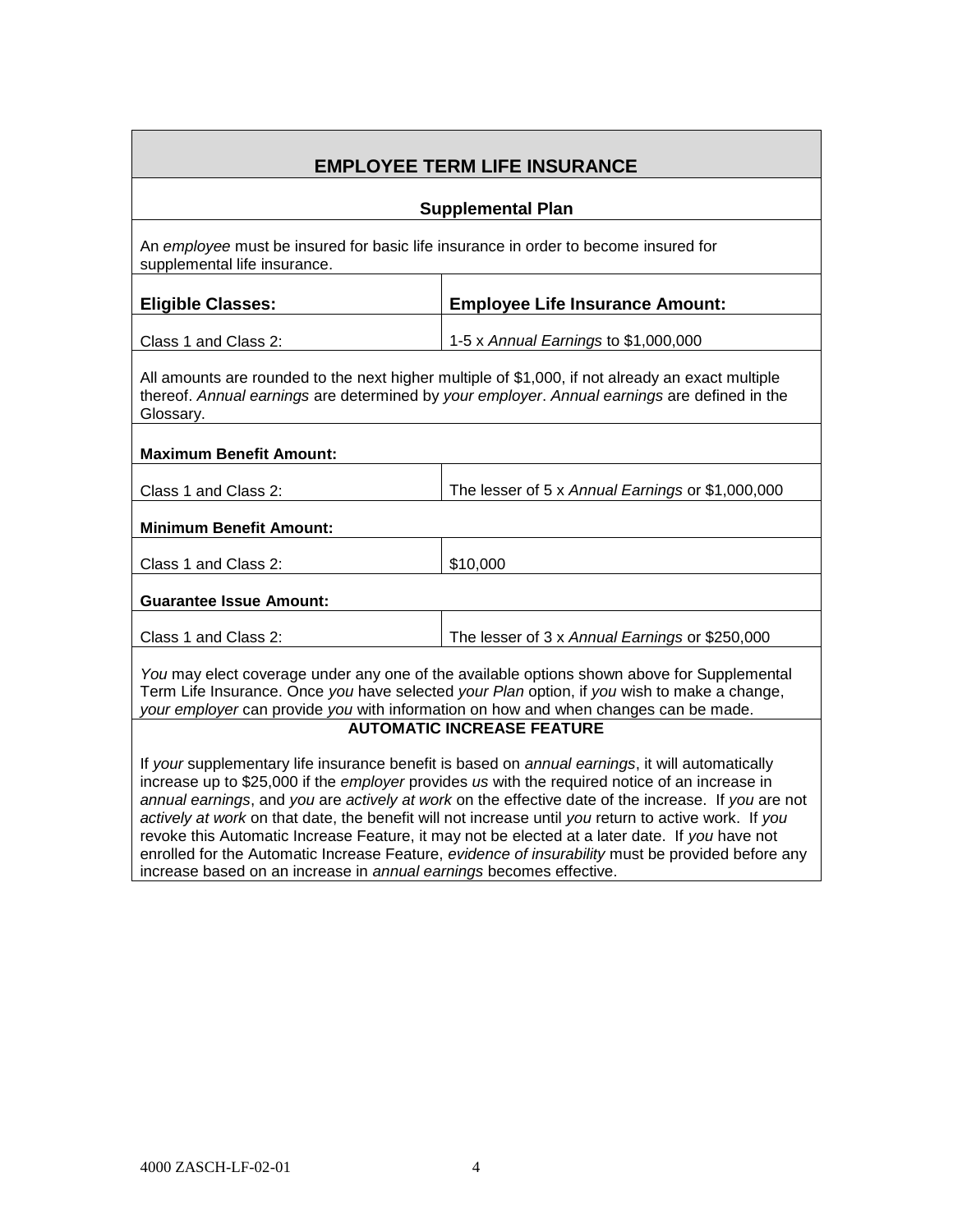# **Evidence of Insurability**

*Evidence of insurability* is required for any amount of insurance over the Guarantee Issue Amount of \$250,000.

*Evidence of insurability* is required if *you* request life insurance coverage more than 31 days after the *eligibility date*.

*Evidence of insurability* is not required for *amounts of life insurance you* had in force with *your employer's* prior carrier on the termination date of the prior carrier's plan.

*Evidence of insurability* is required for *amounts of life insurance* in excess of the greater of:

- the *amount(s) of life insurance you* had in force with *your employer's* prior carrier on the termination date of the prior carrier's plan; or
- the *amount(s) of life insurance* over the amount shown above.

If *we* do not approve *your evidence of insurability*, the *amount of life insurance* will be limited to the Guarantee Issue Amount.

**Life Status Changes:** In addition to the Guarantee Issue Amount available to an *employee* when first eligible, an *employee* who experiences a *life status change* will be eligible to add supplemental coverage at one times *annual earnings*, without *evidence of insurability*. In order to receive this additional Guarantee Issue insurance, application must be made within 31 days of the *life status change* and the *employee* must not have previously been declined for any amount of insurance due to failure to provide satisfactory *evidence of insurability* when required.

# **Age Reduction Rules For Insurance Benefits**

The age reduction rule effects the amount of insurance available if *you* become insured at certain ages or have reached certain ages while insured under this *Plan.* 

# **Age Reduction Schedule**

| Age:        | <b>Reduced By:</b> |
|-------------|--------------------|
| 65 to 69    | 35%                |
| 70 to 74    | 55%                |
| 75 to 79    | 70%                |
| 80 and over | 80%                |

If *your* benefit is a percentage of *your* salary, the benefit reduction will be based on the value of *your Policy* the day before the next reduction period. If *your* benefit is a dollar amount, the original benefit amount will continue to be reduced by the percentages stated above, as *you* age.

After a reduction occurs, there will be no further increases in *your amount of life insurance*.

If *you* become insured during or after the month in which *you* reach the above ages, *your* life insurance amount will be the applicable percentage of the amount shown for *your eligible class.*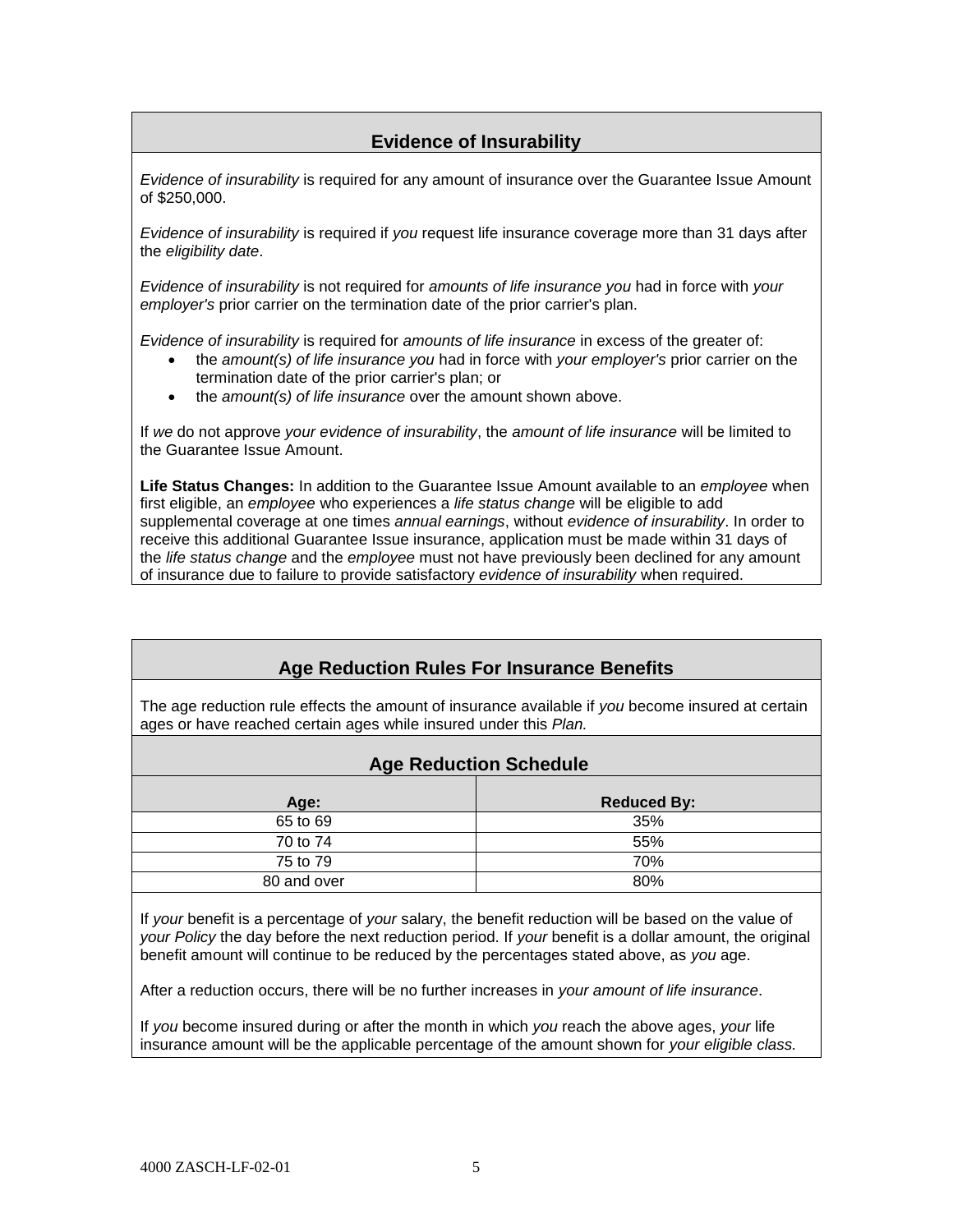# **DEPENDENT TERM LIFE INSURANCE Supplemental Plan** A *dependent's eligibility date* is the date *you* can first elect coverage for a *dependent*. **Eligible Dependents: Life Insurance Amount:** *Spouse* or Domestic Partner: Units of \$1,000 to the lesser of \$500,000 or 100% of the *employee's* amount. **Age Reduction Rule:** The amount of *your spouse's* or domestic partner's age life insurance will reduce by the same percentage or amount as *your* life insurance reduces. After a reduction occurs, there will be no further increases in the amount of *your spouse's* or domestic partner's age life insurance. The age reduction for your *spouse* or domestic partner is based on the *spouse's* or domestic partner's age, not the *employee's* age. **Each Dependent Child: Age Schedule:** Live birth to 19 years or to age  $26:$   $\vert$  \$2,000, \$5,000, \$10,000 or \$25,000 The amount of insurance for a *dependent* will not be more than 100% of the amount of *your* insurance amount under this *Plan*. **Maximum Benefit Amount:** *Spouse* or Domestic Partner: The lesser of \$500,000 or 100% of the *employee's* amount. **Dependent Child:**  $\begin{array}{|c|c|c|c|c|} \hline \text{$25,000}\end{array}$ **Minimum Benefit Amount: Spouse or Domestic Partner:** \$1,000 **Dependent Child:** \$2,000 **Guarantee Issue Amount: Spouse** or Domestic Partner:  $\vert$  \$25,000 **Dependent Child:**  $\begin{array}{|c|c|c|c|c|} \hline \text{$25,000}\hline \end{array}$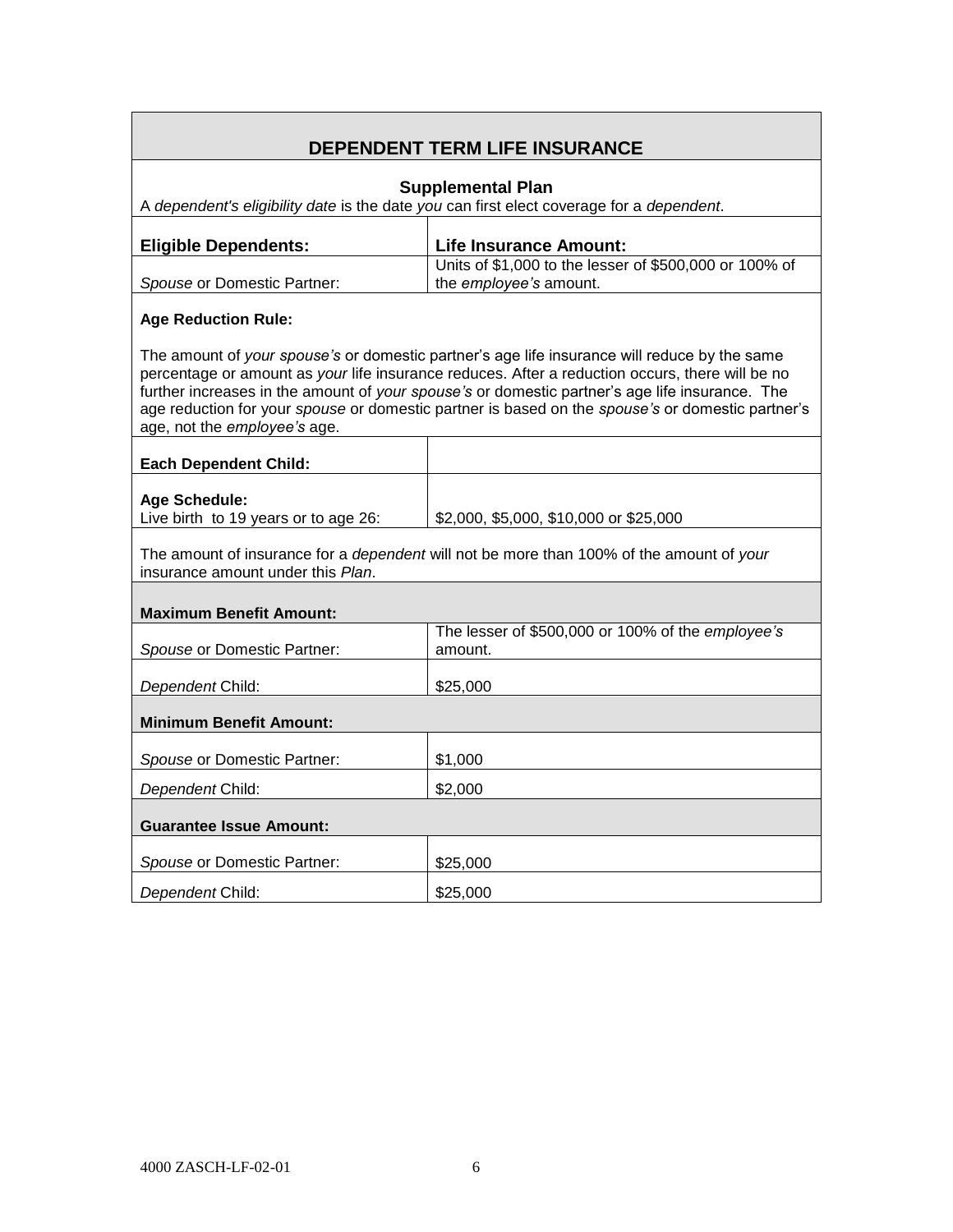# **Dependent Evidence of Insurability**

**Note:** When eligible, *you* may increase *your dependent spouse or* domestic partner coverage by one additional increment(s) of up to \$1,000 without having to submit *evidence of insurability* to *us,*  as long as the total benefit amount does not exceed the Guarantee Issue Amount. This applies even if, in the past, *we* have approved *your dependent spouse's or* domestic partner's *evidence of insurability.*

*Evidence of insurability* is required for any amount of *your spouse's or* domestic partner's insurance over \$25,000.

*Evidence of insurability* is required if *you* request life insurance coverage for a *dependent spouse or* domestic partner more than 31 days after the *dependent eligibility date.* 

*Evidence of insurability* is not required for *amounts of life insurance your dependent spouse or*  domestic partner had in force with *your employer's* prior carrier on the termination date of the prior carrier's plan.

*Evidence of insurability* is required for *amounts of life insurance* in excess of the greater of:

- the *amount(s) of life insurance you* had in force with *your employer's* prior carrier on the termination date of the prior carrier's plan; or
- the *amount(s) of life insurance* over the amount shown above.

If *we* do not approve *your dependent spouse's or* domestic partner's *evidence of insurability*, the *amount of life insurance* will be limited to the Guarantee Issue Amount.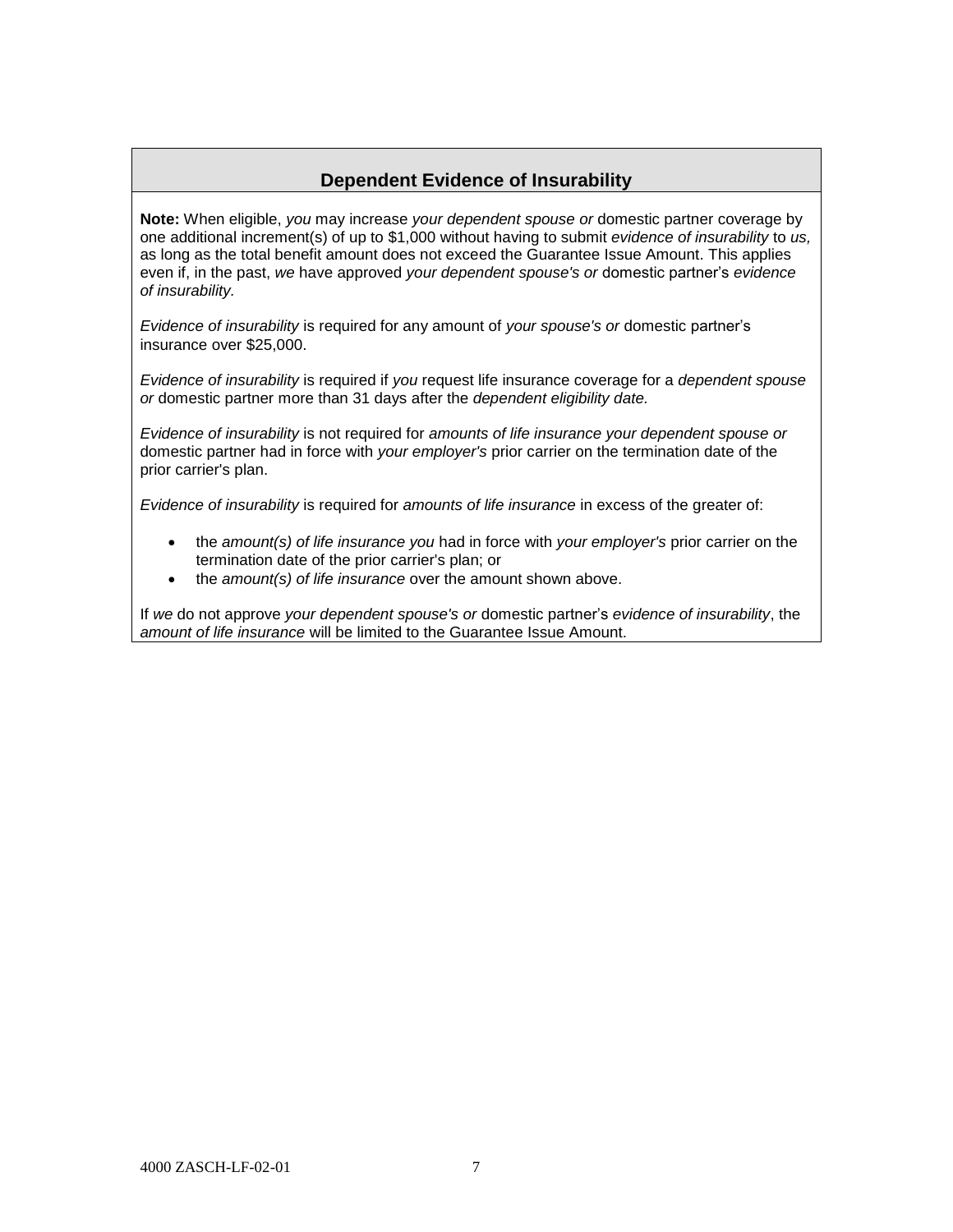| <b>Accelerated Death Benefit</b>                |           |  |  |
|-------------------------------------------------|-----------|--|--|
| <b>Employee and Spouse or Domestic Partner:</b> |           |  |  |
|                                                 |           |  |  |
| <b>Accelerated Death Benefit Minimum:</b>       | \$5,000   |  |  |
| <b>Accelerated Death Benefit Maximum:</b>       | \$500,000 |  |  |
| <b>Accelerated Death Benefit Percentage:</b>    | 80%       |  |  |

# **Limitations and Exclusions Which Apply to Your Coverage:**

This Benefits Schedule summarizes some of the features and benefits of *your employer's* term life *Plan.* It is not a contract. For a complete description of the terms, conditions, exclusions and limitations of *your employer's Plan*, refer to *your* Certificate. In the event of a discrepancy between this Benefits Schedule and the Certificate, the Certificate will control.

*Your amount of life insurance* will be reduced by any life benefit:

- paid to *you* under an accelerated death benefit in the *prior plan* and in force for *you*  under any disability extension provision of the *prior plan*;
- paid to *you* under an accelerated death benefit in this *Plan* or paid to *you* under any disability extension provision under this *Plan.*

#### **SOME LOSSES MAY NOT BE COVERED UNDER THIS PLAN. REFER TO THE EXCLUSIONS SECTION OF THE CERTIFICATE FOR A COMPLETE LIST OF EXCLUSIONS.**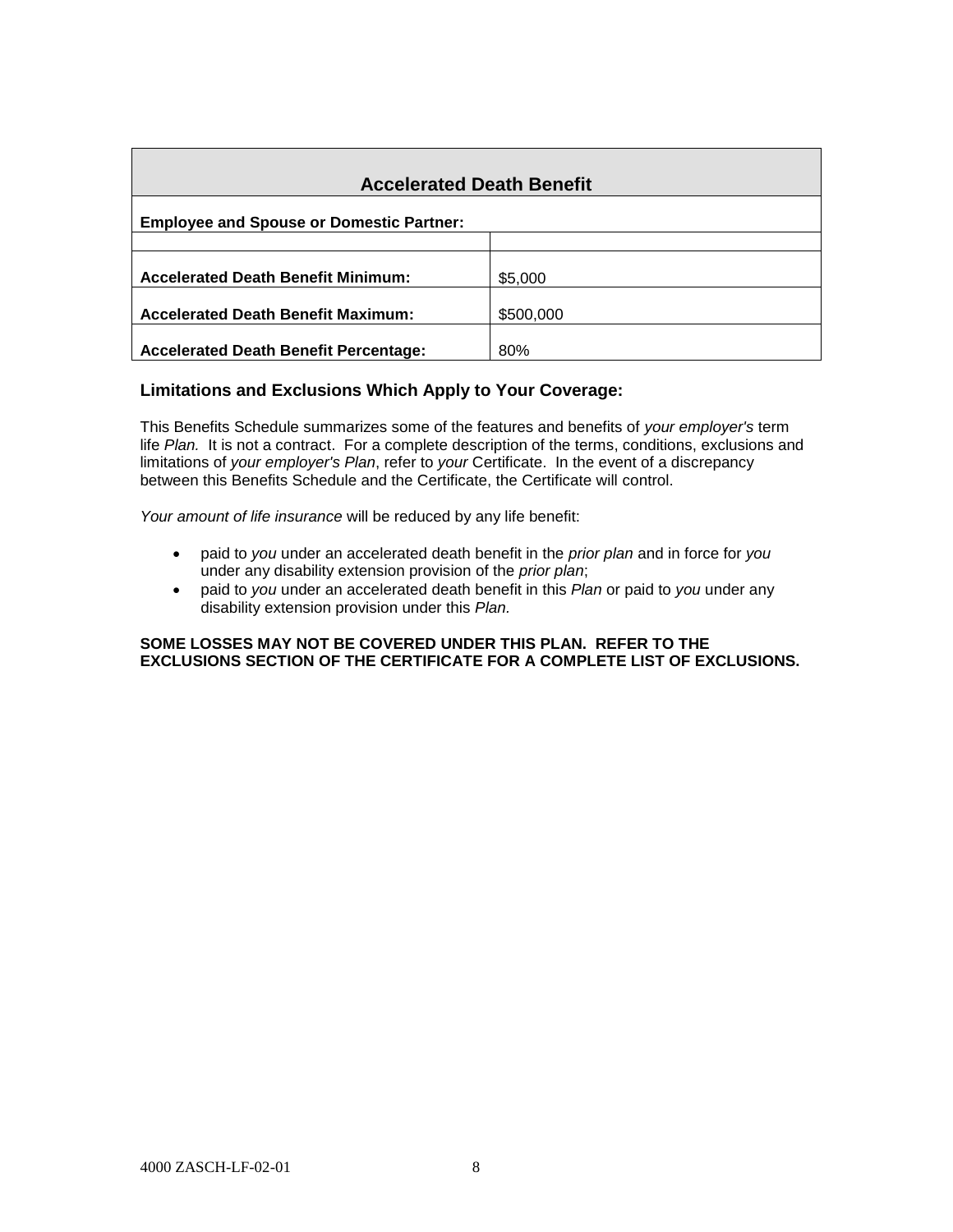# Zurich American Life Insurance Company

# Certificate of Coverage

# **Term Life Insurance Plan**

#### **Policyholder:** Activision Blizzard **Policy Number:** CLPEX01033

Zurich American Life Insurance Company is pleased to welcome *you* to the *Plan*. This is *your* Certificate of Coverage, referred to as "Certificate", as long as *you* are eligible for coverage and *you* meet the requirements for becoming insured. *You* will want to read this Certificate carefully and keep it in a safe place.

Throughout this document the words "*we", "our", "us*", and "the Company" means Zurich American Life Insurance Company. The words "*you*" and "*your*" mean the insured *employee* and any covered *dependents*, of the *Policyholder* sponsoring this *Plan*. Some terms and provisions are written as required by insurance *law*. Important terms are defined in the Glossary Section of the Certificate. Defined terms appear in italic print. If *you* should have any questions about the content or provisions, please consult *us* electronically through *our* website or at the toll free number provided below. *We* will assist *you* in any way to help *you* understand *your* benefits.

The benefits described in this Certificate are subject in every way to the entire Group Insurance Policy. If the terms and provisions of the Certificate are different, the *Policy* will govern. The Group Insurance Policy includes this Certificate, the Benefit Schedule(s), and any riders or amendments issued with the Group Insurance Policy. The *Policyholder's* application and any application or *evidence of insurability* completed by *you* or on *your* behalf, when applying for coverage or an increase in coverage, are also considered part of the *Policy.*

This Certificate contains a benefit option for an Accelerated Death Benefit. The insurance benefit amount payable will be reduced by any Accelerated Death Benefit paid any *Insured* covered under this Certificate.

*Your* coverage may be cancelled or changed in whole or in part under the terms and provisions of the *Policy.* The *Policy* is delivered in and is governed by the *laws* of the governing jurisdiction and to the extent applicable by the Employee Retirement Income Security Act of 1974 (ERISA) and any amendments.

For purposes of effective dates and ending dates under the group *Policy*, all days begin at 12:01 a.m. Central Standard Time and end at 12:00 midnight Central Standard Time at the *Policyholder*'*s* address.

Zurich American Life Insurance Company is located at:

# **1299 Zurich Way Schaumburg, IL 60196**

*Our* toll free number is: 877-856-2268 Outside the United States: 719-268-2416 *Our* website address is: www.zurichna.com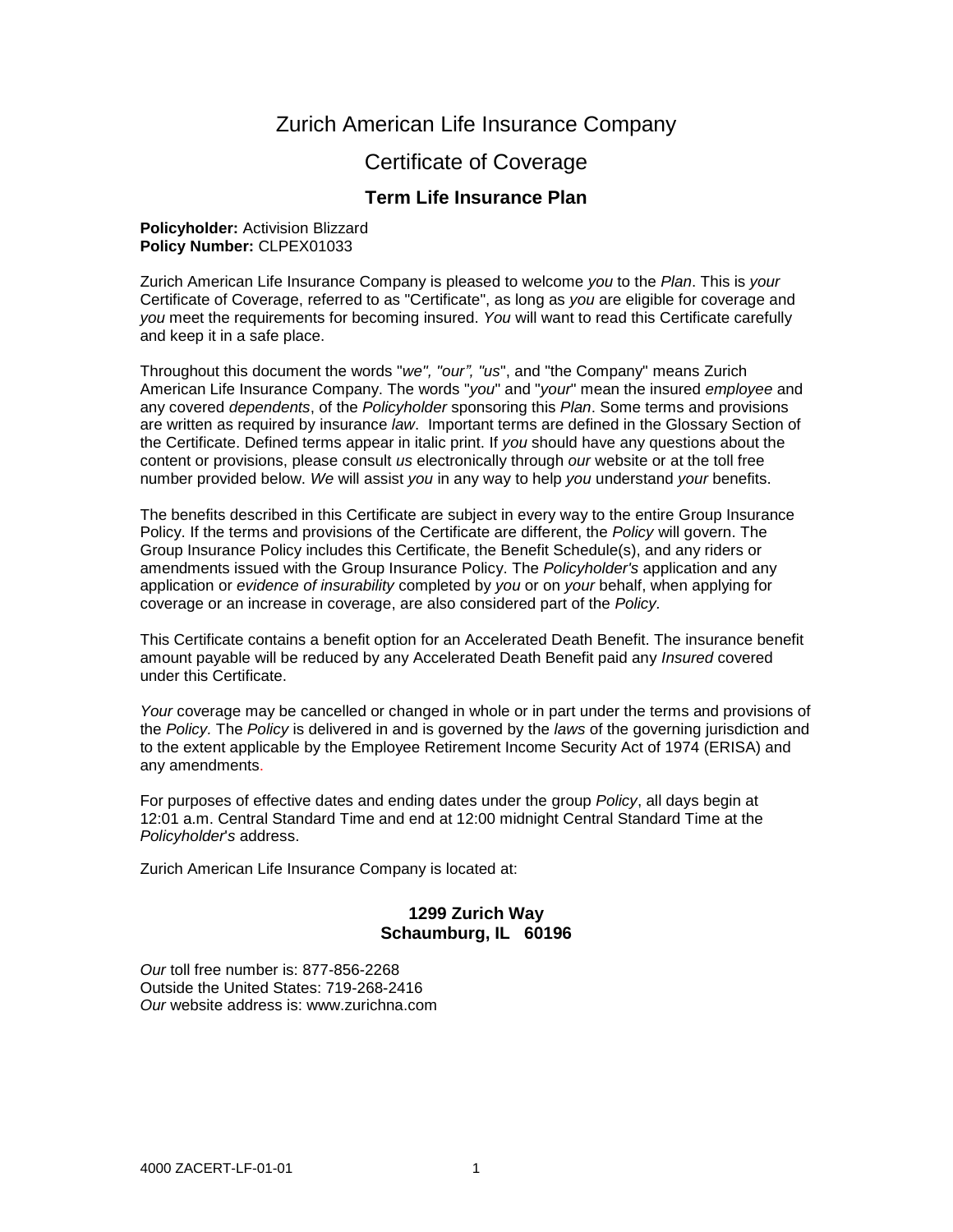# **Table of Contents**

Special Notices General Provisions Dependent Coverage Life Insurance Benefits Accelerated Death Benefits Additional Benefit Features Life Claim Information **Glossary**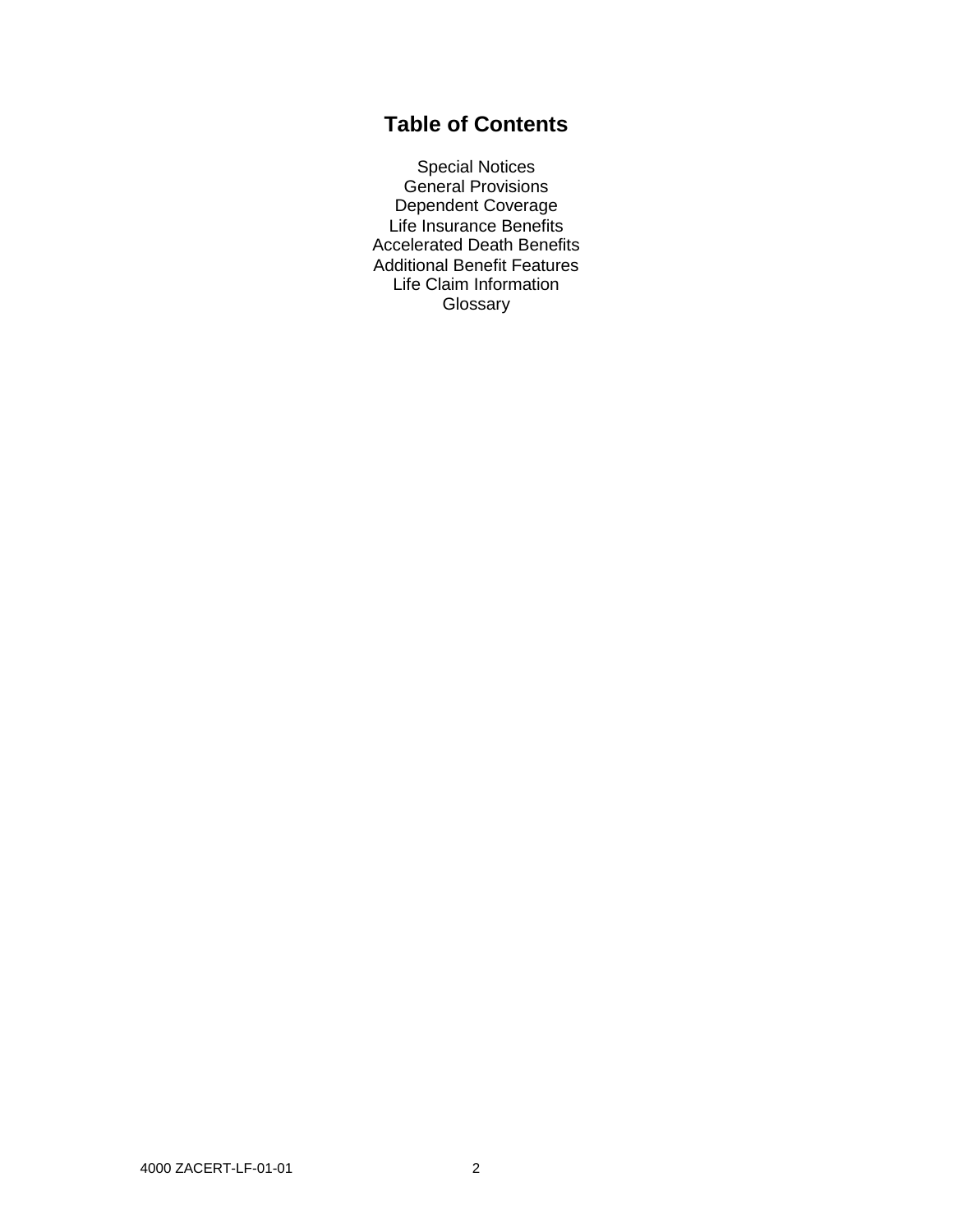Special Notices

# **DISCLOSURE NOTICES**

For Residents of the Following States

# **INDIANA**

# **NOTICE TO EMPLOYEES Questions regarding** *your Policy* **or coverage should be directed to:**

#### **Zurich American Life Insurance Company 7045 College Blvd, Overland Park, KS 66211-1523 1-888-634-6780**

If *you* (a) need the assistance of the governmental agency that regulates insurance; or (b) have a complaint *you* have been unable to resolve with *your*  insurer *you* may contact the Department of Insurance by mail, telephone or email:

State of Indiana Department of Insurance Consumer Services Division 311 West Washington Street Suite 300 Indianapolis, IN 46204

> Consumer Hotline: 1-800-622-4461

In the Indianapolis Area: 1-317-232-2395

Complaints can be filed electronically at [www.in.gov/idoi](http://www.in.gov/idoi)

# **ARKANSAS**

# **QUESTIONS OR PROBLEMS WITH YOUR POLICY?**

If *you* have any questions or problems with *your Policy*, *you* may contact *us* at the address below or one of the other organizations listed:

> Zurich American Life Insurance Company 7045 College Boulevard Overland Park, Kansas 66211-1523 Telephone: (877) 678-7534

Arkansas Insurance Department Consumer Services Division 1200 West Third Street Little Rock, Arkansas 72201-1904 Telephone: (501) 371-2640 or (800) 852-5494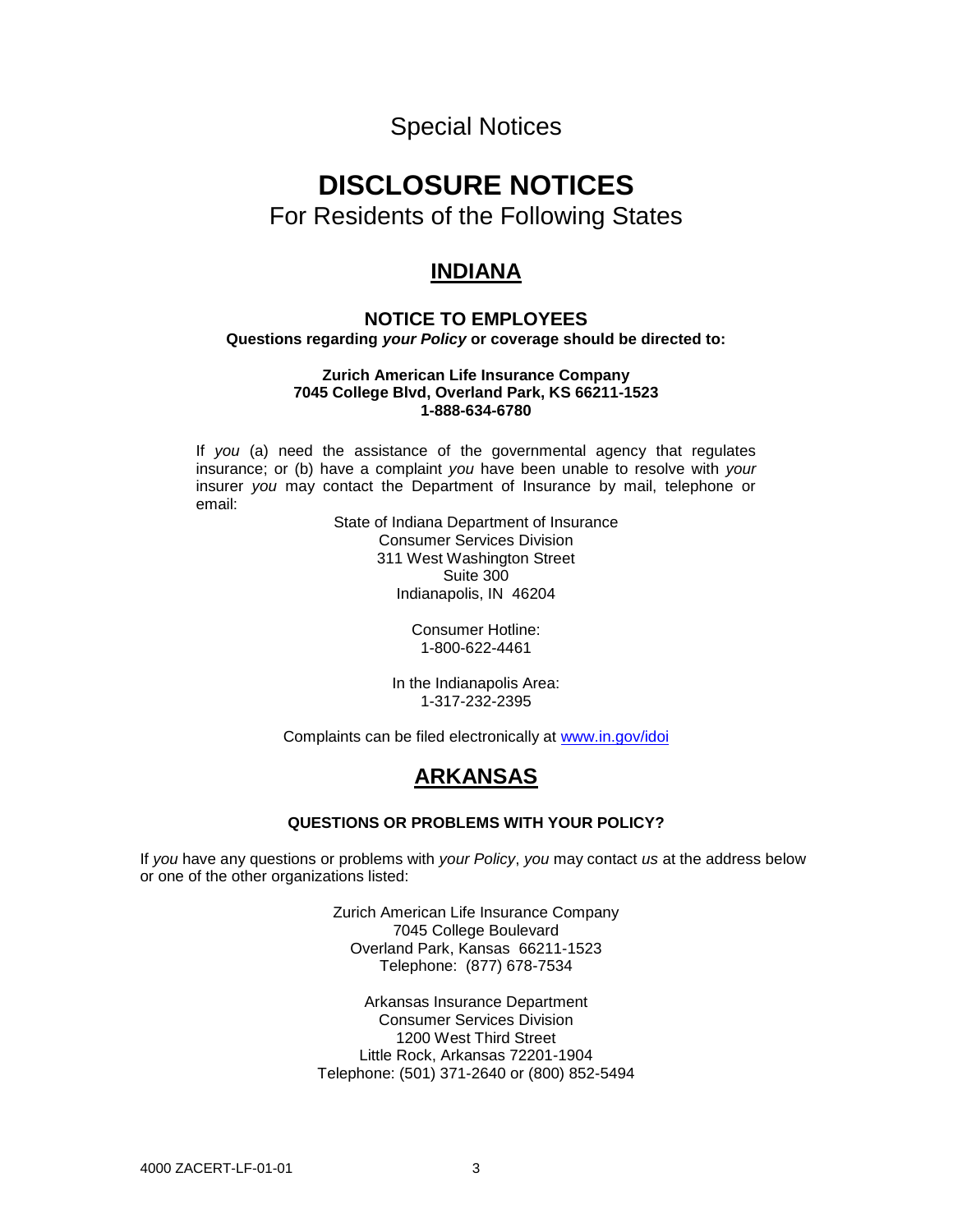# **GEORGIA**

# **NOTICE**

The *laws* of the State of Georgia prohibit insurers from unfairly discriminating against any person based upon his or her status as a victim of family violence.

# **ILLINOIS**

# NOTICE TO EMPLOYEES - ILLINOIS

This notice is to advise *you* that should any complaints arise regarding this insurance, *you* may contact the following:

> Zurich American Life Insurance Company 7045 College Blvd, Overland Park, KS 66211-1523 (888) 634-6780

For *your* information, the following is *your* state's Department of Insurance contact information:

Illinois Department of Insurance Consumer Division 320 W Washington St Springfield, IL 62767 (217) 782-4515

# **WISCONSIN**

## NOTICE TO EMPLOYEES – WISCONSIN **KEEP THIS NOTICE WITH YOUR INSURANCE PAPERS**

**PROBLEMS WITH YOUR INSURANCE?** – If *you* are having problems with *your* insurance company or agent, do not hesitate to contact the insurance company or agent to resolve *your*  problem.

> Zurich American Life Insurance Company 7045 College Blvd, Overland Park, KS 66211-1523 (888) 634-6780

*You* can also contact the **OFFICE OF THE COMMISSIONER OF INSURANCE**, a state agency which enforces Wisconsin's insurance *laws*, and file a complaint. *You* can contact the **OFFICE OF THE COMMISSIONER OF INSURANCE** by contacting:

> Office of the Commissioner of Insurance Complaints Department P.O. Box 7873 Madison, WI 53707-7873 Toll-Free: (800) 236-8517 Telephone: (608) 266-0103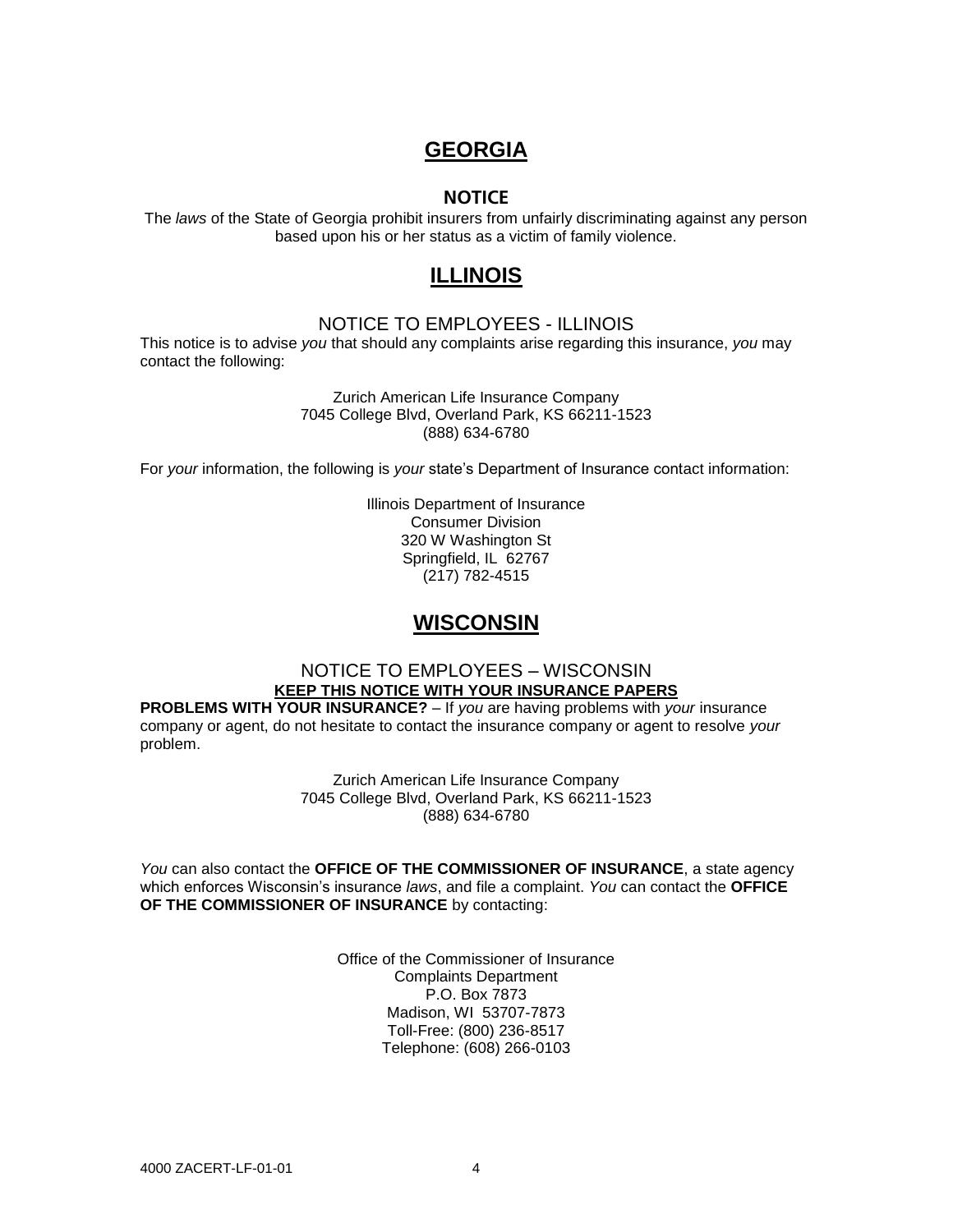Zurich American Life Insurance Company

| Toll Free Number:                   | 877-856-2268 |
|-------------------------------------|--------------|
| Claim Information Toll Free Number: | 877-856-2268 |
| Outside the United States:          | 719-268-2416 |

#### **Important Information Regarding The Availability Of Coverage**

No benefits are covered under this Certificate in the absence of payment of current premiums subject to the *grace period* and the Premium Section of the Group Insurance Policy. Unless specifically provided for in any applicable termination or continuation of coverage provision, described in this Certificate or under the terms of the Group Insurance Policy*,* this *Plan* does not pay benefits for the loss of life, an *accident* or a disability incurred before coverage starts under this *Plan*. This *Plan* will not pay any benefits for any losses, claims or expenses that start after coverage ends.

Benefits may be modified during the term of this *Plan* as specifically provided under the terms of the Group Insurance Policy or upon renewal. If benefits are modified, the revised benefits (including any reduction in benefits or elimination of benefits) apply to any losses incurred that start on or after the effective date of the *Plan* modification. There are no vested rights to receive any benefits described in the Group Insurance Policy or in this Certificate beyond the date of termination or renewal including if the loss, *accident* or disability starts on or after the effective date of the *Plan* modification, but prior to *your* receipt of amended *Plan* documents.

#### **Fraud Notice**

**Any person who, with intent to defraud or knowing that he/she is facilitating a fraud against an insurer, submits an application or files a claim containing a false or deceptive statement, commits insurance fraud, which is a crime and subjects the person to civil and criminal penalties.**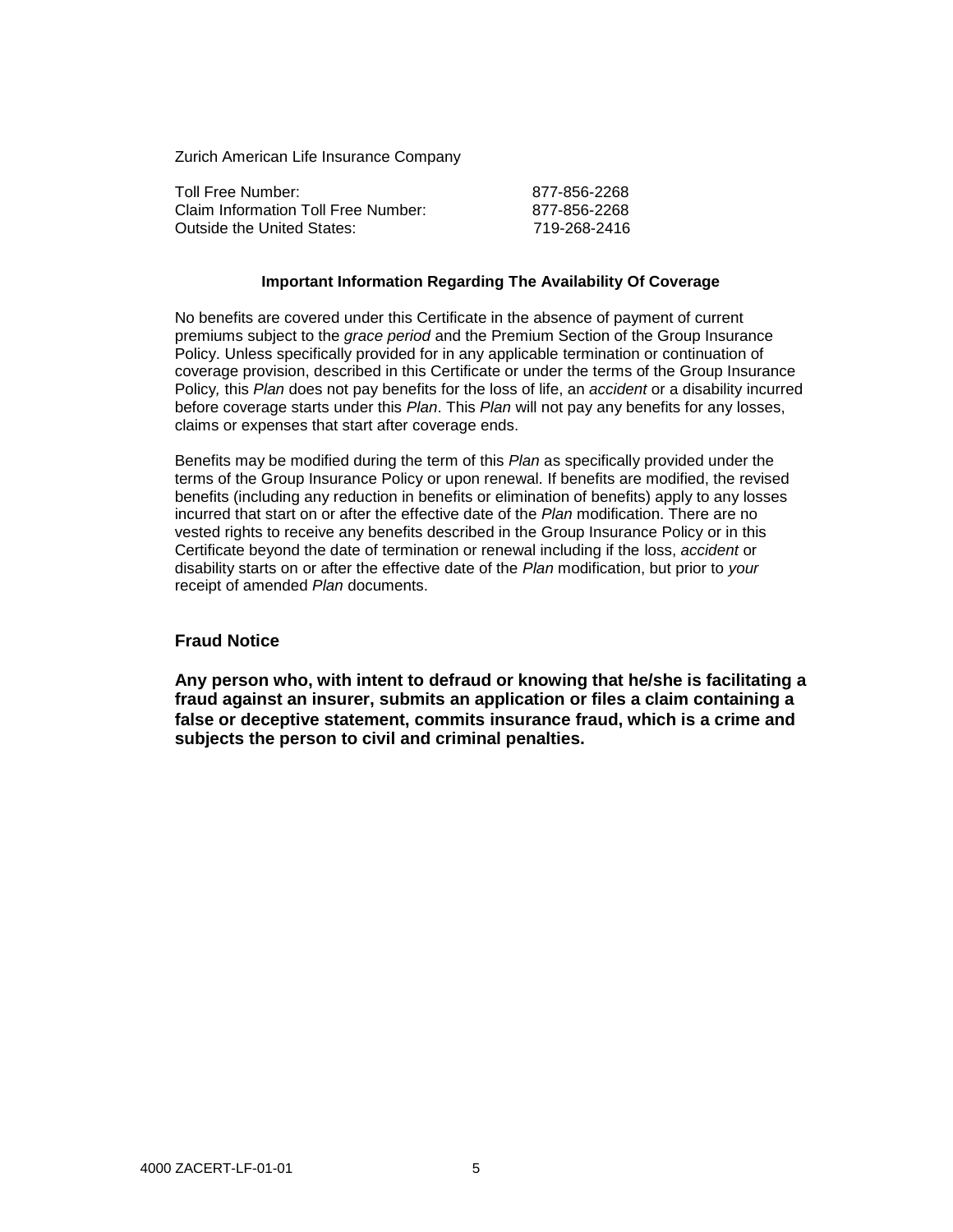# **GENERAL PROVISIONS**

# **Zurich American Life Insurance Company**

# **Your Life Insurance Plan (the "***Plan***")**

# **What Is The Certificate?**

This Certificate of Coverage ("Certificate") is a written document prepared by Zurich American Life Insurance Company. *We* have provided *you* this Certificate of Coverage ("Certificate") to tell *you* about important *Plan* information such as:

- the coverage to which *you* may be entitled;
- claim processing and administrative procedures;
- to whom *we* will make a payment; and
- the limitations, exclusions and requirements that apply within the *Plan*.

The Certificate may include attachments such as amendments and riders, which describe additional provisions about *your Plan*. Please carefully read all the documents *we* provide *you* to fully understand *your Plan*.

# **Eligibility**

## **Who Is Eligible For Coverage?**

To be eligible for coverage under this *Plan*, the following requirements must be met:

- *you* must be employed by the *Policyholder*; and
- *you* must be in *active employment*;
- *you* must be in an *eligible class*; and
- *you* must be working inside the United States.

## **Dependent Coverage**

If *you* elect coverage for yourself or are insured under the *Plan*, *you* are eligible to elect *dependent* coverage for *your dependents*. Refer to Dependent Coverage Section of this Certificate for information on *dependent* eligibility and how to enroll *your dependents*.

## **Determining Your Eligible Class**

*Your employer* determines the criteria that are used to define the *eligible class(es)* for insurance coverage under this *Plan*. *Your employer* determines if *you* are in an *eligible class*. Such criteria are based solely upon the conditions related to *your* employment.

The criteria describing *eligible classes* of *employees* are listed on the Benefits Schedule attached to this Certificate. Refer to the Benefits Schedule or contact *your employer* to determine if *you* are in an *eligible class*.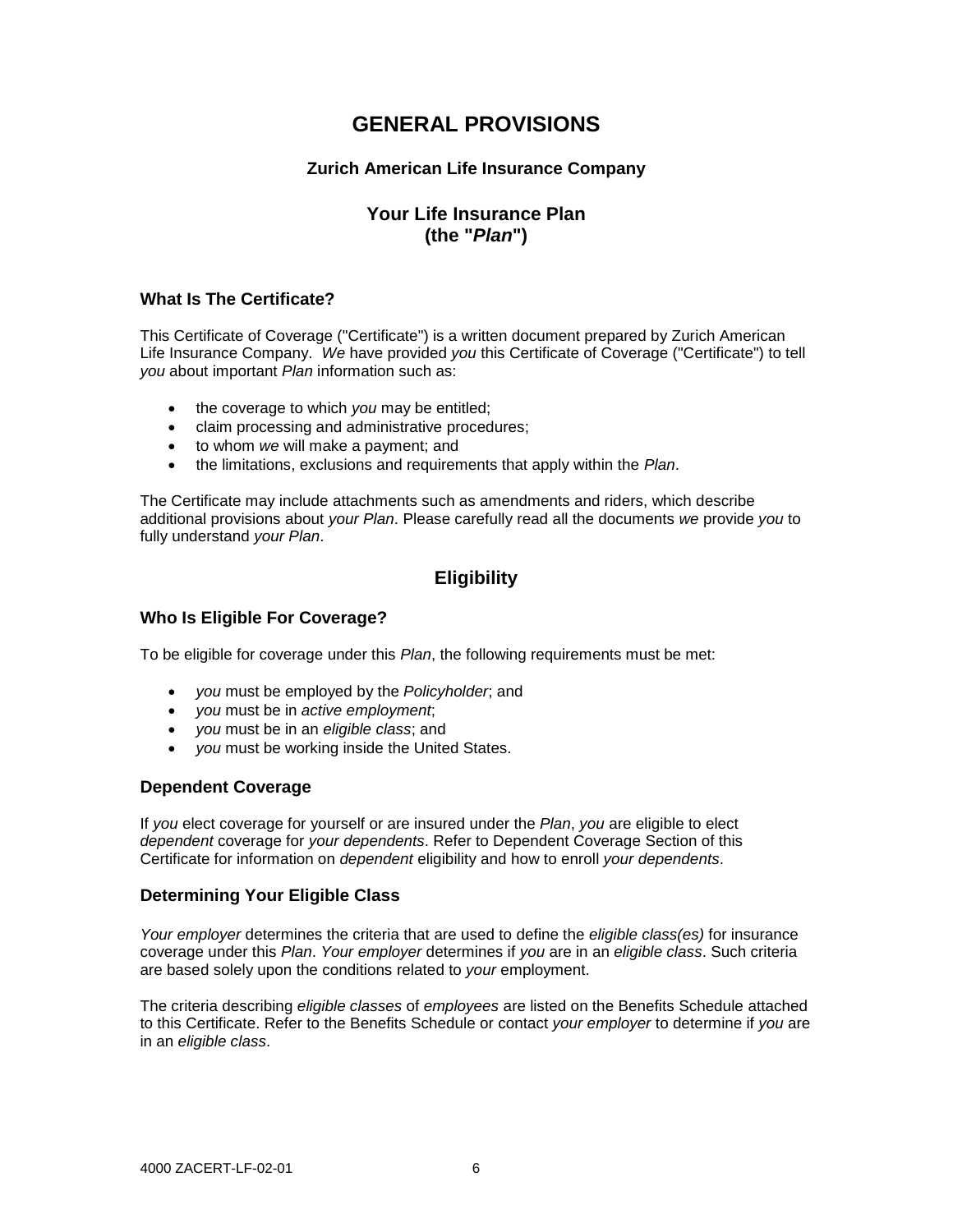# **When Are You Eligible For Coverage?**

If *you* are working for *your employer* in an *eligible class*, the date *you* are eligible for coverage is the later of:

- the *Plan* effective date; or
- the day after *you* complete *your service waiting period,* if any.

Once *you* are eligible for coverage, *your* coverage will begin in accordance with the provisions of the Section entitled *"*When Does Your Coverage Begin?*"*

## **New Hires**

If *you* are in an *eligible class* on the date of hire, *your eligibility date* is the later of the date *you* are hired or the date *you* complete the *service waiting period.* If *you* enter an *eligible class* after *your* date of hire, *your eligibility date* is the date *you* complete *your service waiting period*. If *you* have already satisfied the *service waiting period* with the *Policyholder* before *you* enter the *eligible class*, *your eligibility date* is the date *you* enter the *eligible class*.

# **What Is A Service Waiting Period?**

Once *you* enter an *eligible class, you* will need to complete the *service waiting period* before *your* coverage under the *Plan* begins. The *service waiting period* is the continuous length of time that *you* must be in *active employment* and in an *eligible class* before *you* are eligible for coverage under this *Plan*. The *service waiting period* is shown on the Benefits Schedule.

Except as noted in the "Reinstatement Provision", if *you* terminate this insurance and later wish to reapply, or if *you* are a former *employee* who is rehired, a new *service waiting period* must be satisfied.

# **Effective Date Of Coverage**

## **When Does Your Coverage Begin?**

#### **Basic Plan**

When *your employer* pays 100% of the cost of *your* coverage under a *Plan*, *your* coverage will begin at 12:01 a.m. Central Standard Time on the 1<sup>st</sup> day of the month following the date on which *you* are eligible for coverage.

#### **Supplemental Plan**

*You* pay 100% of the cost of *your* coverage under a *Plan*. Once *you* are eligible for coverage, *you* have 31 days from the date *you* become eligible to apply for coverage.

*Your* coverage will begin at 12:01 a.m. Central Standard Time on the later of:

- the 1<sup>st</sup> day of the next month following the date *you* are eligible for coverage, if *you* apply for insurance on or before that date for any amount of insurance that is not subject to *evidence of insurability* requirements; or
- $\bullet$  the 1<sup>st</sup> day of the next month following the date *you* apply for insurance, if *you* apply within 31 days after *your eligibility date*, for any amount of insurance that is not subject to *evidence of insurability* requirements; and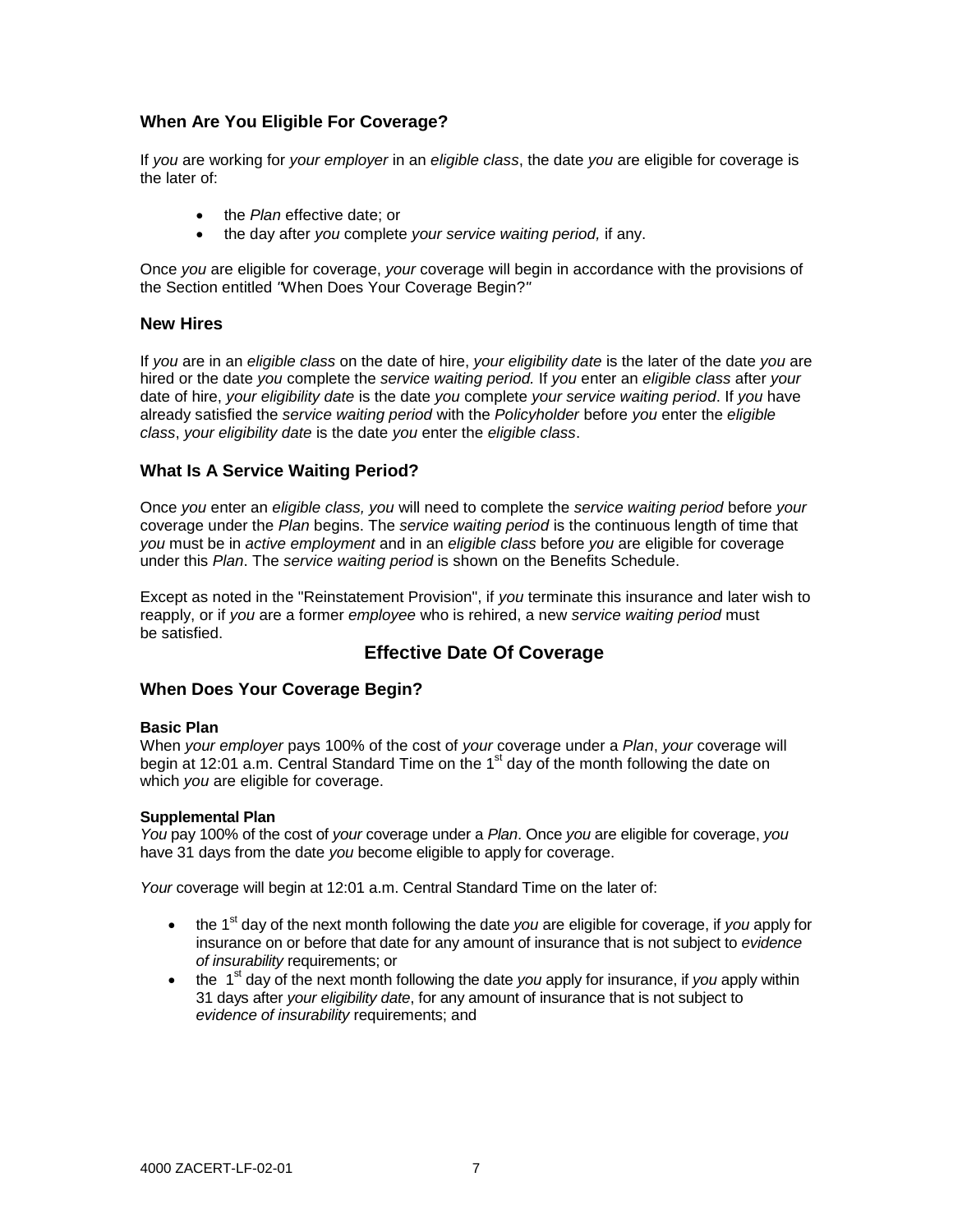• the 1<sup>st</sup> day of the next month following the date *we* approve *your evidence of insurability* form, if *you* apply for insurance on or before *your eligibility date* or within 31 days after *your eligibility date*, for any amount of insurance that is subject to *evidence of insurability* requirements.

An *evidence of insurability* form can be obtained from *your employer*.

*Evidence of insurability* is required for any *amount of life insurance* over the amount shown in the Life Insurance Benefits Schedule.

# **Deferred Effective Date**

If *you* are absent from work due to *injury*, *sickness*, temporary *layoff* or *leave of absence* on the date *your* insurance would otherwise become effective, *your* coverage, increase in coverage or new benefits will begin the date *you* return to *active employment*.

# **Enrollment**

## **How Do You Enroll For Coverage?**

*You* will be provided with *Plan* design and enrollment information when *you* first become eligible. If *you* are not required to contribute towards the cost of coverage, *you* are not required to request coverage or complete an enrollment form. *Your* enrollment will be handled by *your employer*.

However, *you* are required to enroll for supplemental coverage.

If *you* must contribute towards the cost of coverage or *you* elect to purchase additional coverage at the time of enrollment, *you* are required to enroll for coverage. To do so *you* must complete and sign a group insurance enrollment form, satisfactory to *us,* and deliver it to *your employer*.

*You* must enroll on a group insurance enrollment form approved and provided by *us*. If an *evidence of insurability* application is required, *you* must complete it in accordance with the instructions below.

## **When Do You Enroll?**

If *you* are required to enroll for *your* insurance, *you* will need to enroll within 31 days of *your eligibility date*. Otherwise, *you* may be considered a *late applicant*. If *you* miss the enrollment period, *you* will not be able to participate in the *Plan* until:

- *you* complete the requirements for a *late applicant* described below; and
- *we* approve *you* as a *late applicant;* or
- until the next enrollment period.

#### **Late Applicant Enrollment Requirements**

If *you* do not enroll for coverage within 31 days after becoming eligible, but wish to do so later, *your employer* will provide *you* with information on when and how *you* can enroll as a *late applicant*.

**IMPORTANT NOTE: As a** *late applicant***,** *you* **may be denied coverage if** *your evidence of insurability* **is not satisfactory to** *us***, the effective date of** *your* **coverage may be delayed or** *your* **benefits may be reduced.**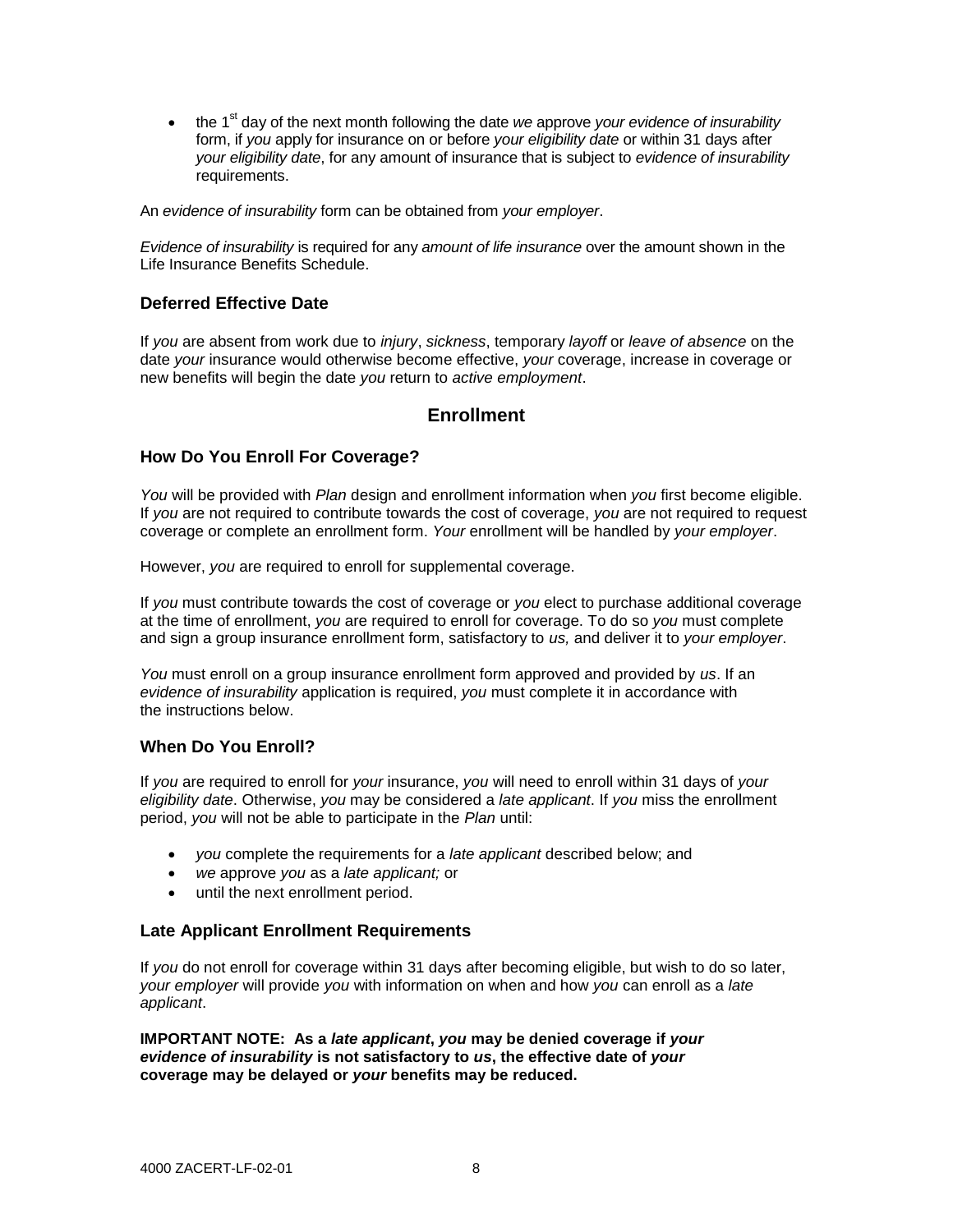*You* must complete an enrollment form and submit *evidence of insurability* to *us*. *Evidence of insurability* is required for any amount of insurance. *We* will review the information and solely determine *your eligibility date*. *We* will notify *you* and *your employer* of *our* decision.

#### **When Is Evidence Of Your Insurability Required?**

*Evidence of insurability* is not required for the Guarantee Issue Amount.

*Evidence of insurability* means a statement of *your* medical history which *we* will use to determine if *you* are approved for coverage or an increase in coverage. This requirement will be met when *we* decide the *evidence of insurability* is satisfactory. An *evidence of insurability* form can be obtained from *your employer.*

If *you* are required to submit *evidence of insurability*, *you* must:

- complete and sign a health and medical history form provided by *us*;
- submit to a medical examination, if requested;
- provide any additional information that *we* require including verification of earnings and attending *physicians*' statements; and
- furnish all such evidence at *your* own expense.

*Evidence of Insurability* (EOI) is required if *you:*

- enroll for coverage for the first time above the Guarantee Issue Amount shown in the Benefits Schedule;
- re-enroll for coverage after *your* coverage ends for any reason;
- enroll for an increase in *your* coverage above the Guarantee Issue Amount. *You* must complete new *evidence of insurability* each time *you* request an increase. This applies even if *we* have approved evidence *of your* insurability in the past. *We* may deny *your* increase if the *evidence of insurability* is not satisfactory to *us*;
- are a *late applicant*, which means *you* apply for coverage more than 31 days after the date *you* are eligible for coverage;
- voluntarily cancelled *your* coverage and are reapplying;
- did not make the required contributions and *your* coverage was cancelled;
- were eligible but not enrolled for any group life coverage sponsored by *your employer* on the day before the effective date of this *Plan*;
- enroll on the effective date of this *Plan* for an amount of coverage that is greater than the amount of coverage *you* had in effect under any group life coverage sponsored by *your employer* on the day before the effective date of this *Plan*;
- elect on the effective date of this *Plan,* to increase the amount of *your* life coverage that was in effect under prior coverage. *We* may deny *your* increase if the *evidence of insurability* is not satisfactory to *us*;
- have not met a previous evidence requirement to become insured under any *Plan* the *employer* has with *us*.

The *Policyholder* may not waive the *evidence of insurability* requirement for any reason.

**If** *your evidence of insurability* **is not acceptable to** *us***,** *you* **will not be covered under this**  *Plan***. This rule also applies to** *your* **request for an increase in coverage and** *your* **increase will not be covered.**

#### **Annual Enrollment Period**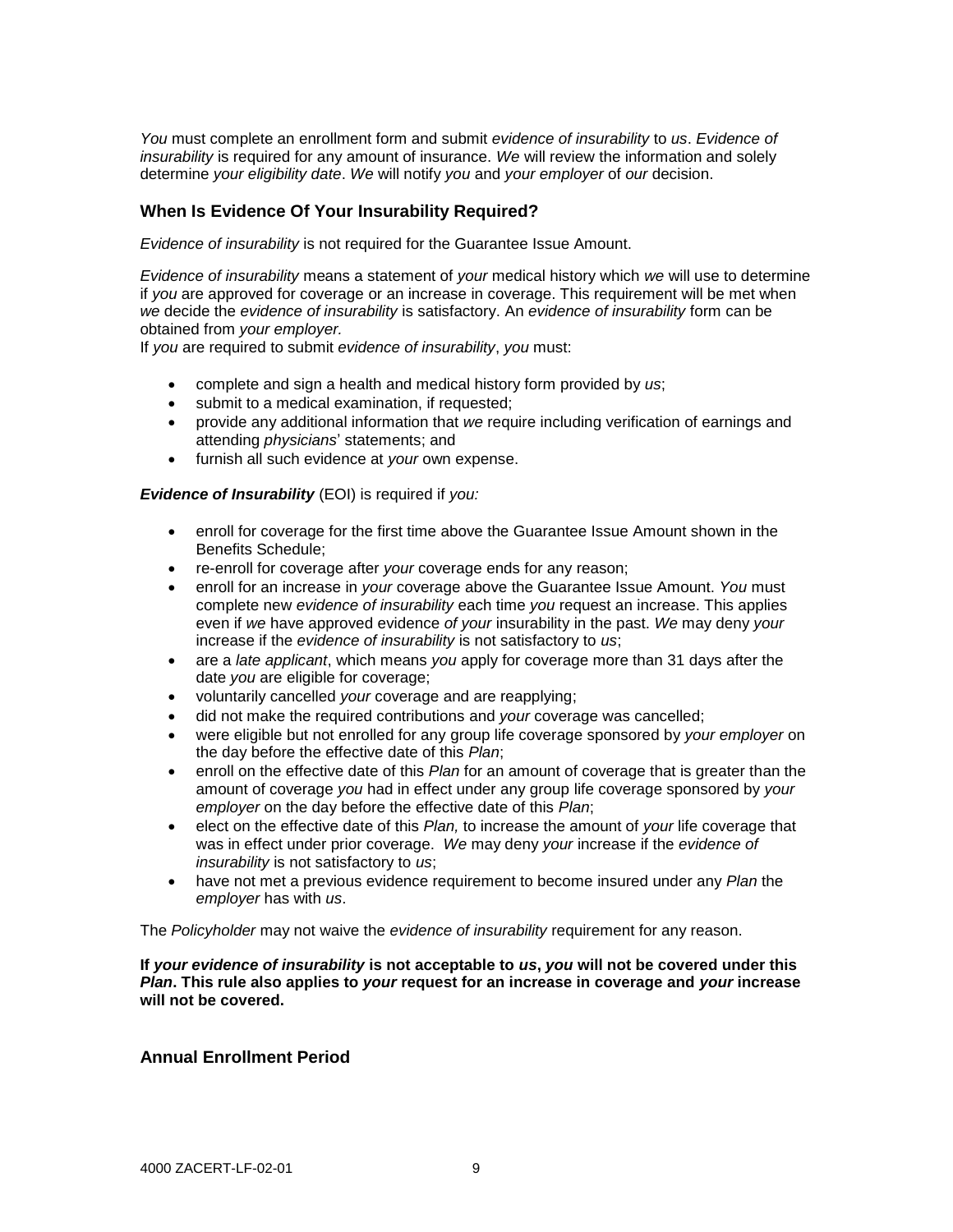During the *annual enrollment period*, *you* will have the opportunity to review *your* coverage needs for the upcoming year. *Your employer* and the Company determine when the *annual enrollment period* begins and ends. During this period, *you* have the option to apply for insurance, change *your* coverage or apply for an increase in *your* insurance. The choices *you* make during this *annual enrollment period* will become effective the following *Plan* year as indicated on the Benefits Schedule.

#### **Automatic Increase Feature**

If *your* supplementary life insurance benefit is based on *annual earnings*, it will automatically increase up to \$25,000 if the *employer* provides *us* with the required notice of an increase in *annual earnings*, and *you* are *actively at work* on the effective date of the increase. If *you* are not *actively at work* on that date, the benefit will not increase until *you* return to active work. If *you*  revoke this Automatic Increase Feature, it may not be elected at a later date. If *you* have not enrolled for the Automatic Increase Feature, *evidence of insurability* must be provided before any increase based on an increase in *annual earnings* becomes effective.

# **After Coverage Begins**

# **When May You Elect To Change Your Coverage?**

*You* will need to contact *your employer* to determine when *you* may increase or decrease *your* coverage. *Your employer* will provide *you* with information and forms *you* need to initiate the process. *Your employer* will notify *us* of the date of the change.

*You* must provide *us* with *evidence of insurability* if *you*:

- did not enroll for supplemental life insurance when *you* first became eligible, and now want to enroll; or
- would like to increase the amount of *your* supplemental life coverage.

# **Life Status Changes**

*You* may elect or increase coverage within 31 days after *you* have a *life status change*. A *life status change* is an event that qualifies *you* to make changes in benefit selections at a time other than an *annual enrollment period*. Changes in coverage must be appropriate and consistent with the change in status. The following events are *life status changes*:

- marriage;
- divorce, annulment or legal separation;
- birth or adoption of a child or becoming a legal guardian of a child;
- death of a *spouse*;
- the death or emancipation of a child;
- termination of a *spouse's* employment;
- a change in the benefit *Plan* available to *your spouse*;
- a change in *your* or *your spouse*'*s* employment status that affects either person's eligibility for benefits;
	- a change in classification from *part-time* to *full-time* or from *full-time* to *part-time.*

A change in coverage due to a *life status change* will begin at 12:01 a.m. Central Standard Time on the latest of: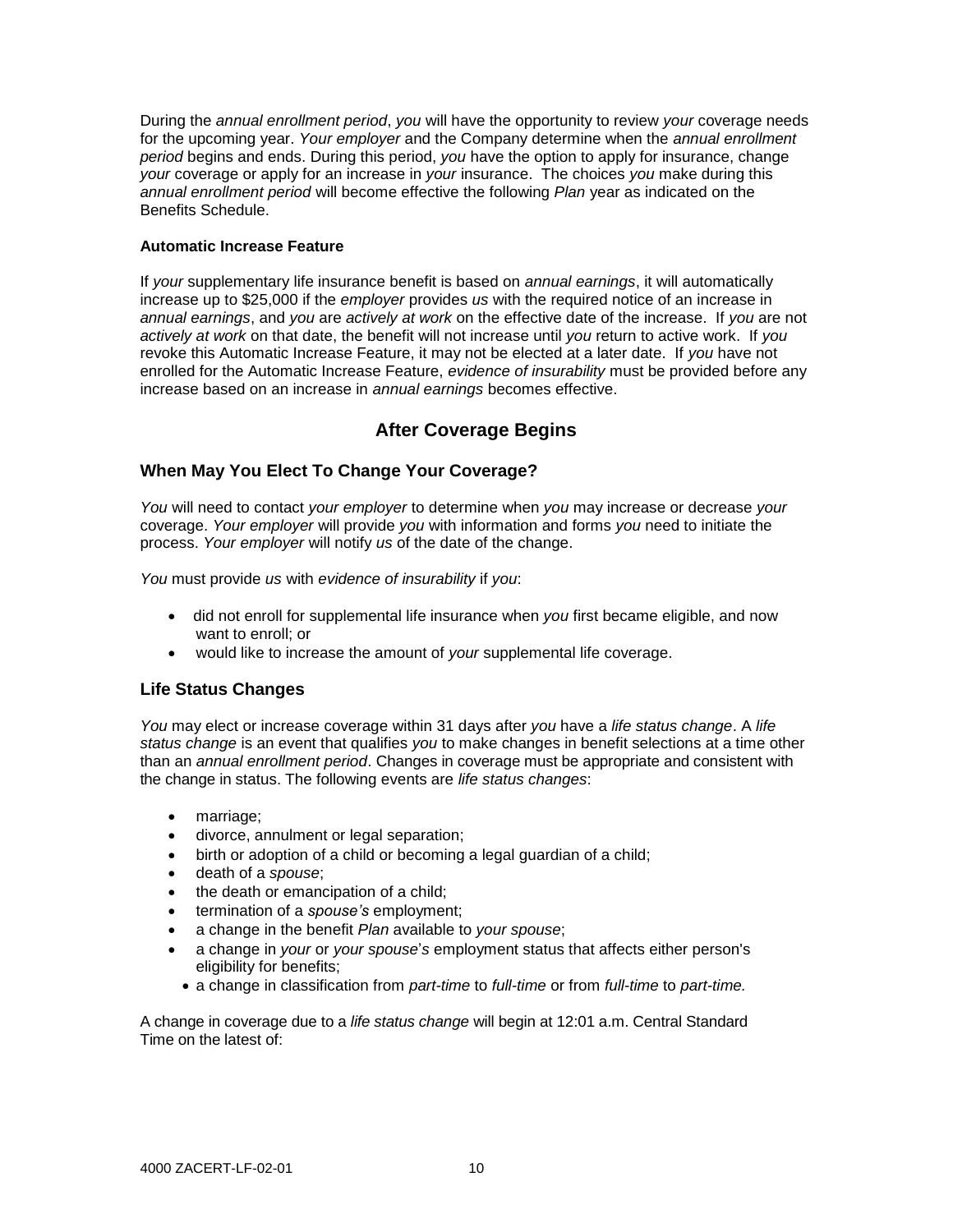- the date of the change in status, if *you* apply on or before that date;
- the date *you* apply, if *you* apply within 31 days after the date of the change in status; or
- the date *we* approve *your evidence of insurability* form, if *evidence of insurability* is required.

An *evidence of insurability* form can be obtained from *your employer*.

#### **When Will Changes To Your Coverage Take Effect?**

Once *your* coverage begins, any increased or additional coverage will take effect on the later of the *Policy* anniversary date or on the date *your evidence of insurability* is approved by *us*, if *evidence of insurability* is required.

*You* must be in *active employment* or on a covered *layoff* or *leave of absence.*

Any decrease in coverage will take effect immediately.

Neither an increase nor a decrease in coverage will affect a *payable claim* that occurs prior to the increase or decrease.

#### **Deferred Effective Date For An Increase In Coverage**

If *you* are not in *active employment* due to *injury* or *sickness,* any increased or additional coverage will begin on the date *you* return to *active employment*.

#### **How Do You Pay For Your Coverage?**

*We* will bill *your employer* for the premium and any amount *you* owe. *Your employer* will pay the premium on *your* behalf.

*Your employer* may require *you* to pay a portion for or all of the cost of *your* insurance. *Your employer* will determine the amount of *your Plan* contributions, if any. *Your employer* will advise *you* of the required amount of *your* contributions and inform *you* of any required payroll deductions.

# **When Coverage Ends**

#### **When Does Your Coverage End?**

*Your* coverage under this *Plan* ends on the earliest of:

- the date the *Policy* or a *Plan* is cancelled;
- the date *you* voluntarily stop *your* coverage;
- the date *you* are no longer in an *eligible class;*
- the date *your eligible class* is no longer covered;
- the last day of the period for which *you* made any required contributions;
- the last day *you* are in *active employment;*
- the date *your* employment stops for any reason, including job elimination, or being placed on severance. This will be either the date *you* stop *active employment*, or the day before the first premium due date that occurs after *you* stop *active employment*;
- the date on which *you* retire;
- the date of *your* death; or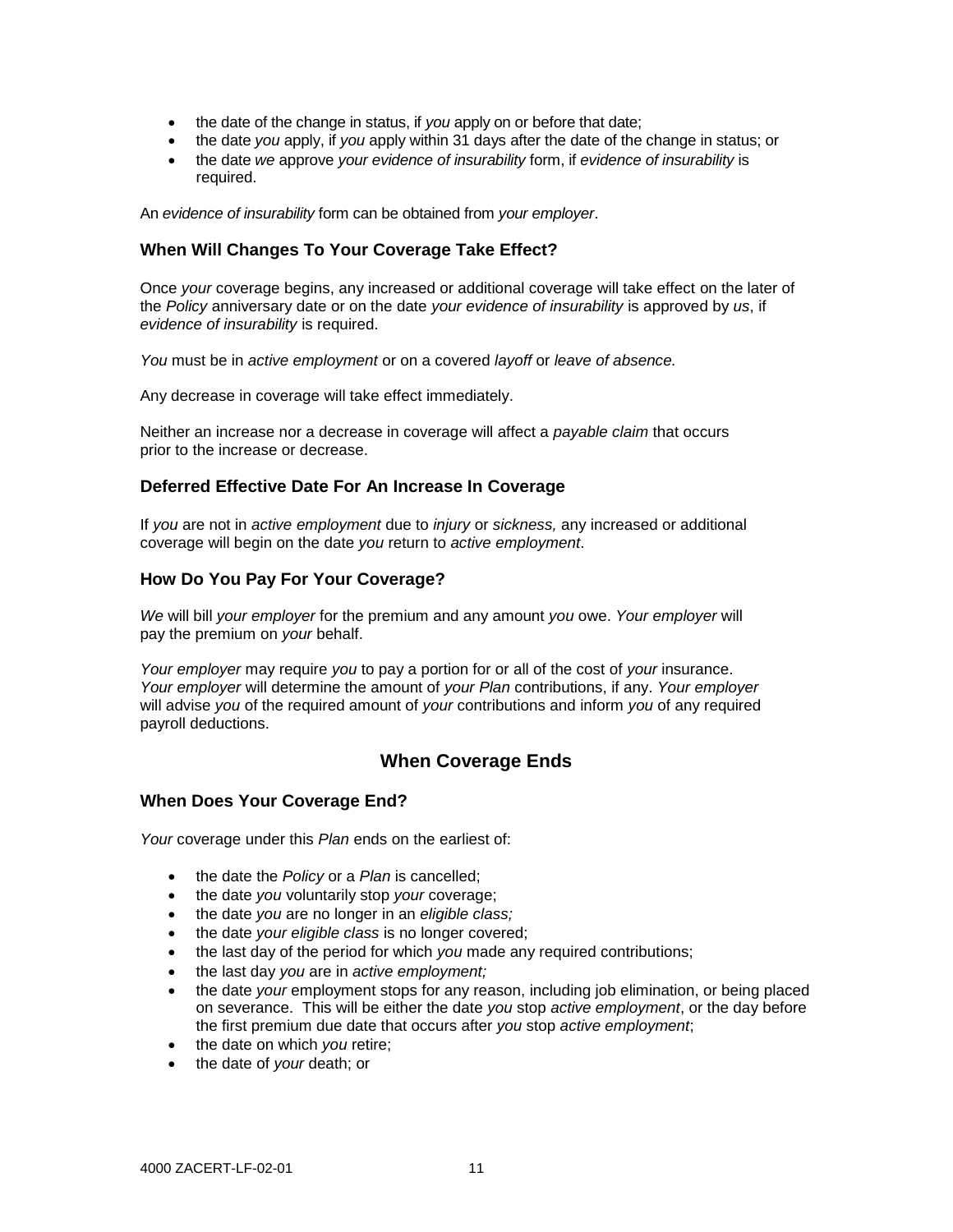the date on which *you* begin active duty in the armed forces of any country.

# **When Will Your Coverage Continue If You Are Temporarily Not Working?**

If premium payments continue to be made on *your* behalf, *we* may deem *your* employment to continue for purposes of remaining eligible for coverage under this *Plan* as described below:

If *you* are not in *active employment* due to temporary *layoff or leave of absence,* sabbatical or other authorized leave as agreed to by *your employer* and *us*, *your* coverage may continue up to a maximum of three (3) months from the start of *your* absence.

Continued coverage is subject to any reductions in the *Policy* and terminates when the *Policy* terminates.

## **What Happens To Coverage While You Are On A Family And Medical Leave Of Absence Or A Military Leave Of Absence?**

Coverage will be continued until the end of the later of:

- the leave period required by the Federal Family and Medical Leave of Absence Act of 1993 and any amendments; or
- the leave period required by applicable national, state or local *law*, or any similar *law*, *plan* or *act*; or
- if the *Policyholder's Policy* does not provide for continuation of *your* coverage during a family and medical *leave of absence*, *your* coverage will be reinstated when *you* return to *active employment*.

If *you* return to work within six (6) months, *we* will not:

- apply a new s*ervice waiting period*; or
- require *evidence of insurability*.

For the above exceptions to apply, *you* must request to reinstate contributory coverage within 31 days of *your* return to *active work*.

## **Reinstatement Of Coverage**

If *your* coverage ends, *you* may apply to reinstate coverage subject to the rules described in the "When Does Your Coverage Begin" Section. If *we* approve *your* request, the reinstatement will be effective on the first day of the month coinciding with or following the approval date. *We* will notify *you* of *your* reinstatement date.

If *you* return to *active employment* within six (6) months of the date *your* coverage terminated and *you* request coverage from *your employer* within 31 days of *your* return, the *service waiting period*  requirement will apply only to the extent it would have applied if *your* coverage had not ended.

## **How Can Statements Made In Your Application For This Coverage Be Used?**

In the absence of fraud, *we* consider any statements *you* or *your employer* makes in a signed application for coverage, or that *your employer* makes in the application process, a representation and not a warranty. If any of the statements *you* or *your employer* make are not complete and true at the time they are made, *we* may: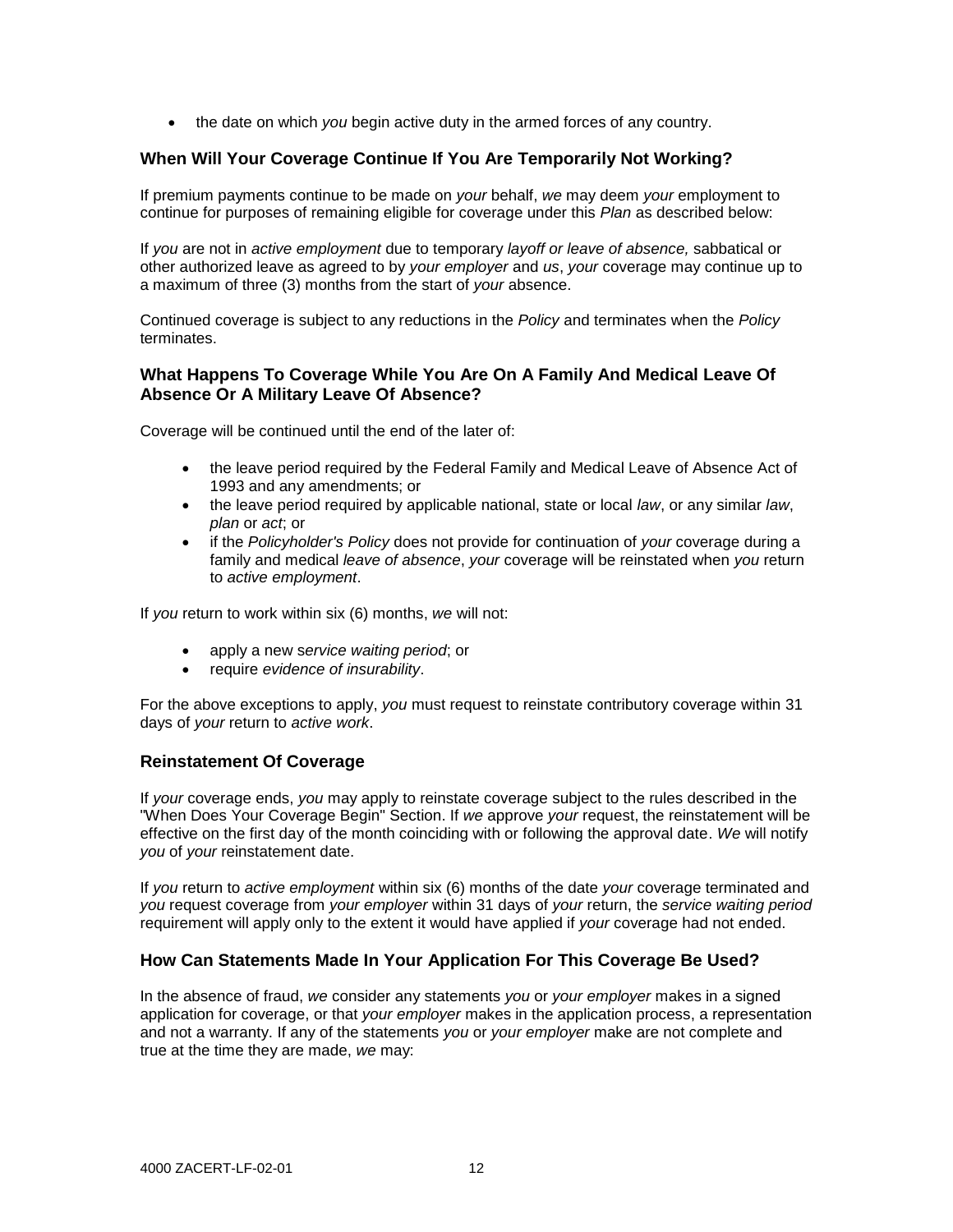- reduce or deny any claim; or
- cancel *your* coverage from the original effective date or any increase in coverage.

If *we* use a statement to reduce, deny, or contest a claim, or cancel *your* coverage, a copy of that statement will be furnished to *you* or, in the event of *your* death or incapacity, to *your eligible survivor* or personal representative. *We* will use only statements made by the *employer* in the application process or statements made by *you* in a signed application as a basis for doing this. If the *Policyholder* gives *us* information about *you* that is incorrect, *we* will:

- use the true and correct facts to decide whether *you* have coverage under the *Plan* and in what amounts; and
- make a fair adjustment of the premium.

*Our* failure to implement or insist upon compliance with any provision of the *Policy* at any given time or times shall not constitute a waiver of *our* right to implement or insist upon compliance with that provision at any other time or times. This applies whether or not the circumstances are the same.

#### **Conversion Benefit**

A life conversion option may be available without a medical exam if *you* apply for it within 31 days of *your* loss of coverage under this *Plan.* For more information about the Conversion Provision, refer to the "Conversion Policy" Section of this Certificate.

#### **Incontestability Period**

During the first two (2) years that *your* insurance is in force, *we* may use any statement *you* have made in contesting the validity of that coverage. This also applies to any increase in *your* coverage for the two (2) years that follow the effective date of that increase, if *evidence of insurability* was required in order for the increase to take effect.

Once coverage, including an increase in coverage has been continuously in effect for two (2) years, the validity of *your* insurance may not be contested by *us*.

## **Recovery Of Overpayments**

If payments are made in amounts greater than the benefits that *you* are entitled to receive, *we* have the right to recover any overpayments. Refer to the Claim Information Section for the process *we* use to recover overpayments.

## **How We Handle Insurance Fraud**

*We* have the right and will to use all means available to *us* to detect, investigate, deter and prosecute those who commit insurance fraud. *We* also have the right to pursue all legal remedies if *you* and/or *your employer* perpetrate insurance fraud.

Insurance fraud occurs when *you* or *your Policyholder* knowingly and with intent to defraud or deceive *us*, provide *us* with false information or file a claim for benefits that contains any false, incomplete or misleading information, or conceals for the purpose of misleading, information concerning any material fact concerning the coverage sought or payment of benefits.

It is a crime if *you* or the *Policyholder* commit insurance fraud and *you* or the *Policyholder* may be subject to criminal and civil penalties. Such penalties include, but are not limited to fines, denial or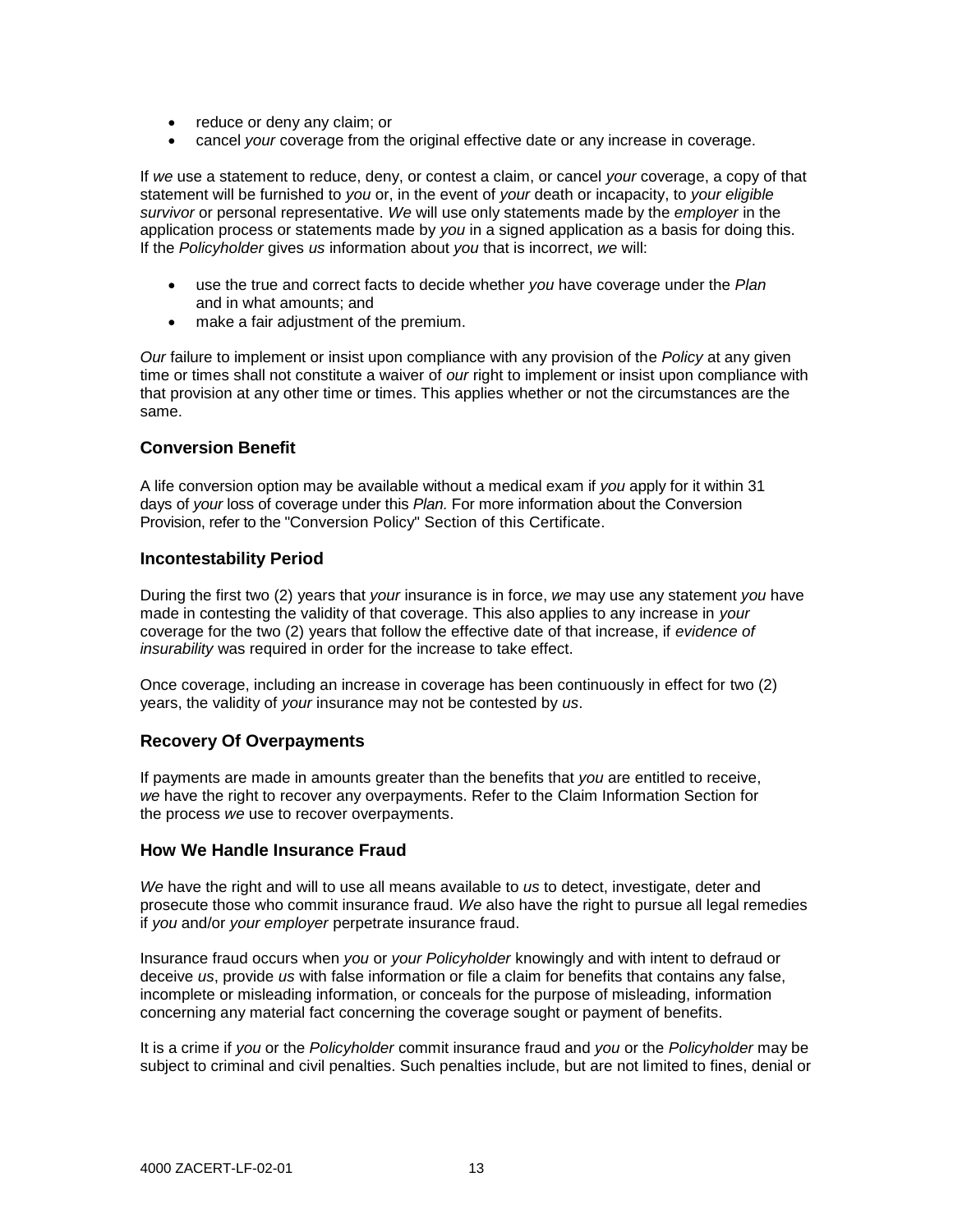termination of insurance benefits, recovery of any amounts paid, civil damages, criminal prosecution and penalties.

# **Does The Policyholder Act As Our Agent?**

No. For purposes of the *Policy*, the *Policyholder* acts on its own behalf. Under no circumstances will the *Policyholder* be deemed *our* agent.

# **Non-Participation Policy**

This *Policy* is not entitled to share in surplus distribution.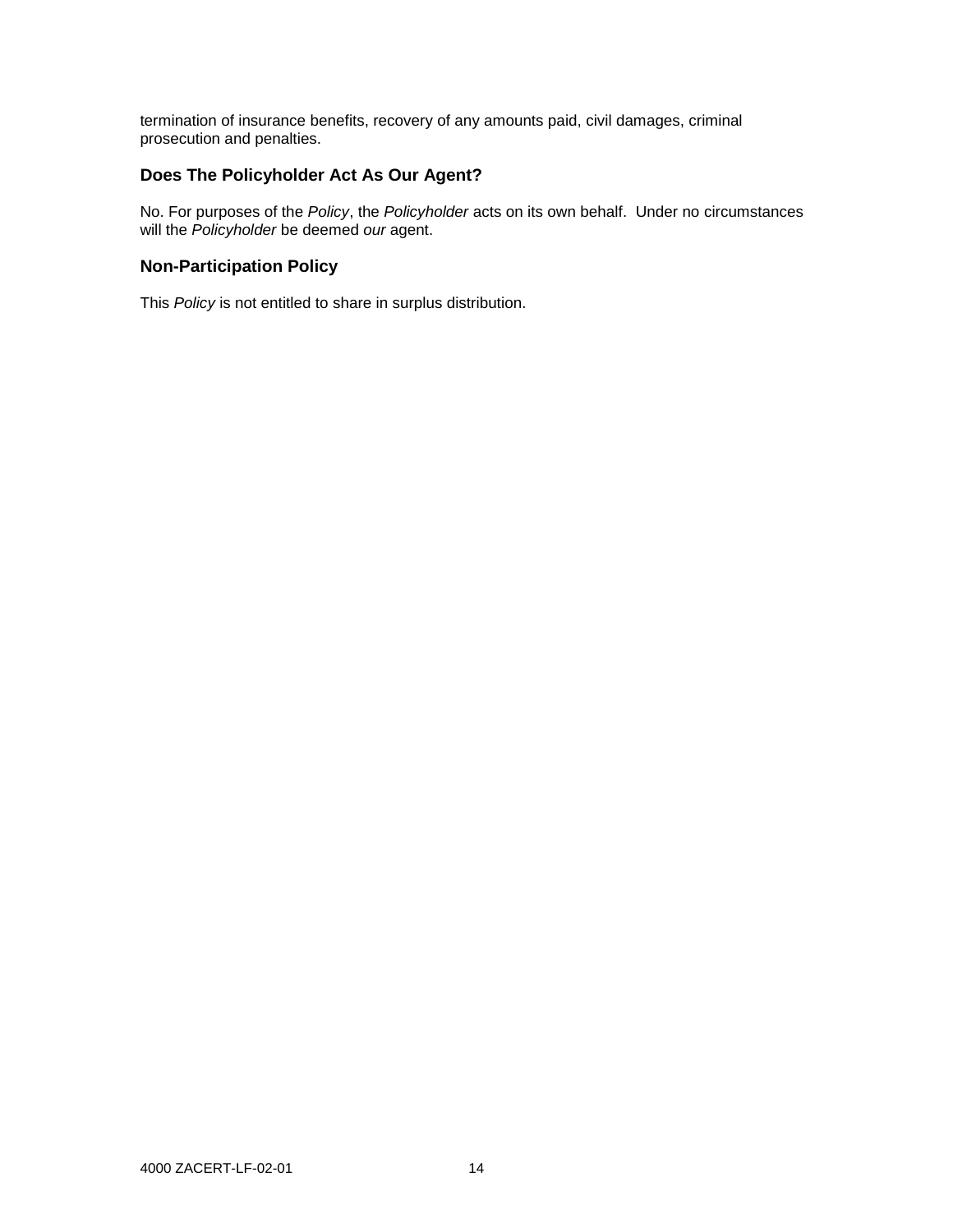# **Dependent Coverage**

## **Dependent Eligibility For Insurance**

*Your dependent(s)* can be covered under this *Plan*. If *you* elect coverage for yourself or are insured under this *Plan*, *you* are eligible to elect *dependent* coverage as described below for *your dependents.*

*Your dependents* are eligible for coverage the later of:

- the date *your* insurance begins;
- the date *you* first acquire a *dependent*.

It is important that *you* inform *your employer* when *you* first acquire a qualified *dependent*. *We* will rely upon *your employer* to determine if a person meets the definition of a *dependent* for coverage under the *Plan*. This determination will be conclusive and binding upon all persons for purposes of this *Plan.*

# **What Dependents Are Eligible For Coverage?**

The following *dependents* are eligible for coverage under the *Plan*:

- *your* lawful *spouse*. *You* may not cover *your spouse* as a *dependent* if *your spouse* is enrolled for coverage as an *employee*;
- *spouse* wherever used includes domestic partner;
- *your* domestic partner is the person named in *your* declaration of domestic partnership. *You* must execute and provide the *Plan Administrator* with such a declaration that states and gives proof that the domestic partner has had the same permanent residence as *you* for a minimum of six (6) consecutive months prior to the date insurance would become effective for that domestic partner. *You* must not have signed a declaration of domestic partnership with anyone else within the last six (6) months of signing the latest declaration of domestic partnership. Also, the domestic partner must be at least 18 years of age, competent to contract, not related by blood closer than would bar marriage, the sole named domestic partner, not married to anyone else and the declaration of domestic partnership must be approved and recorded by the *Plan Administrator*. *You* may not cover *your* domestic partner as a *dependent* if *your* domestic partner is enrolled for coverage as an *employee*;
- *your* unmarried children from live birth, but less than age 26. Stillborn children are not eligible for coverage;
- *your* unmarried *dependent* children age 19 or over, but under age 26 also are eligible;
- *your* unmarried *dependent* children age 26 or over, are eligible, provided they are unable to earn a living because of a physical or mental disability and *you* are the main source of support and maintenance;
- *your* unmarried *dependent* children age 26 or over who are permanently and continuously incapable of self-sustaining support by reason of mental retardation or physical handicap existing prior to the child's attainment of age 26.

*We* must receive proof within 31 days of the date the child is eligible for coverage under this *Policy,* and as required during the first two (2) years. After the first two (2) years, *we* will ask for proof when needed, but not more than once a year.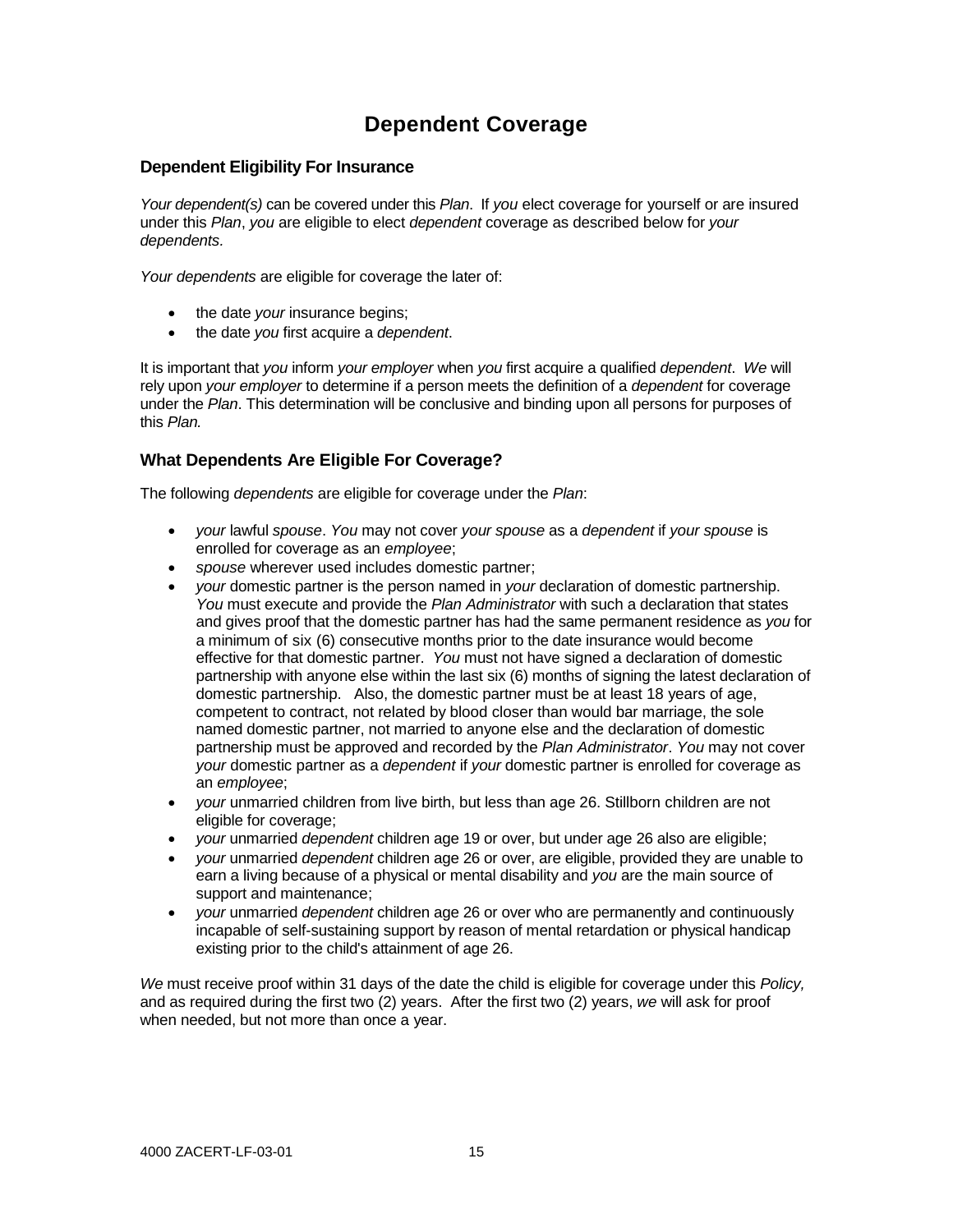# **Dependent Children**

Children include *your* own biological children, lawfully adopted children. They also include:

- stepchildren;
- *your* domestic partner's children;
- A grandchild who is unmarried, younger than 26 years of age; and
- a *dependent* of the *Insured for* federal income tax purposes at the time of application or in *your* court-ordered custody.

A child is considered adopted on the date of placement in *your* home.

No *dependent* child may be covered by more than one *employee* in the *Plan.* No *dependent* child can be covered as both an *employee* and a *dependent*.

## **When Dependent Coverage Begins**

*You* pay 100% of the cost of *your dependent* coverage under a *Plan*. Once *you* are eligible for *dependent* coverage, *you* have 31 days from the date *your dependents* become eligible to apply for *dependent* coverage. *Dependent* children are not subject to the *evidence of insurability* requirements.

*Your dependent* coverage will begin at 12:01 a.m. Central Standard Time on the later of:

- the first of the month following the date *your dependents* are eligible for coverage, if *you* apply for *dependent* insurance on or before that date, for any amount of insurance that is not subject to *evidence of insurability* requirements; or
- the first of the month following the date *you* apply for *dependent* insurance, if *you* apply within 31 days after *your dependent's eligibility date* for any amount of insurance that is not subject to *evidence of insurability* requirements; and
- the first of the month following the date *we* approve *your dependent's evidence of insurability* form, if *you* apply for *dependent* insurance on or before *your dependent's eligibility date* or within 31 days after *your dependent's eligibility date*, for any amount of insurance that is subject to *evidence of insurability* requirements.

*Evidence of insurability* is required if:

- *your spouse* or *domestic partner* is a *late applicant*, which means *you* apply for *spouse* or *domestic partner* coverage more than 31 days after the date *your spouse* or domestic partner is eligible for coverage; or
- *you* voluntarily cancelled *your spouse* or domestic partner coverage and are reapplying; or
- *you* declined *your spouse* coverage and now are applying; or
- *you* are applying for any amount of *dependent* life insurance for a domestic partner.

*Evidence of insurability* is also required for any amount of *spouse* or domestic partner life insurance over the amount shown in the Life Insurance Benefits Schedule. An *evidence of insurability* form for *your dependents* can be obtained from *your employer*.

# **Dependents Who Are Late Applicants**

*You* can apply for *dependent spouse, domestic partner or dependent child(ren)* coverage at any time during the *Plan* year. *Evidence of insurability* is not required for any amount of *child(ren)* life insurance applied for by *you*.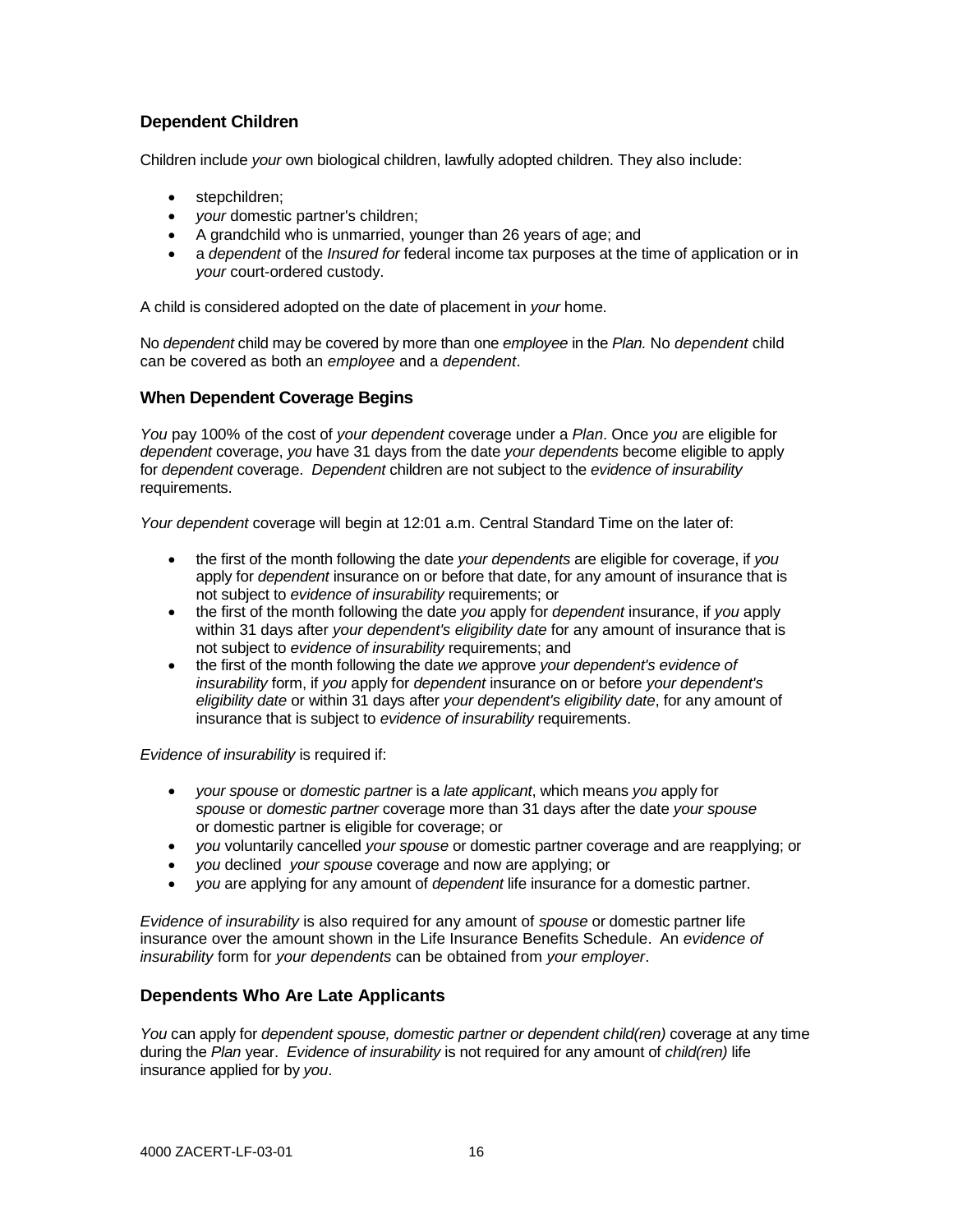*Your employer* determines with *us* when the *annual enrollment period* begins and ends.

*Dependent spouse* or *domestic partner* coverage will begin at 12:01 a.m. Central Standard Time on the first of the month following the first of the month coincident with or next following the date *your dependent spouse's* or *domestic partner's evidence of insurability* form is approved or *we* approve *your dependent's evidence of insurability* form.

#### **Delay Of Effective Date**

A qualified *dependent* may be *confined* for medical care or treatment at home or elsewhere. If a qualified *dependent* is so *confined* on the day that *your dependent's* insurance under a coverage for that qualified *dependent*, or any change in that insurance that is subject to this section, would take effect, it will not then take effect. The insurance or change will take effect upon the qualified *dependent's* final medical release from all such *confinement*. The other requirements for the insurance or change must also be met.

#### **Newborn Child Exception**

This section does not apply to a child of *yours* if the child is born to *you*, becomes *your* qualified *dependent* at birth, and either:

- is *your* first qualified *dependent*; or
- becomes a qualified *dependent* while *you* are insured for *dependent's* insurance under that coverage for any other qualified *dependent.*

Also this section does not apply to any age increase in the amount of insurance for a child under the *dependent's* life coverage.

## **Changing Your Dependent Life Insurance Coverage**

*You* can increase *your dependent spouse* or *domestic partner* coverage any number of benefit units up to the maximum benefit available under the *Plan. Evidence of insurability* is required for any amount of *dependent spouse* or *domestic partner* life insurance applied for by *you*.

Changes in *dependent spouse* or *domestic partner* coverage that are made during a *Plan* year will begin at 12:01 a.m. Central Standard Time on the first of the month following the date *your dependent spouse's* or *domestic partner's evidence of insurability* is approved.

*You* can increase *your child(ren)* coverage by any number of benefit units up to the maximum benefit available under the *Plan*. *Evidence of insurability* is not required for any amount of *child(ren)* life insurance applied for by *you*.

Changes in *dependent child(ren)* coverage that are made during a *Plan* year will begin at 12:01 a.m. Central Standard Time on the first of the month following the date of the change.

#### **Dependents Who Are Totally Disabled On The Date Coverage Would Normally Begin**

If *your* eligible *dependent* is *totally disabled*, *your dependent's* coverage will begin on the date *your* eligible *dependent* no longer is *totally disabled*. This provision does not apply to a newborn child while *dependent* insurance is in effect.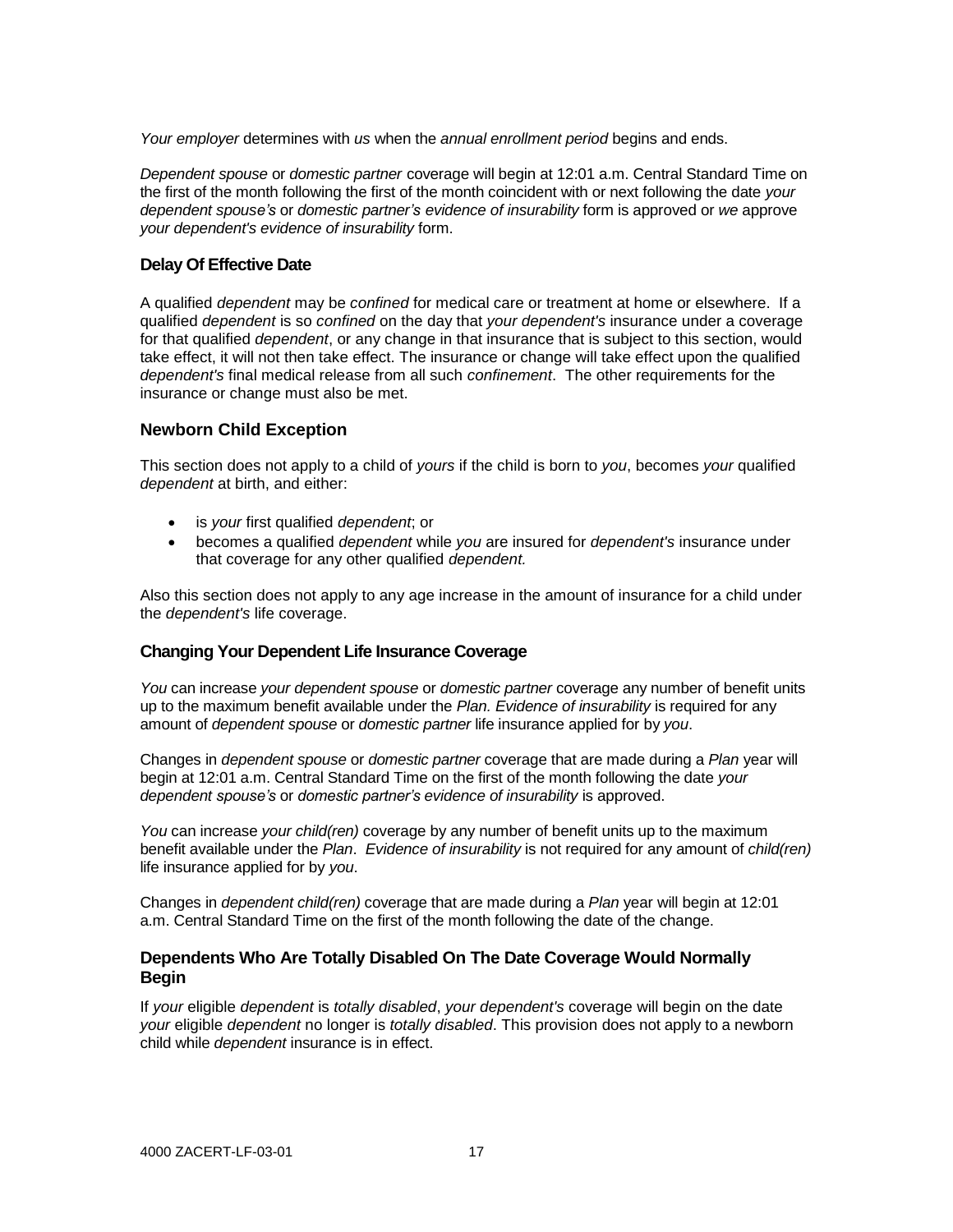# **Effective Date Of Changes To Dependent Coverage**

Once *your dependent's* coverage begins, any increased or additional *dependent* coverage will take effect the date *we* approve *your dependent's evidence of insurability* form, if *evidence of insurability* is required, provided *your dependent* is not *totally disabled*. *You* must be in *active employment* or on a covered *layoff or leave of absence*.

If *you* are not in *active employment* due to *injury* or *sickness*, any increased or additional *dependent* coverage will begin on the date *you* return to *active employment*.

If *your dependent* is *totally disabled*, any increase or additional coverage will begin on the date *your dependent* no longer is *totally disabled*.

## **Changes In Dependent Coverage**

An increase or decrease in the amount of coverage for *your dependent*, as the result of a change in the *dependent's* age, status, or benefit level, will become effective on the date the age, status, or benefit level change occurs. If *you* are not *actively at work* on the date of the change, the increase in any coverage will be postponed until *you* return to work for one full day.

Any decreased coverage will take effect on the first of the month following the date *you* provide notification to *your employer*, but will not affect a *payable claim* that occurs prior to the decrease.

# **When Dependent Coverage Ends**

*Your dependent's* coverage under the *Policy* or a *Plan* ends on the earliest of:

- the date the *Policy* or a *Plan* is cancelled;
- the date *you* no longer are in an eligible group;
- the date *your eligible class* is no longer covered;
- the date of *your* death;
- the last day of the period for which *you* made any required contributions; or
- the last day *you* are in *active employment* unless continued due to a covered *layoff* or *leave of absence* or due to an *injury* or *sickness;*
- or, due to retirement, as described in this Certificate.

Coverage for any one *dependent* will end on the earliest of:

- the date *your* coverage under a *Plan* ends;
- the date *your dependent* returns to the U.S.A. or country of residency to establish residency;
- the date *your dependent* ceases to be an eligible *dependent*;
- for a *spouse*, the date of divorce or annulment; or
- for a domestic partner, the date *your* domestic partnership ends.

#### **Continuation Of Coverage For A Child Age 26 Or Over Who Become Disabled While Covered Under The Plan**

Coverage will continue for a child age 26 or over who became physically or mentally disabled while covered under the *Plan* provided:

- the child is unmarried;
- the disability was acquired before the child's coverage would have ended;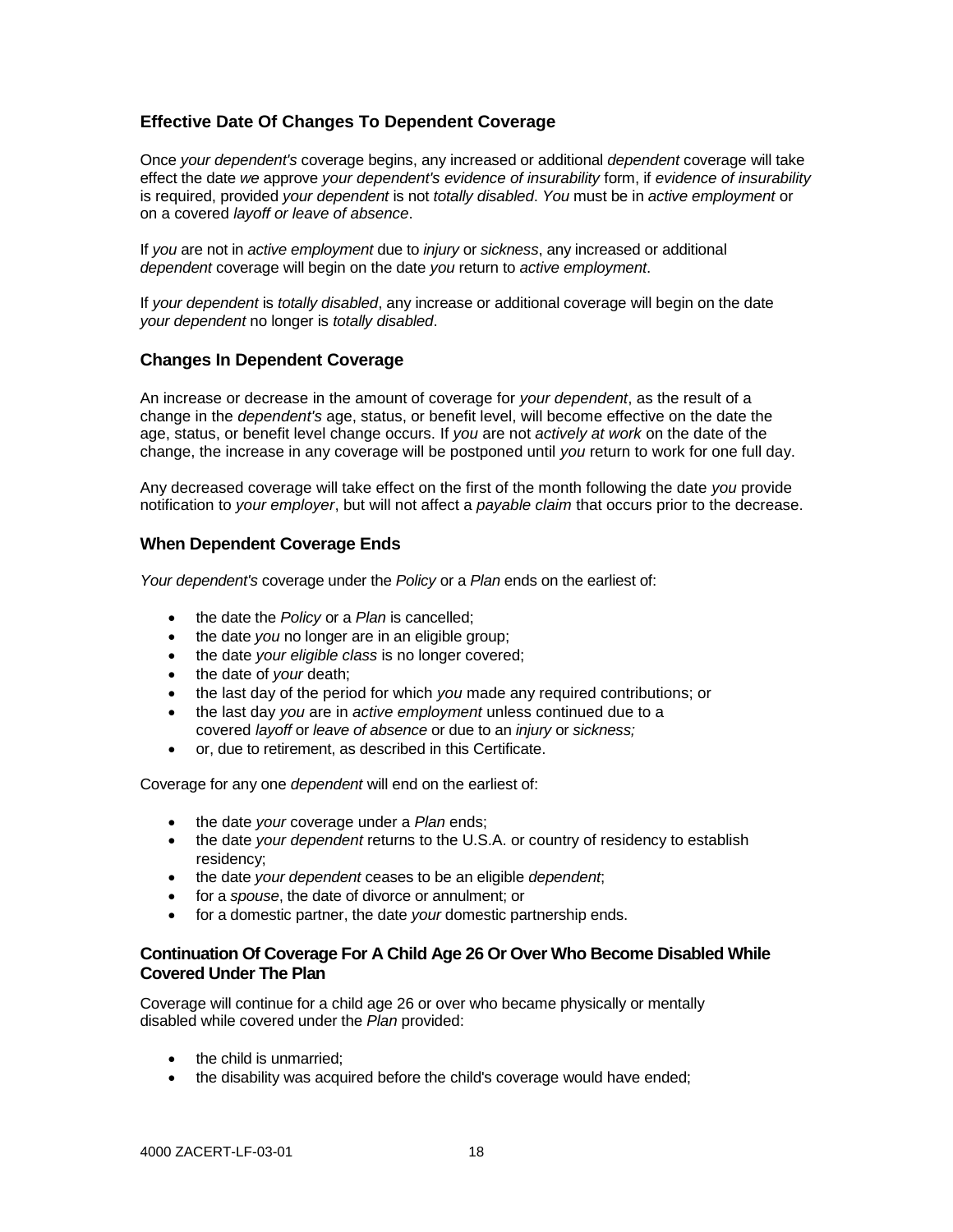- the child is incapable of self-support and remains so incapable; and
- *you* are the main source of support and maintenance.

# **Continuation Of Coverage For A Child Age 26 Or Over**

Coverage will continue for a child age 26 or over who is permanently and continuously incapable of self-sustaining support by reason of mental disability or physical handicap, insured under the *Plan*, provided:

- the child is unmarried; and
- *you* are the main source of support and maintenance.

*We* must receive proof within 31 days of the date the child attains age 26 and as required during the first two (2) years. After the first two (2) years, *we* will ask for proof when needed, but not more than once a year.

**Important Reminder:** *You* cannot receive coverage under the *Plan* as both an *employee* and a *dependent*; or a *dependent* of more than one *employee*.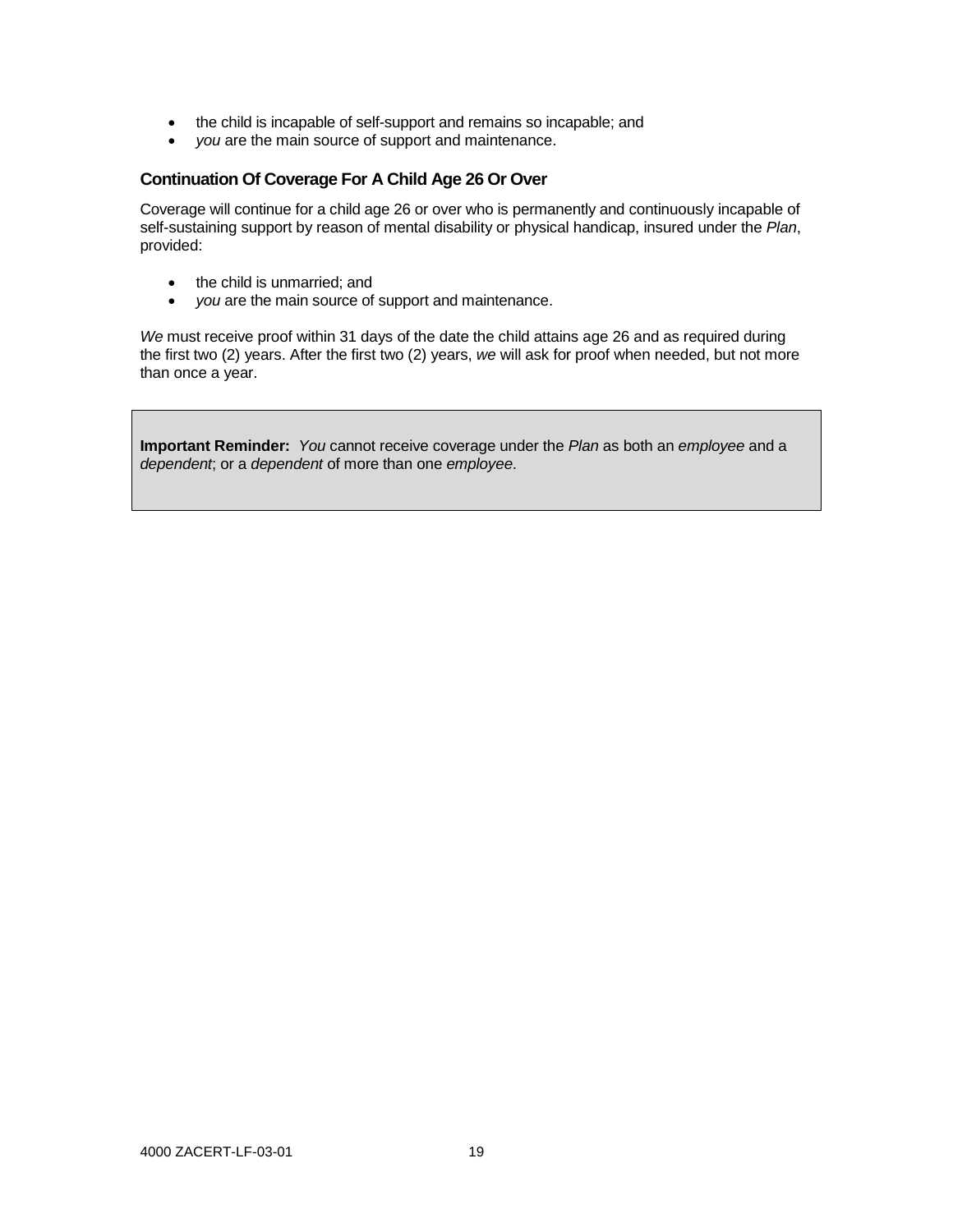# **TERM LIFE INSURANCE BENEFITS**

# **HOW THE PLAN WORKS**

# **Life Insurance Benefits**

Life insurance is an important component of *your* financial planning. This life insurance *Plan* pays a benefit to the named *beneficiary(ies)* if the *Insured* dies from any cause except as otherwise limited or excluded in this Certificate, while coverage is in effect.

A *life insurance benefit* is payable in the *amount of the life insurance benefit* shown on the Benefit Schedule for *you* upon written proof of death.

The benefit for *you* will be paid in accordance with the *beneficiary* rules of this Certificate.

The benefit for a covered *dependent* will be paid to *you*, if living, otherwise at *our* option *we* may pay the benefit to *your* surviving *spouse* or to the executors or *administrators* of *your* estate.

# **Beneficiary Rules**

# **Choosing Your Beneficiary**

*You* should choose *your beneficiary(ies)* as soon as *you* are covered under the *Plan*.

A primary *beneficiary* is the person *you* designate to receive life insurance benefits if *you* should die while *you* are covered under this *Plan*. The *beneficiary(ies) you* select will apply to all death benefits payable under the *Policy*. *You* may name anyone as *your beneficiary*. *You* may name more than one *beneficiary*. *You* will need to complete a *beneficiary* designation form, which *you* can get from the *Policyholder* or *us.*

If *you* name more than one primary *beneficiary*, benefits will be paid out equally unless *you* stipulate otherwise on the form. If *you* name more than one primary *beneficiary(ies)* and the amount or percentage of the payment to *your* primary *beneficiaries* does not equal 100% of *your* benefit amount, the difference will be paid equally to *your* named primary *beneficiary(ies).*

*You* may also name a contingent *beneficiary*. A contingent *beneficiary* is the person who will receive the *life insurance benefit* if there are no living primary *beneficiaries* at the time of *your* death.

It is important that *you* name *your beneficiary(ies)* and keep *your* designation current. If *you* do not name a *beneficiary*, or if all named *beneficiaries* do not survive *you*, or if *your* named *beneficiary* is disqualified, *your* death benefit may be paid to *your* estate or to surviving family members as described below.

In addition, if *you* do not survive *your spouse* or domestic partner and *dependent* life coverage is continued, then *your* surviving *spouse* should name a *beneficiary* according to the requirements specified for *you* in this Certificate.

## **Changing Your Beneficiary(ies)**

*You* may change *your beneficiary* choice at any time by completing a new *beneficiary* designation form unless *you* have assigned this *Policy* to someone else. Send the completed form to the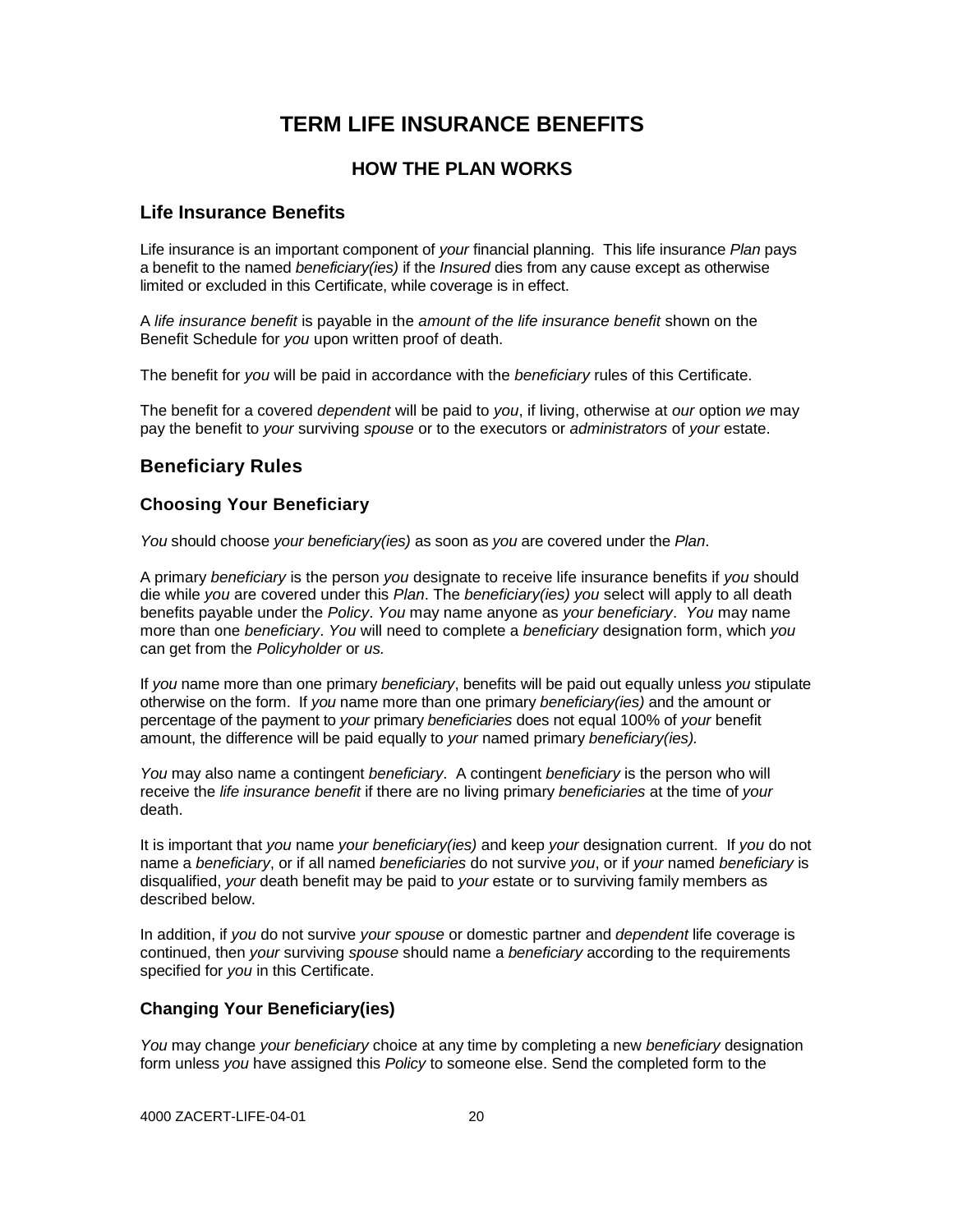*Policyholder* or to *us.* The *beneficiary* change will be effective on the date *you* sign a new *beneficiary* designation form.

Prior to *your* death, *you* are the only person who can name or change *your beneficiary*. No other person may change *your beneficiary* on *your* behalf, including, but not limited to, any agent under power of attorney, whether durable or non-durable, or other power of appointment unless the appointment specifically states that the agent may change the *beneficiary* under this *Plan*.

The Company will pay death benefits in accordance with the *beneficiary* designation *we* have on record. Any payment made before *we* receive *your* request for a *beneficiary* change will be made to *your* previously designated *beneficiary*. The Company will be fully discharged of its duties if the payment is made before *we* receive notification of a change in *beneficiary*.

If *you* wish to change *your beneficiary*, please contact *us* for a *beneficiary* change form.

## **If Your Beneficiary Dies Before You**

If one of *your* named primary *beneficiaries* dies before *you*, his or her share will be payable in equal shares to any other named primary *beneficiaries* who survive *you*. If *you* have named a contingent *beneficiary*, *your* contingent *beneficiary* will only be paid if all primary *beneficiaries* die before *you*.

If *you* have not named a primary or contingent *beneficiary*, *we* have the right to make payment to the surviving family members instead of making payment to *your* estate in the following order:

- *your* surviving *spouse* or *your* registered domestic partner, if any;
- *your* child or in equal shares to *your* children;
- *your* surviving parents in equal shares;
- *your* brothers and sisters in equal shares; or
- if none of the above survives, to *your* estate.

# **If Your Beneficiary Is A Minor Or Lacks Legal Capacity**

The method of payment will differ if *your beneficiary* is a minor or a person who lacks legal capacity to give *us* a valid release for payment of any death benefit. *We* will issue the payment, as permitted by applicable state *law* as follows:

- to the guardian of *your beneficiary's* estate; or
- the custodian of the *beneficiary's* estate under the Uniform Transfer to Minors Act; or
- an adult caretaker/legal guardian.

The Company will be fully discharged of its duties once *we* have paid *your* benefit. The Company is not responsible for how the payment is used.

## **Documents Required For Proof Of Death**

*We* will require a certified copy of the death certificate and a completed proof of claim form. Refer

to the life insurance "Claim Information*"* Section of this Certificate for information on the documentation needed and the procedure to file a claim for benefits.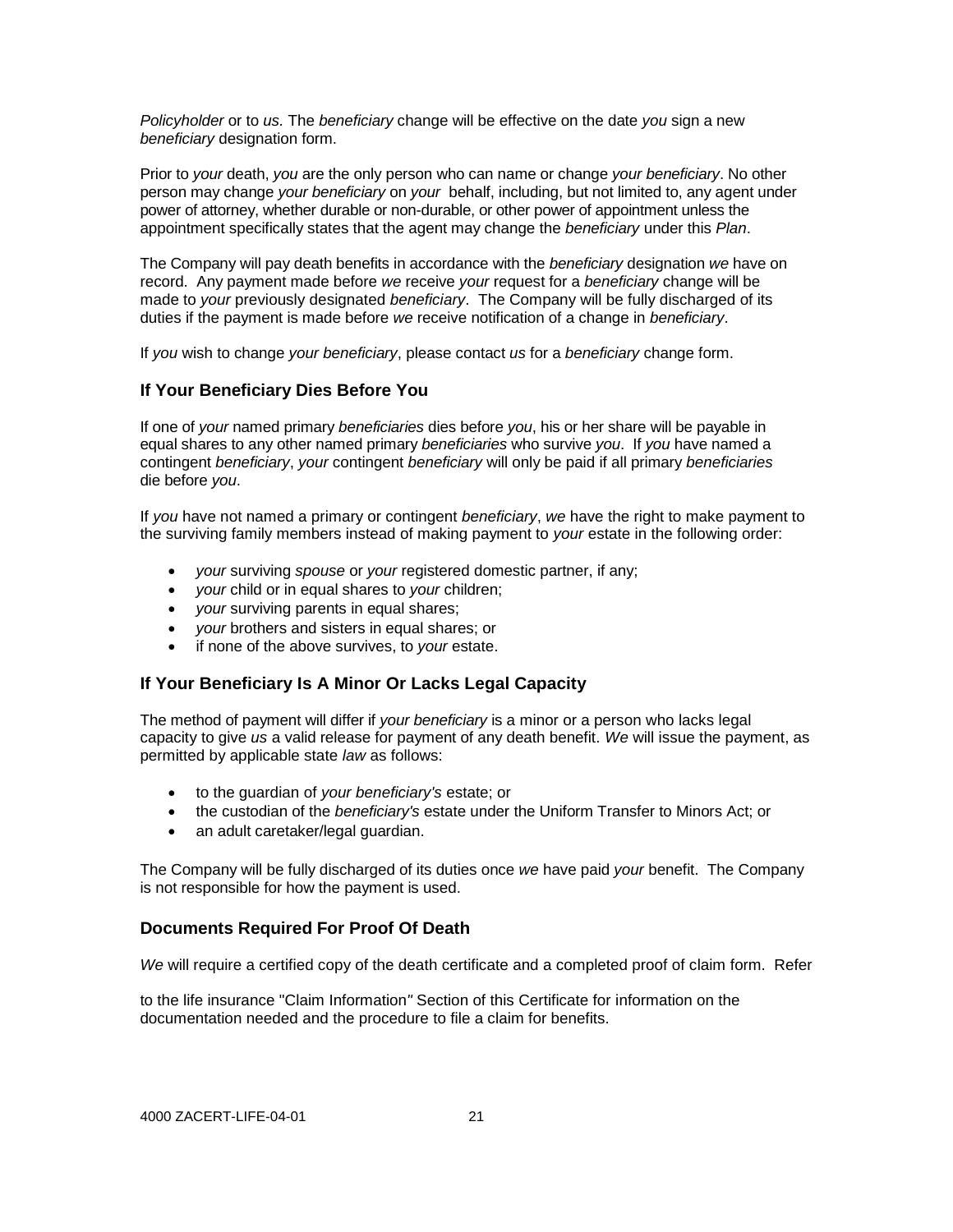# **Payment Of Benefits**

#### **For Your Claim**

*Your beneficiary(ies)* will receive payment within two (2) months of *our* receipt of the necessary written proof supporting the death claim. Refer to the Life Claim Information section in this certificate for information on the required documentation and process to file a claim. Benefit payments for *your* life insurance are made in a lump sum.

If *you* do not survive *your spouse*, and *dependent* life coverage is continued, then *your* surviving *spouse's* death claim will be paid to *your* surviving *spouse's beneficiary*.

#### **For A Dependent Claim**

*You* will receive payment within two (2) months of *our* receipt of the necessary written proof supporting the death claim. Refer to the Life Claim Information section in this certificate for information on the required documentation and process to file a claim. All *dependent* benefits will be paid to *you*. Benefit payments for *your dependent's* life insurance are made in a lump sum.

# **Assignment**

An assignment is the transfer of *your* rights under the group *Policy* to a person *you* name. *You* may assign as a gift, all ownership of *your life insurance benefit*. The following rules apply to assignments:

(1) The Company and *your employer* must give written consent to the assignment. To request assignment of *your* life insuranc*e you* must complete an assignment form. Forms are available from *your employer* and *us.* Send the completed form to *us* for consent. *You* may wish to cont*a*ct legal counsel prior to assigning *your* life insurance rights. Neither *your employer* nor the Company guarantees or assumes any obligation concerning the sufficiency or validity of any assignment for purposes of *your* tax or estate planning.

(2) Insurance under any coverage providing periodic benefits on account of disability benefits may be assigned only as a gift assignment.

(3) Insurance under any other coverage providing death benefits may be assigned either as a gift assignment or as a value assignment made in consideration of *terminal illness*.

(4) Insurance under any other coverage may be assigned without restriction. Any rights, benefits or privileges that you have as an *employee* may be assigned. This includes any right you have to choose a *beneficiary* or to convert to another contract of insurance. *We* will not decide if an assignment does what it is intended to do. *We* will not be held to know that one has been made unless it or a copy is filed with *us* through the *Policyholder*.

This provision applies only to insurance for which *you* have the right to choose a *beneficiary*, when that right is assigned. If an assigned amount of insurance becomes payable on account of *your* death and, at *your* death, there is no *beneficiary* chosen by the assignee, it will be payable to:

- the assignee, if living; or
- the estate of the assignee, if the assignee is not living.

It will not be payable as stated in the *beneficiary* rules.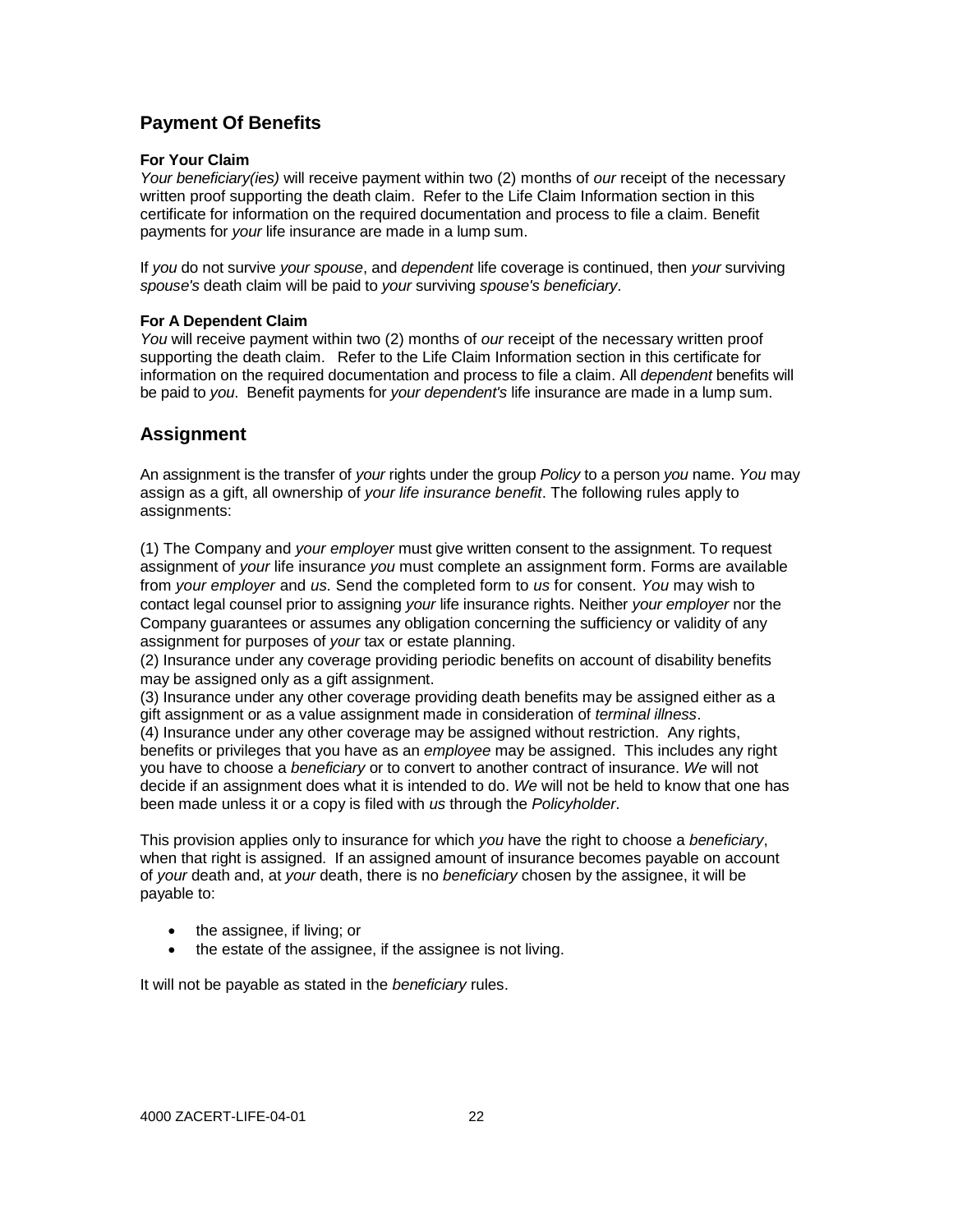# **Claims Of Creditors**

Life benefit payments are exempt from legal or equitable process for *your* debts, where permitted by *law*. The exemption also applies to the debts of *your beneficiary*.

# **Benefit Reductions**

#### **When Life Amounts Are Reduced**

#### **Age Reduction Rules**

Life insurance amounts will be reduced at age 65, then continue to decrease according to the age reduction rules in the Benefits Schedule.

Reductions are based on the *amount of life insurance* in force on the day prior to the first of the month in which *you* attain age 65. The reduction will take effect immediately on the date on which *you* attain the limiting age.

Once *your* benefit has been reduced, there will be no further increases in *your* insurance amount even if *your* salary or *eligible class* changes.

*You* may become eligible for coverage after *you* reach age 65. *Your amount of life insurance* will be figured by multiplying:

- the amount of insurance *you* would have been eligible for prior to age 65; times
- the applicable percentage, based on *your* current age.

#### **Impact On Benefits When You Retire**

Life insurance ends when *you* retire.

## **Life Insurance Coverage When You Become Disabled**

*Your* life insurance coverage may be continued for a specific time if *you* qualify as described below.

#### **Premium Waiver**

*Your* life insurance coverage may be extended for a specific time and *your* life insurance premium will be waived if *we* determine that *you* have become disabled while *you* are insured under this *Plan* and *you* meet the conditions as described below.

## **How Do We Define A Total Disability?**

*You* are disabled when *we* determine that *you* are not working in any occupation and, due to *your injury* or *sickness*, are unable to perform the duties of any *gainful occupation* for which *you* are reasonably fitted by training, education or experience.

*You* must be under the *regular care* of a *physician* in order to be considered disabled.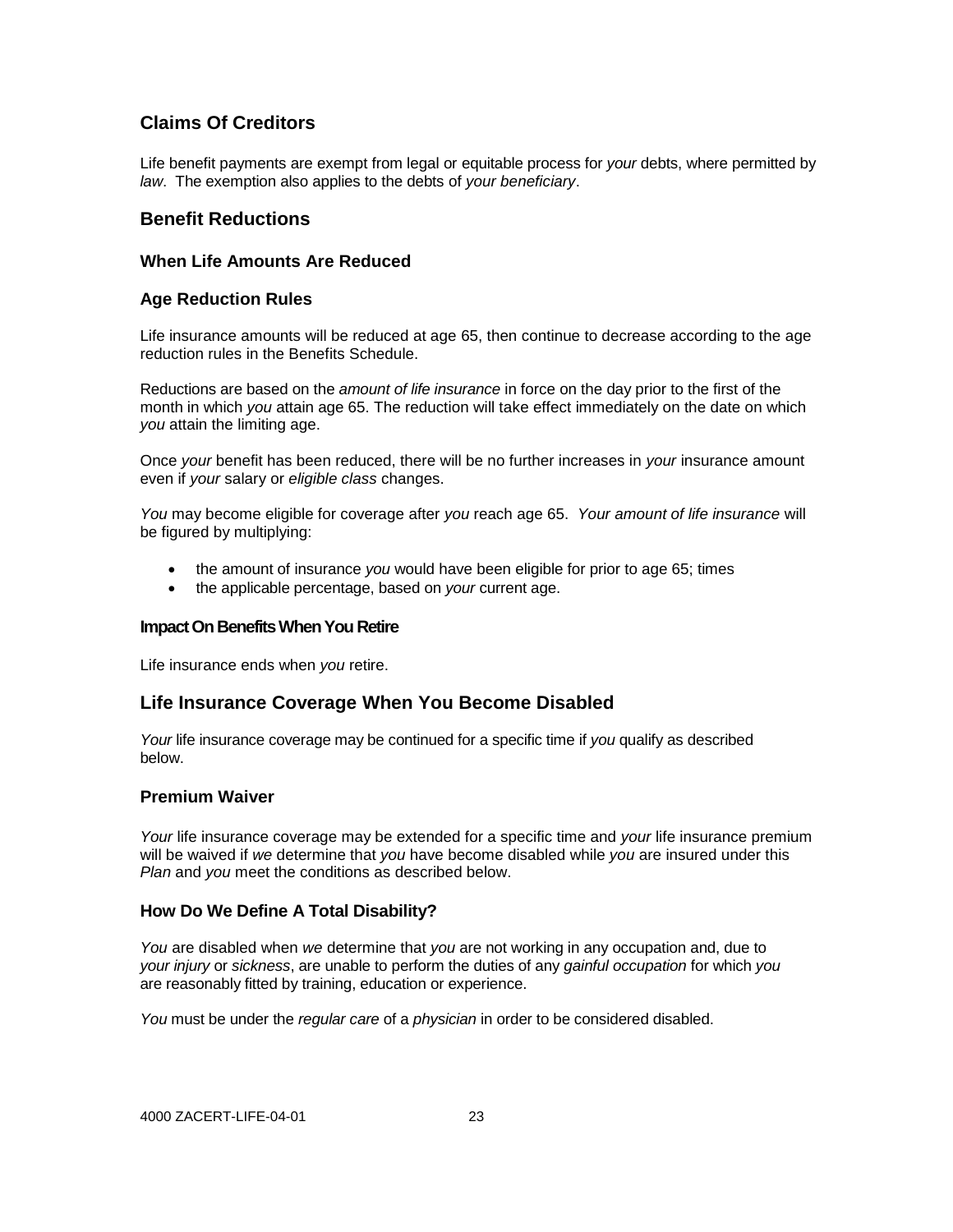The loss of a professional or occupational license or certification does not, in itself, constitute disability.

*We* may require *you* to be examined by a *physician*, other medical practitioner or vocational expert of *our* choice. *We* will pay for this examination. *We* can require an examination as often as it is reasonable to do so, but not more often than every three (3) months. *We* may also require *you* to be interviewed by *our* authorized representative.

#### **How Long Must You Be Disabled Before You Are Eligible To Have Life Insurance Premiums Waived?**

*You* must be *totally disabled* through *your elimination period*. *Your elimination period* is nine (9) months.

# **Applying For The Life Insurance Premium Waiver**

Ask *your employer* for a life insurance premium waiver claim form. The form has instructions on how to complete and where to send the claim.

*You* or *your employer* must continue to make life insurance payments for the first nine (9) months following the date *you* become disabled or until *we* determine that *you* are *totally disabled*, whichever occurs first. If *we* then determine that *you* are *totally disabled*, the life insurance coverage *you* had prior to *your* disability will continue. *We* will not require further premium payments for *you* while *you* remain disabled according to the terms and provisions of the *Plan*.

#### **Amount Of Insurance**

*Your* extended *life insurance benefit* under the premium waiver feature will be the *amount of life insurance* that was in force for *you* at the time *your* disability began. This amount may be subject to age reduction rules outlined in this Certificate.

## **When Your Life Insurance Premium Waiver Begins**

*Your* life insurance premium waiver will begin when *we* approve *your* claim, if the *elimination period*  has ended and *you* meet the following conditions. *Your employer* may continue premium payments until *we* notify *your employer* of the date *your* life insurance premium waiver begins.

*Your* life insurance premium will be waived if *you* meet these conditions:

- *you* are less than 60 years and insured under the *Plan*;
- *you* become disabled and remain disabled during the *elimination period*;
- *you* meet the notice and proof of claim requirements for disability while *your* life insurance is in effect or within three (3) months after it ends; and
- *your* claim is approved by *us.*

After *we* approve *your* claim, *we* do not require further premium payments for *you* while *you* remain disabled according to the terms and provisions of the *Plan.*

*Your* life insurance amount will not increase while *your* life insurance premiums are being waived.

*Your* life insurance amount will reduce or cease at any time it would reduce or cease if *you* had not been disabled.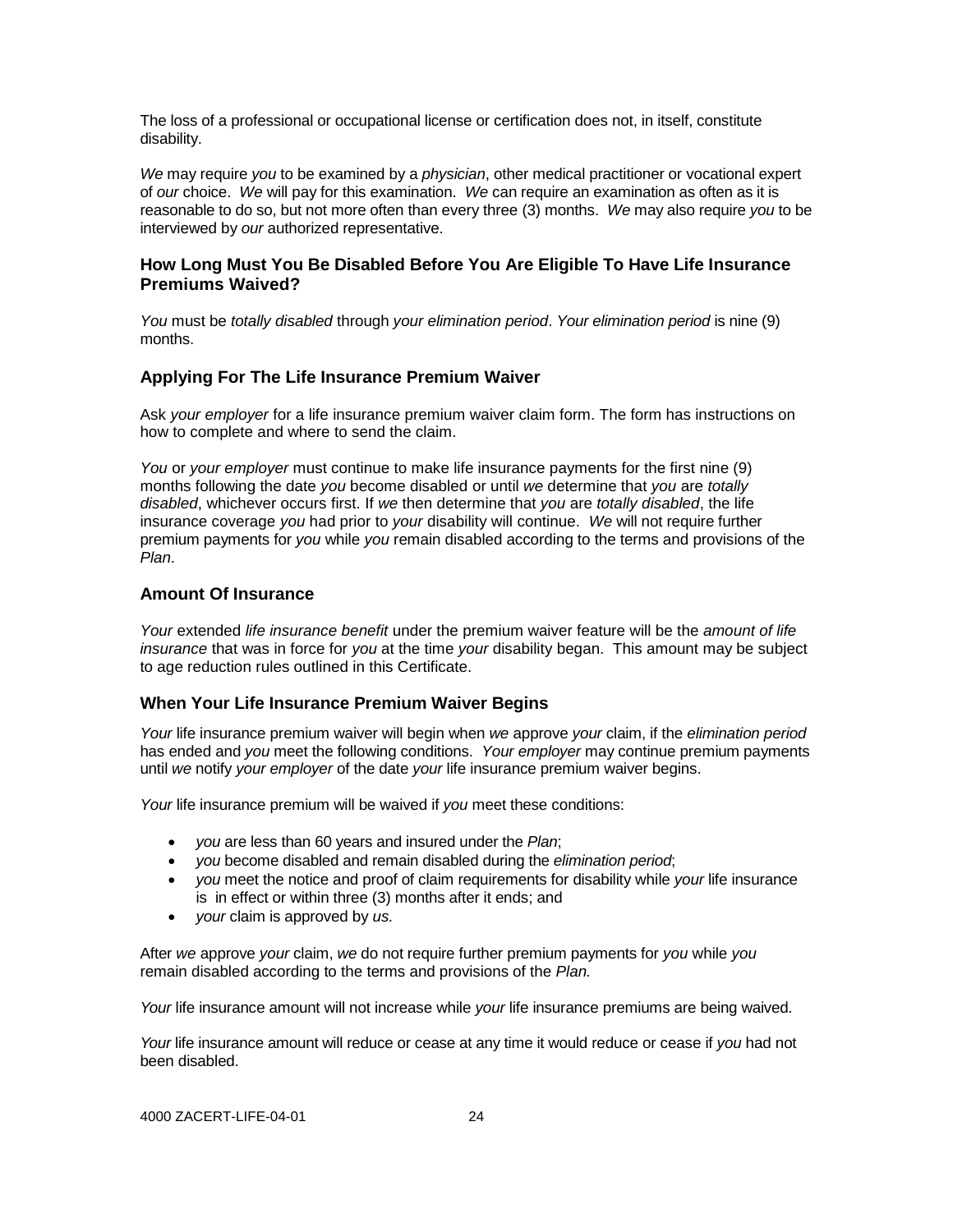## **Continued Proof Of Disability**

*You* must furnish evidence of *your* disability when requested by *us*. *We* also have the right to examine *you* at *our* own expense and will use this information to determine if *you* are *totally disabled*, but not more often than every three (3) months*.*

## **When Your Life Insurance Premium Waiver Ends**

The life insurance premium waiver will automatically end if:

- *you* recover and *you* no longer are disabled;
- *you* are able to work at any *gainful occupation* for pay or profit;
- *you* fail to give *us* proper proof that *you* remain disabled;
- *you* refuse to have an examination by a doctor chosen by *us;*
- *you* reach age 65 or *your* retirement date, whichever occurs first.

*You* will not be considered retired or reaching *your* retirement date if *you* are receiving disability payments under:

- the United States Social Security Act;
- any similar *law, plan or act*; or
- *your employer's retirement plan*.

However, *you* will be considered retired if *you* are receiving retirement benefits.

# **Total Disability Extended Benefit**

If *your* death occurs within one (1) year after the last day *you* are in *active employment*, and the *Policyholder* continues to pay premiums on *your* behalf, the amount of *your* death benefit will be paid if the following conditions are met:

- *you* became *totally disabled* while insured*;*
- *you* became *totally disabled* before *your* 65th birthday;
- *you* stayed *totally disabled* until *your* death; and
- within one (1) year after *your* death, *your* authorized representative furnishes proof to *us* that *you* met the conditions listed above.

The amount of insurance payable at death will be the same amount for which *you* would have been eligible if *you* were not *totally disabled*, subject to any benefit reduction indicated in this Certificate or any life benefit paid under this *Plan* prior to *your* death.

At any time during the period in which the insurance is extended, *we* may require *you* to provide medical proof of the continuing *total disability*. At *our* expense, *we* may require *you* to submit to an independent exam by a *physician we* choose.

There will be no extension of insurance under the provisions of this section if an individual policy of life insurance is issued to *you* under the conversion privilege, unless the individual policy is surrendered to the Company without claim except for the return of any premium paid.

Coverage extended on any *Insured* under the provisions of this section will automatically terminate: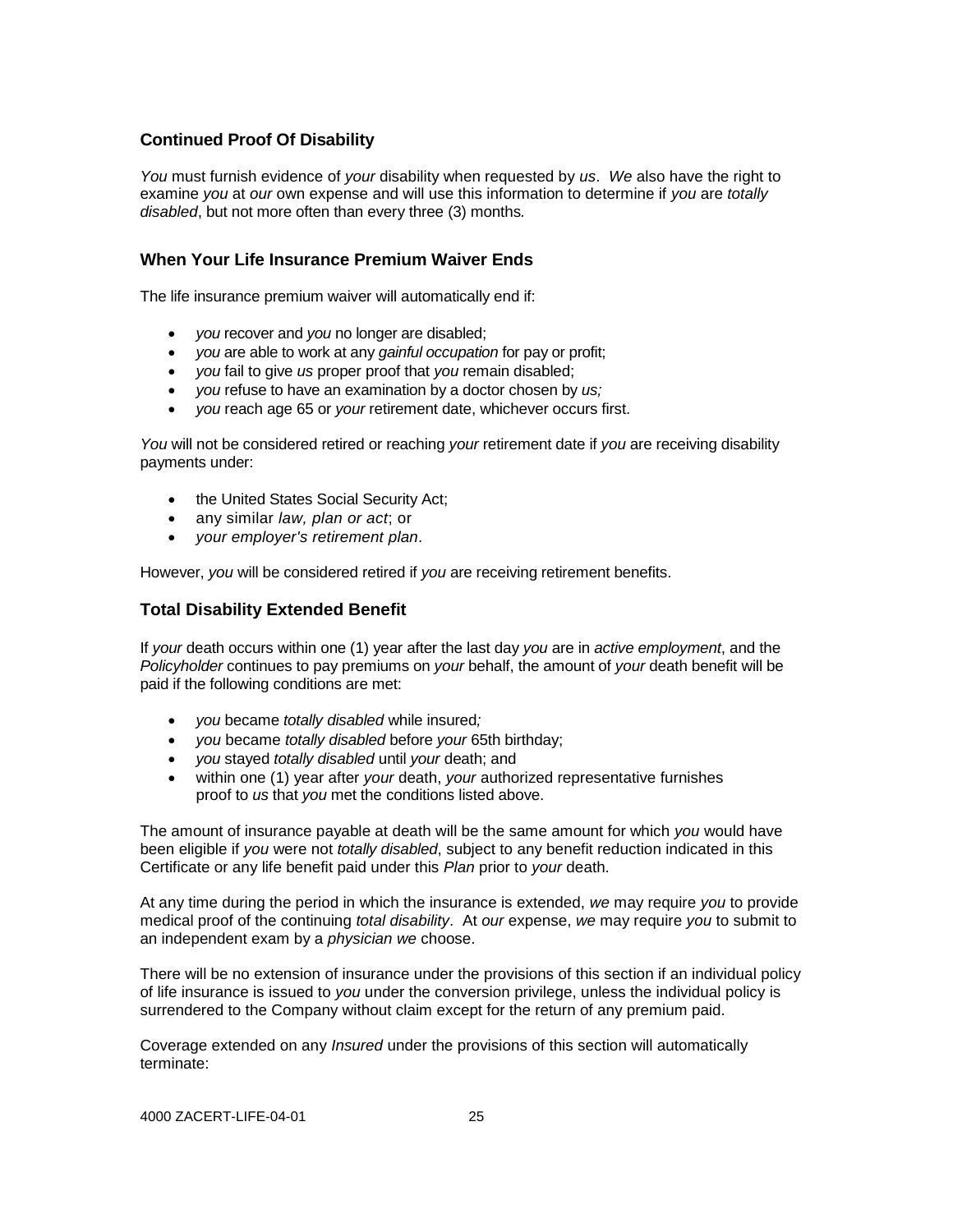- when premium payments stop;
- if *you* cease to be *totally disabled*, except that if *you* return to *active employment* in an *eligible class*, *your* insurance will be continued subject to payment of premiums by the *Policyholder*;
- if *you* refuse to submit to any physical examination required by the Company;
- if *you* fail to provide proof of *total disability* in accordance with the terms of this section; or
- the group *Policy* is cancelled.

Upon termination of *your* insurance, *you* will be entitled to the benefits described in the section entitled "Conversion Privilege".

# **How Do We Define A Total Disability?**

*You* are disabled when *we* determine that, during and beyond the *elimination period*, *you* are unable to perform any of the *material and substantial duties* of your *regular occupation* due to *your injury* or *sickness.*

*You* must be under the *regular care* of a *physician* in order to be considered disabled.

The loss of a professional or occupational license or certification does not, in itself, constitute disability.

*We* may require *you* to be examined by a *physician*, other medical practitioner or vocational expert of *our* choice. *We* will pay for this examination. *We* can require an examination as often as it is reasonable to do so, but not more often than every three (3) months. *We* may also require *you* to be interviewed by *our* authorized representative.

## **Life Insurance Limitations And Exclusions**

No *life insurance benefit* is payable under this *Policy* if death is caused by, contributed to by or results from:

- suicide, while sane or insane, or from an intentionally self-inflicted *injury*, within two (2) years from the initial effective date of coverage under the *Policy*; and
- suicide, while sane or insane, or from an intentionally self-inflicted *injury*, within two (2) years from the effective date of an increase in coverage under the *Policy.* The death benefit is limited to the amount of coverage in force prior to the increase.

The suicide exclusion applies only to any amounts of insurance for which *you* pay part of the premium.

If benefits are denied under this exclusion, all premiums which have been paid by *you* for the denied benefit or the portion of denied benefit, will be returned to *you* in accordance with the *beneficiary* rules.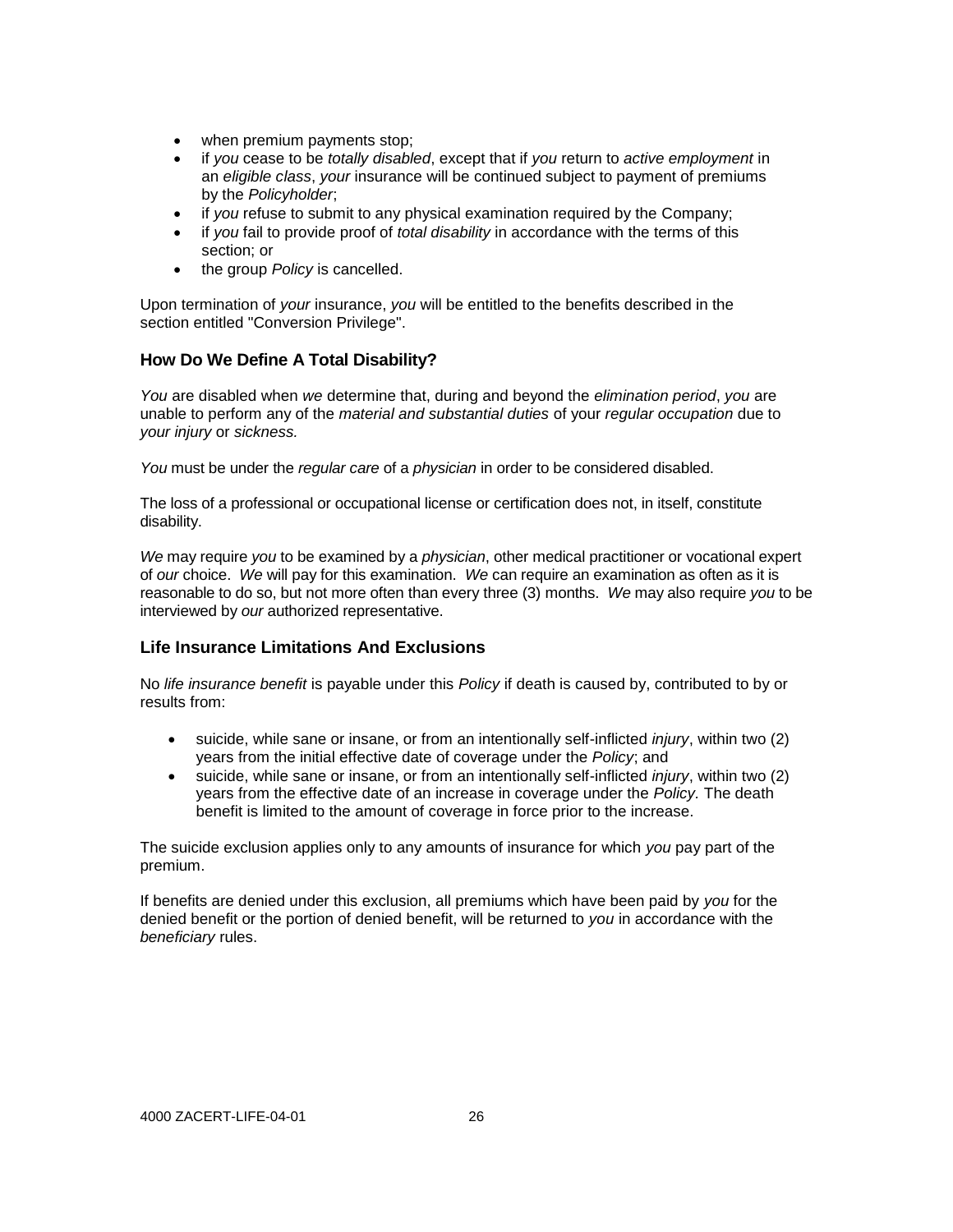# **Plan Conversion Options**

# **Conversion Insurance Option While You Are Satisfying The Disability Requirements**

*You* may use the life conversion privilege when *your* life insurance terminates while *you* are satisfying the disability requirements. Please refer to the conversion privilege below. *You* are not eligible to apply for the life conversion option if *you* return to work and, again, become covered under the *Plan*.

If an individual conversion life insurance policy is issued to *you* by *us*, any benefit for *your* death under this *Plan* will be paid only if the individual policy is returned for surrender to *us. We* will refund all premiums paid for the individual policy.

The amount of *your* death benefit will be paid to *your* named *beneficiary* for the *Plan*. If, however, *you* named a different *beneficiary* for the individual policy and the policy is returned to the Company for surrender, that different *beneficiary* will not be paid. If *you* want to name a different *beneficiary* for this group *Plan*, *you* must change *your beneficiary* as described in the *beneficiary* designation page of this group *Plan*.

#### **Conversion Policy When Coverage Ends Under This Option**

When coverage ends under the *Plan, you and your dependents* may convert *your* group term life coverages to individual life policies, without *evidence of insurability*. The maximum amounts that *you* can convert are the amounts *you and your dependents* are insured for under the *Plan*. *You* may convert a lower *amount of life insurance*.

*You and your dependents* must apply for individual life insurance under this life conversion privilege and pay the first premium within 31 days after the date:

- *your* employment terminates; or
- *you and your dependents* are no longer are eligible to participate in the coverage of the *Plan*.

If *you* convert to an individual life policy, then return to work, and again, become insured under the *Plan, you* must surrender that individual life policy when *you* return to work.

Converted insurance may be of any type of the level premium whole life plans then in use by the Company or any subsidiaries or affiliates. The person may elect one (1) year of preliminary term insurance under the level premium whole life policy. The individual policy will not contain disability or other extra benefits.

## **Optional Conversion Policy When The Group Policy Or The Plan Is Cancelled**

*You and your dependents* may convert a limited *amount of life insurance* if *you* have been insured under *your employer's* group *Plan* with the Company for at least five (5) years and the *Policy* or the *Plan*:

- is cancelled with *us*; or
- changes so that *you* no longer are eligible.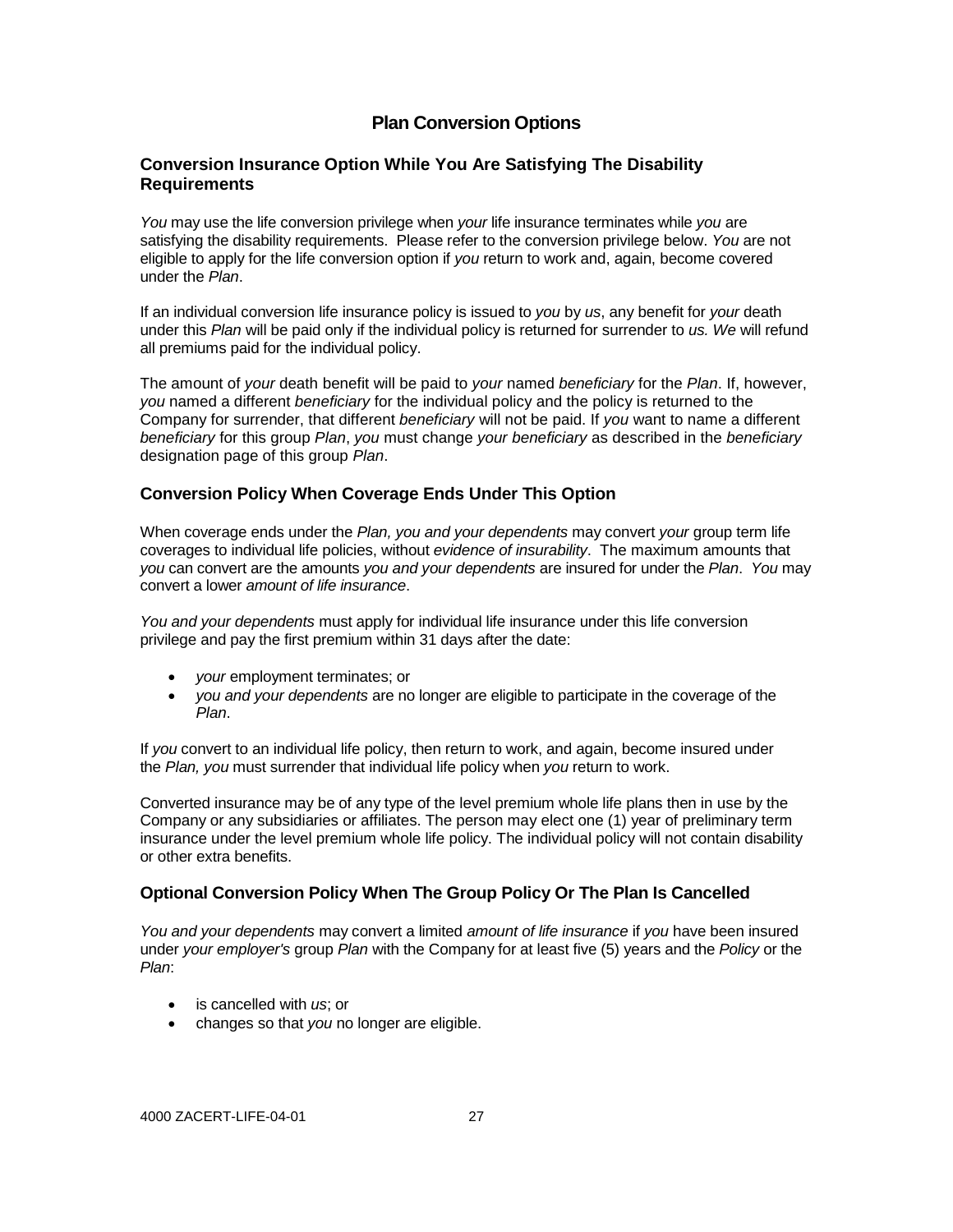The individual life policy maximum for each of *you* will be the lesser of:

- \$10,000; or
- *your and your dependents* coverage amounts under the *Plan* less any amounts that become available under any other group life *Plan* offered by *your employer* within 31 days after the date the *Policy* or the *Plan* is cancelled.

#### **Premiums For Conversion Plans**

Premiums for the converted insurance will be based on:

- the person's then attained age on the effective date of the individual life policy;
- the type and amount of insurance to be converted;
- the Company's customary rates in use at that time; and
- the class of risk to which the person belongs.

If the premium payment has been made, the individual life policy will be effective at the end of the 31 day conversion application period.

## **Payable Life Insurance Benefit During The Conversion Period**

A term *life insurance benefit* is payable for an *Insured* during the conversion period who dies:

- within 31 days after group coverage under this *Plan* ends; and
- while entitled to convert coverage under this *Plan* to an individual contract.

The amount of the benefit is equal to the *amount of life insurance* benefit, under this *Plan*, the *Insured* was entitled to convert. It is payable even if *you* did not apply for conversion. It is payable when *we* receive written proof of death and *we* approve the claim.

#### **Applying For Conversion Insurance**

Ask *your employer* for a conversion application form which includes cost information. When *you* complete the application, send it with the first premium amount to:

> Zurich American Life Insurance Company Conversion Unit PO Box 7728 Overland Park, Kansas 66207-0728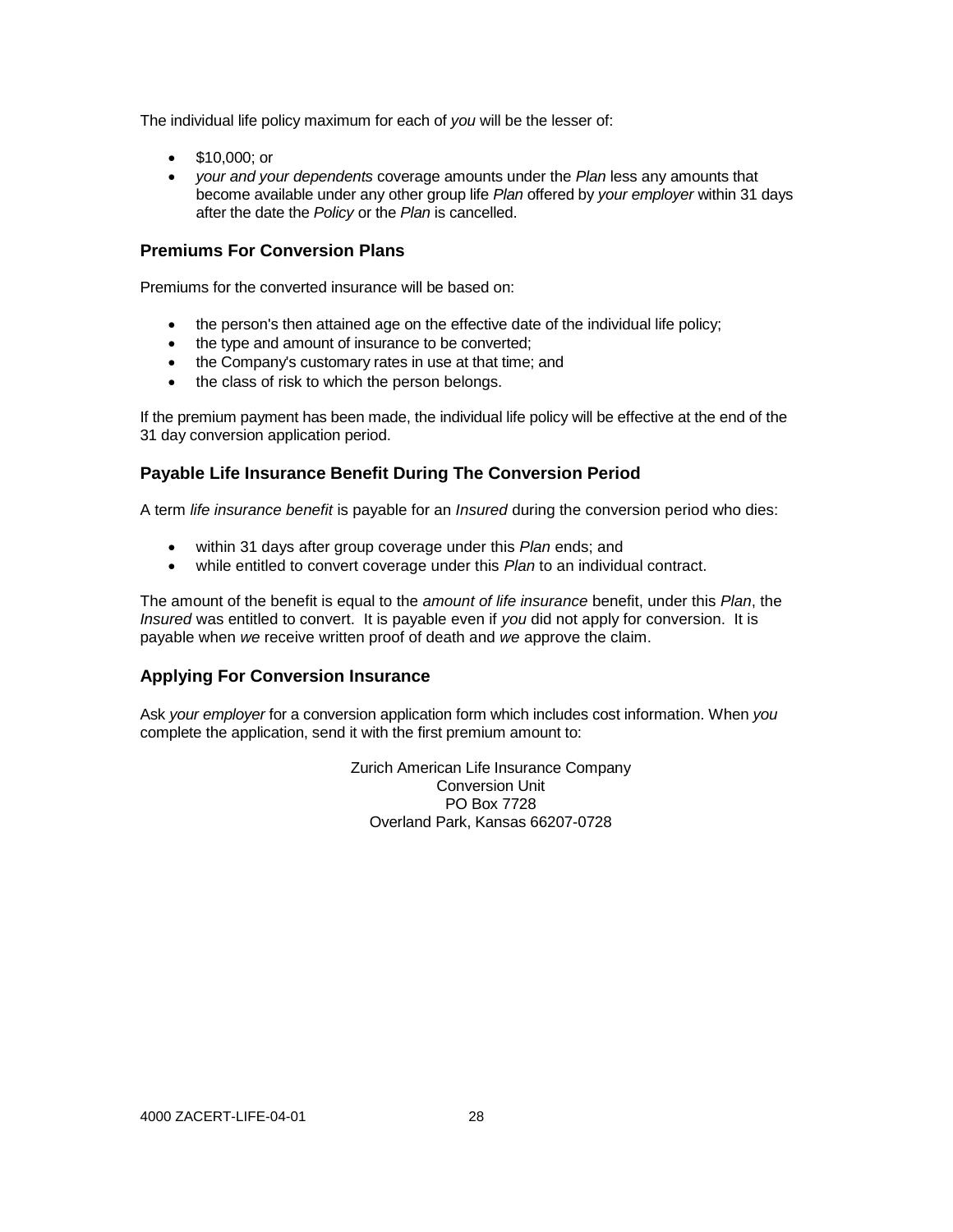# **ACCELERATED DEATH BENEFIT OPTION**

The accelerated death benefit option allows *you* to receive a one time partial *life insurance benefit* if, while covered under the *Plan*, *you or your spouse* or domestic partner are diagnosed with a *terminal illness* and not expected to survive more than 12 months. The accelerated death benefit is subject to the terms and conditions of the *Policy*.

This benefit option does not apply to any *terminal illness* resulting from an intentionally selfinflicted *injury* or suicide attempt.

*You* may request and receive an accelerated death benefit under this *Plan* only once on *your* own behalf and only once on behalf of *your dependent*.

The amount of the accelerated death benefit available is a percentage of the amount of *employee* term life insurance that *you* elected under the *Plan*. *You or your spouse* or domestic partner may request up to 80% of the term life insurance that is currently in effect for *you* or the person for whom *you* are making the request on the date *we* receive proof that *you or your spouse*  or domestic partner are *terminally ill*. But the amount *you* request may not be:

- less than the accelerated death benefit minimum; or
- more than the accelerated death benefit maximum.

Refer to the Benefits Schedule for specific amounts.

The benefit may be reduced if, within six (6) months after the date *we* receive such proof, a reduction on account of age would have applied to the amount of *your employee* term life insurance. In that case, the amount of the benefit payable may not exceed the amount of the term life insurance after applying the reduction.

The *amount of life insurance* after the accelerated death benefit has been paid will remain in force and be paid in accordance with the terms of the Certificate describing *your* coverage, subject to the terms and conditions of the *Policy.*

## **Tax Consequences**

The accelerated death benefit under this certificate may or may not qualify for favorable tax treatment under the Internal Revenue Code of 1986. Whether such benefits qualify depends on factors such as *your* life expectancy at the time benefits are accelerated or whether *you* use the benefits to pay for necessary long-term care expenses, such as nursing home care. If the accelerated death benefit qualifies for favorable tax treatment, the benefits will be excludable from *your* income and not subject to federal taxation.

Tax *laws* relating to accelerated death benefits are complex. Benefits paid may be taxable. As with all tax matters, *you* or *your dependent* should consult *your* personal tax advisor to assess the impact of this benefit. *We* are not responsible for any tax or other effects of any benefit paid.

Receipt of accelerated benefit may affect *your*, *your spouse* or *your* family's eligibility for public assistance programs such as medical assistance (Medicaid), Aid to Families with Dependent Children (AFDC), Supplementary Social Security Income (SSI), and drug assistance programs. You are advised to consult with a qualified tax advisor and with social service agencies concerning how receipt of such a payment will affect *you*, *your spouse* and *your* family's eligibility for public assistance.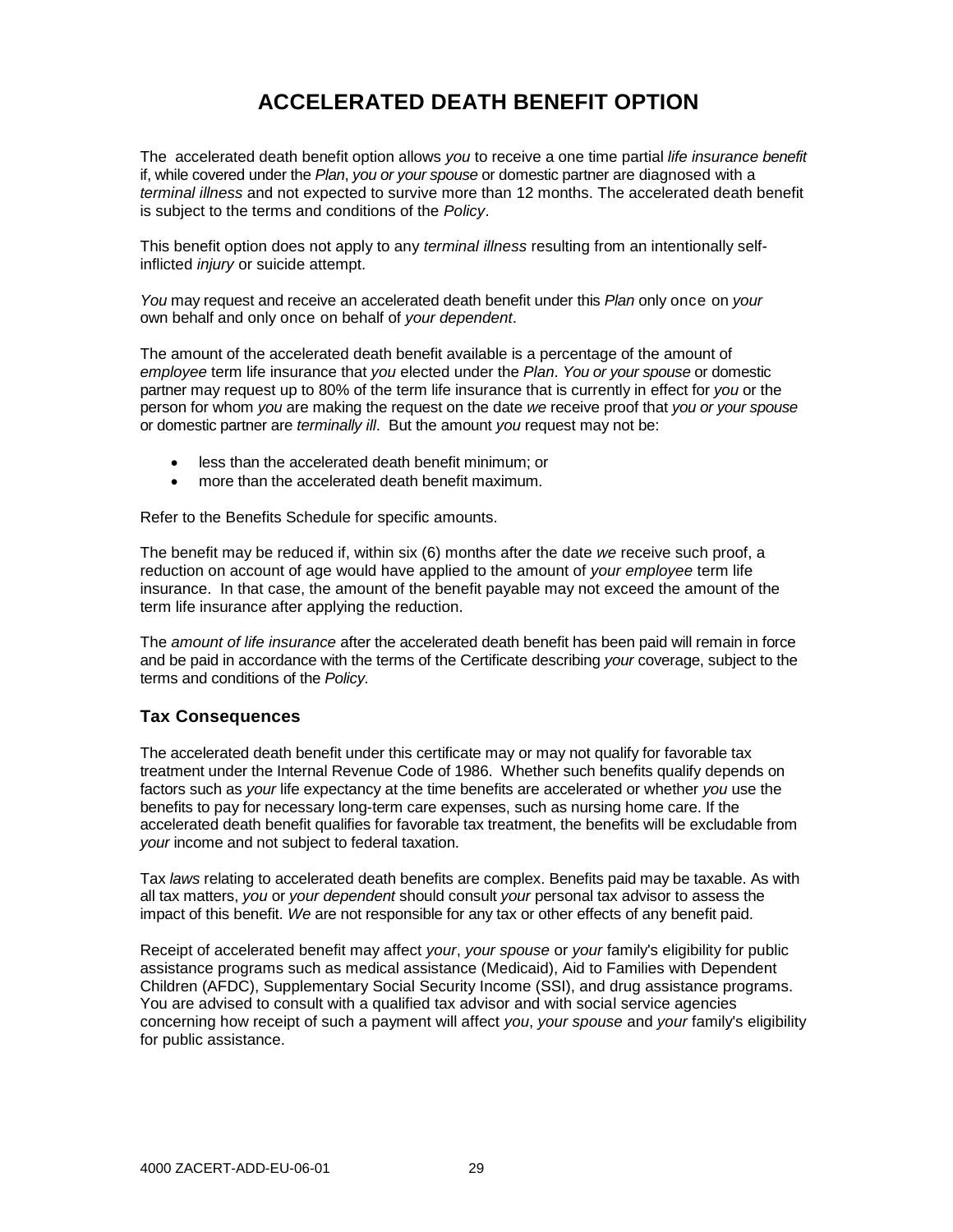# **Electing The Accelerated Death Benefit Option**

*Your* right to exercise this option and to receive payment is subject to the following conditions:

- *you or your spouse* or domestic partner must be *terminally ill* at the time of payment of the accelerated death benefit;
- *your employee* term life insurance must not be assigned (please see the Assignment Section below);
- *our* claims handling rules apply to the payment of benefits under this option;
- *you* or *your spouse* or domestic partner must request the accelerated death benefit election in writing on a form acceptable by *us* and submit the request form to *us*; and
- *you* must also provide *us* the following:
	- 1) A *physician's* certification that *you or your spouse* or domestic partner are suffering from a non-correctable *terminal illness* and *your or your spouse's* or domestic partner's *life expectancy* has been reduced to less than 12 months. The *physician's* certification must be deemed satisfactory to *us.*
	- 2) A copy of:
		- all medical test results:
		- laboratory reports; and
		- all supporting documentation and information on which the *physician's*  statement is based.

*We* may, at *our* own expense, require *you or your spouse* or domestic partner to submit to an independent medical exam by a *physician we* choose and as often as *we* deem reasonably necessary to determine the validity of *your* claim. *We* reserve the right to rely on the *physician we* choose for purposes of validating *your* benefit request. *We* will not process *your* accelerated death benefit request until the exam has been completed and *we* have received the results.

# **We May Refuse Your Election Request**

*We* may stop processing *your* request or refuse *your* request if:

- the group *Policy* terminates coverage for *your eligible class* before *we* approve *your* request (even if all or part of *your* life insurance coverage continues for any reason);
- all of *your* life insurance coverage terminates under the group *Policy* for any reason before *we* approve *your* request; or
- *you* or *your spouse* or domestic partner die before *we* issue the accelerated death payment.

## **Assignment**

If *you* have assigned *your* rights under the *Plan* to an assignee or made an irrevocable *beneficiary* designation, *we* must receive consent, in writing, that the assignee or irrevocable *beneficiary* has agreed to the accelerated death benefit payment on *your* behalf in a form acceptable to *us* before benefits are payable.

## **Accelerated Death Benefit Payment**

If *your* request is approved, *we* will pay *you* the accelerated death benefit in a lump sum. Benefits are payable to *you*.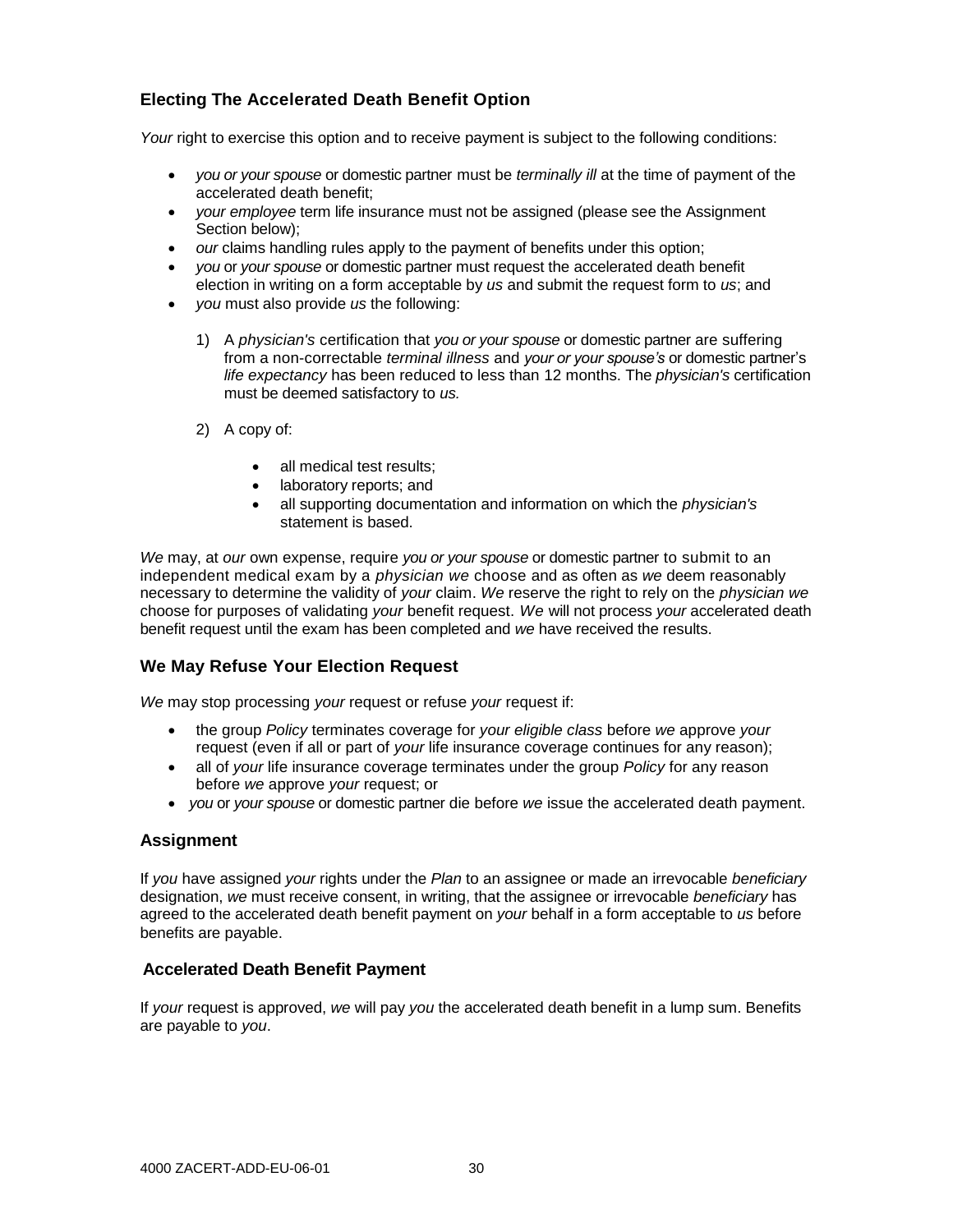# **Premium Payments**

Premium payments must continue to be paid on the full *amount of life insurance* unless *you* qualify to have *your* life premium waived.

Also, premium payments must continue to be paid on the full amount of *your dependent's* life insurance unless *you* qualify to have *your* life premium waived.

#### **Effect Of An Accelerated Death Benefit Payment On Your Plan**

This benefit is in lieu of the benefits that would have been paid on *your or your spouse's* or domestic partner's death. Accordingly, an election to receive an accelerated death benefit will have the following effect on other benefits:

#### **Your Life Insurance Benefit**

The *amount of life insurance* covering *you or your spouse* or domestic partner including any amount under an extended death benefit, will be reduced by the amount of any accelerated death benefit payment.

#### **Life Continuation And Conversion**

Any *amount of life insurance* that would be continued under a disability continuation provision or that may be available under the conversion privilege will be reduced by the amount of the accelerated death benefit payment. The converted amount will be limited to the reduced *amount of life insurance* remaining after the benefit payment subject to any reduction and termination provisions.

Refer to conversion for more information about the conversion privilege.

#### **Extended Benefits Under The Permanent And Total Disability Feature**

*You* may apply for an accelerated death benefit payment if *you* have qualified for an extension of *your* life insurance because of *your* permanent and total disability, as long as *you* have not previously requested an accelerated death benefit payment. All of the terms of the accelerated death benefit feature will apply to an accelerated death benefit request *you* make while *your* life insurance is being extended under the terms of the permanent and total disability provision.

For more information about the permanent and total disability provision, refer to permanent and total disability.

#### **Claims Of Creditors**

To the extent allowed by *law*, *you* are not required to request an accelerated death benefit in order to satisfy claims of creditors.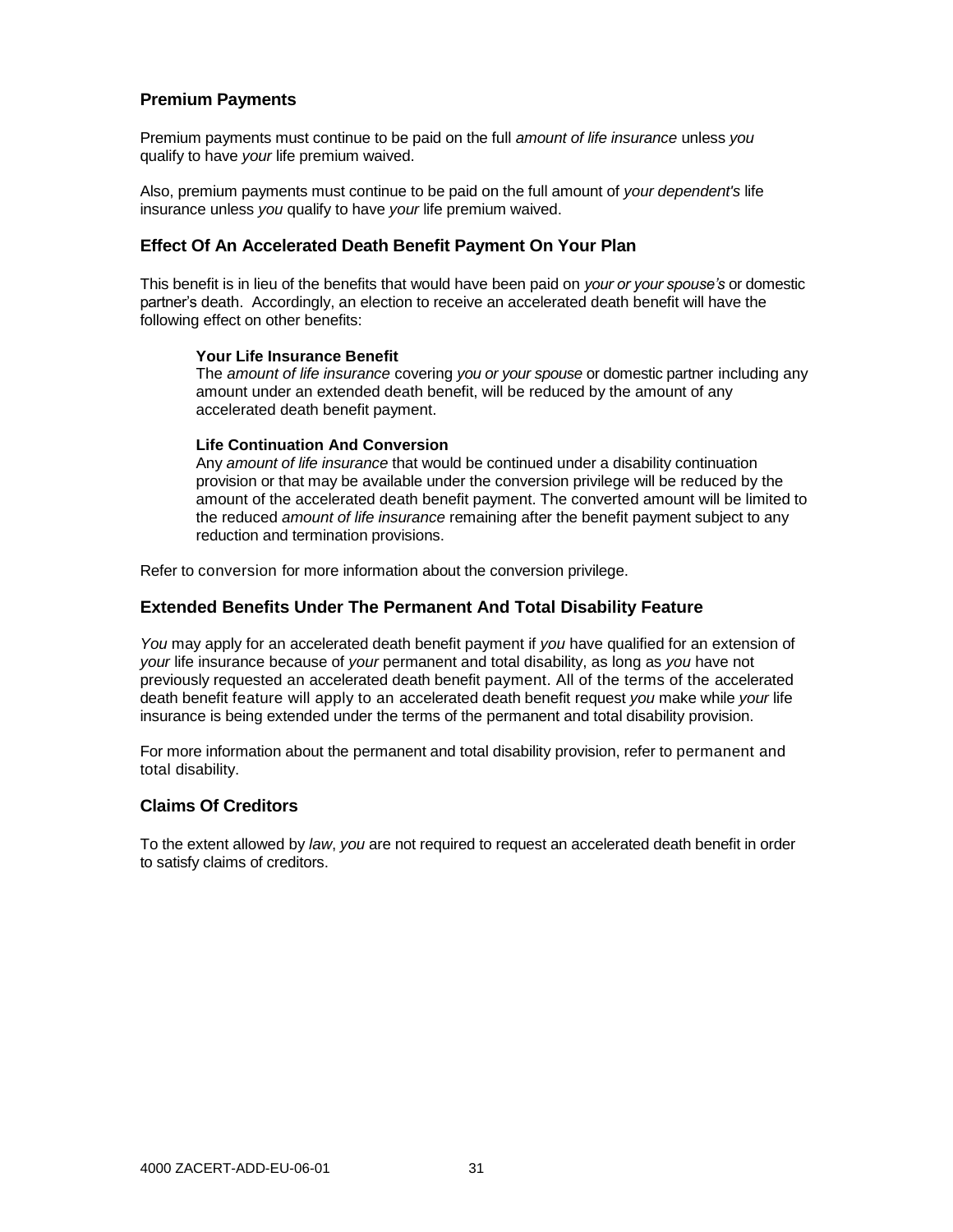# **ADDITIONAL BENEFIT FEATURES**

# **Continuity Of Coverage**

# **Effect Of Prior Coverage - Transferred Business**

(Continuity of Coverage when *you* are not in *active employment* when the *Policyholder* changes insurance carriers to *us.*)

If *your* coverage under any part of this *Plan* replaces any prior coverage that *you* had, the following rules apply:

**"Prior coverage"** means any *plan* of group coverage sponsored by *your employer* that has been replaced by coverage under all or part of this *Plan* (e.g. transferred business). The replacement coverage under the new *Plan* may be for all or part for the *eligible class* to which *you* belong. Any such *plan* is prior coverage if provided by another group policy or any benefit section of this *Plan*.

When this *Plan* becomes effective, *we* will provide group life insurance coverage for *you* as long as *you* are not receiving benefit payments for extended life disability benefits (e.g. waiver of premium, extended death benefit or permanent total disability) under the prior carrier's *plan*; and

- *you* are not in *active employment* because of a *sickness* or *injury*;
- *you* were covered by the prior carrier's *plan* on its termination date; and
- *your* name is shown on the listing, that has been approved by *us* and the *Policyholder*, contained in *our* file.

*We* will also provide group *dependent* life insurance coverage for *your dependent* if:

- *your dependent* is *totally disabled*; and
- *your dependent* was covered by the prior carrier's *plan* on its termination date; and
- *your dependent's* name is shown on the listing that has been approved by *us*, contained in *our* file.

## **Premium Payments**

Premium payments are required for *you* during the period this coverage continues in force. In effect, *we* will not waive premium during the period continuity of coverage continues.

Coverage provided under this continuity of coverage provision will automatically end on the date *you* return to *active employment*, on the date *you* recover and no longer are disabled or on the date this group *Policy* or a *Plan* is cancelled.

## **Discontinuance And Replacement**

In addition, the amounts of insurance *you* elect are subject to the provisions of the prior carrier's *plan*. Any and all exclusions, reductions, limitations, and/or specific termination dates or provisions of the prior carrier's *plan* will apply.

In addition, the "Portability" provision under this Certificate will not apply.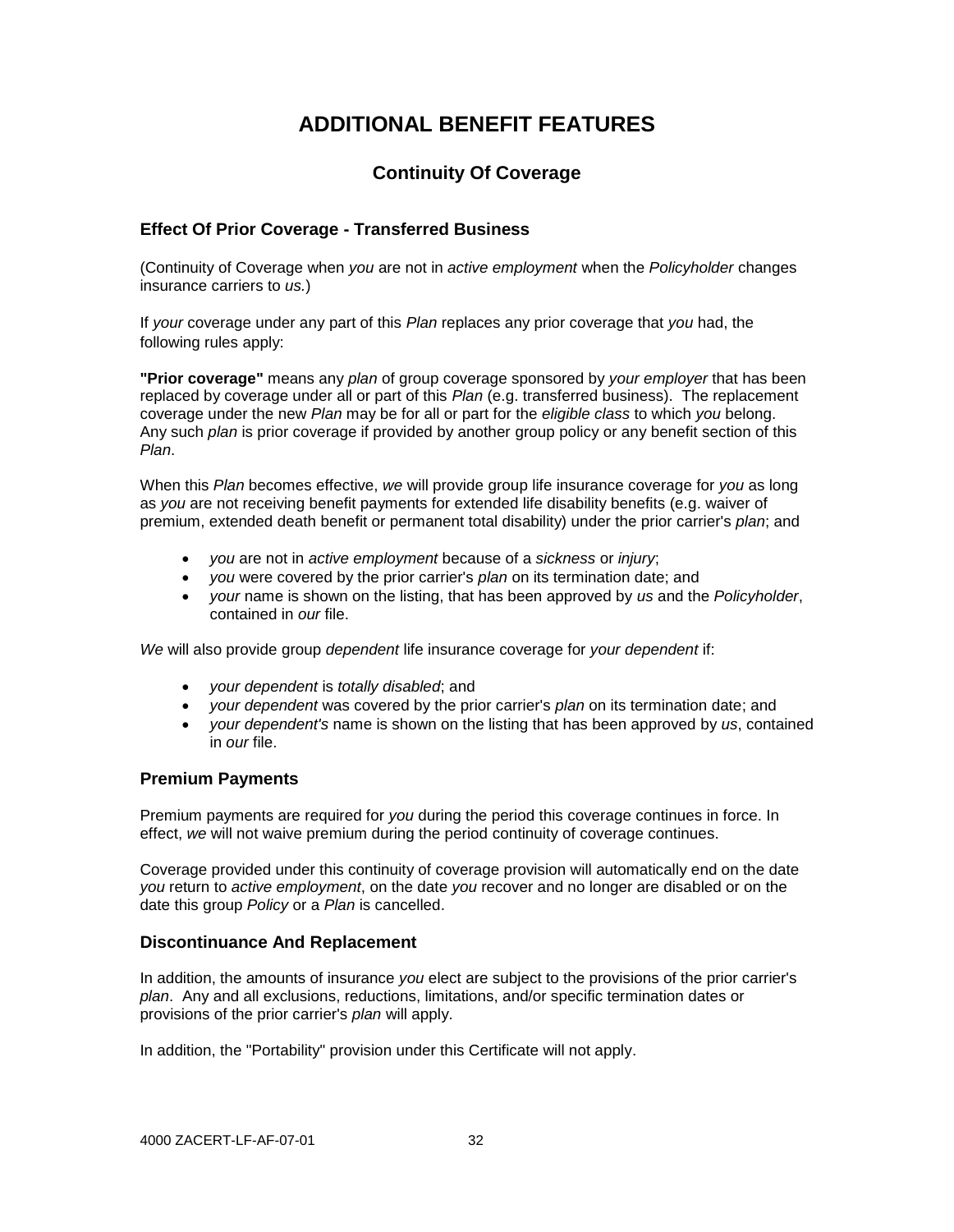# **Portability (Class 1 and Class 2)**

(Available coverage if *you* end employment or work reduced hours.)

*Your* life insurance may be continued if *your* coverage under the group life insurance *Policy* ends because:

- *your* employment ends with or *you* retire from *your employer*;
- *you* are no longer in an *eligible class*; or
- *your dependents* lose coverage when they no longer qualify as a covered d*ependents*.

In case of *your* death, *your* insured *dependents* also may elect portable coverage for themselves. However, children cannot become insured for portable coverage unless the *spouse* also becomes insured for portable coverage.

All of the terms and conditions of *your* group term life insurance will apply under the portability provision except as described below.

# **Conversion Privilege**

The life insurance conversion provision does not apply to any amount of *your* life insurance for which *you* elect coverage under this provision. It may be available for:

- any amount of *your* life insurance to which the terms of this portability provision do not apply;
- any amount of *your* life insurance to which the terms of this portability provision apply, but for which *you* do not elect coverage under this provision; or
- any amount of *your* life insurance in force under this portability provision that stops because of age.

## **Portable Insurance Coverage And Amounts Available**

The portable insurance coverage will be the current coverage and amounts that *you* are insured for under *your employer*'*s* group *Plan*.

However, the amount of portable coverage for *you* will not be more than:

- the highest *amount of life insurance* available for *employees* under the *Plan*; or
- 5 x *your annual earnings*; or
- **\$2,000,000 from all** *our* **group life** *Plans* **combined, whichever is less.**

The amount of portable coverage for *your spouse* will not be more than:

- the highest *amount of life insurance* available for *spouses* under the *employer's* group supplemental *Plan;* or
- 50% of *your* amount of portable coverage; or
- \$500,000 from all *our* group life *Plans* combined, whichever is less.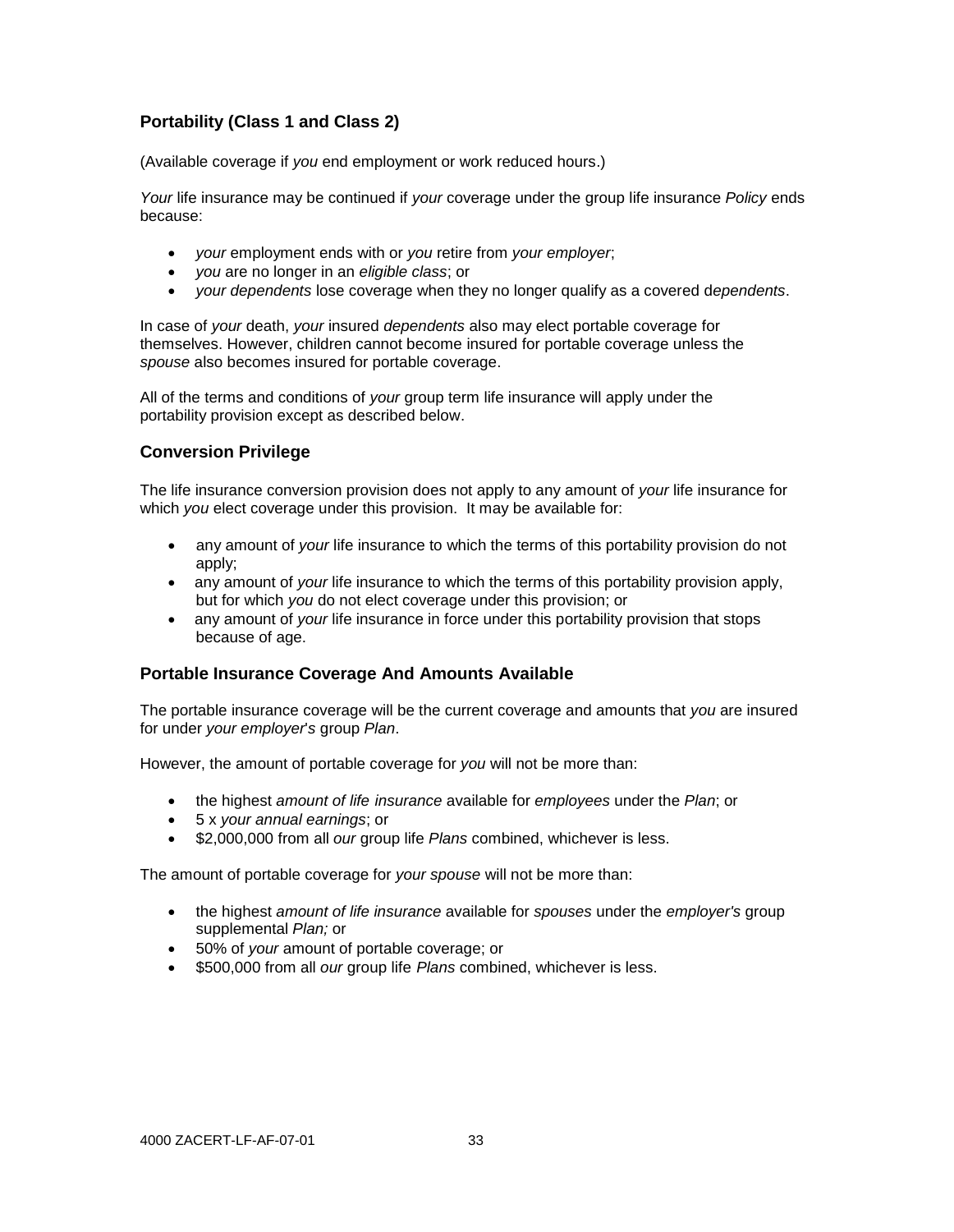The amount of portable coverage for a child will not be more than:

- the highest *amount of life insurance* available for children under the *Plan*; or
- 50% of *your* amount of portable coverage; or
- \$25,000 whichever is less.

The minimum amount of coverage of life insurance that can be ported is:

- \$10,000 for *you*; and
- \$1,000 for *your dependents*.

If the current amounts under the group life *Plan* are less than \$10,000 for *you* and \$1,000 for *your dependents, you* may not port the lesser amounts.

Portable coverage will reduce at the ages and amounts shown in the life insurance Benefits Schedule.

*Your amount of life insurance* will reduce or cease at any time it would reduce or cease for *your eligible class* if *you* had continued in *active employment* with *your employer*.

If *your employer* terminates the group *Plan* following *your* election of portable insurance coverage, *your* portable coverage may be continued subject to the terms of this Certificate.

# **Applying For Portable Coverage**

*You* must submit a written request and pay premium within 31 days after *your* insurance coverage under the *employer*'*s* group *Plan* ends.

To do so *you* must:

- obtain and complete a portability request form and submit it to *us;*
- submit *evidence of insurability* if *you* are applying for more than the maximum that can be applied for without *evidence of insurability*; and
- submit the first premiums for the amounts not requiring *evidence of insurability* due with the completed request form to *us*.

In the event of *your* death, *your dependents* must apply for portable coverage and pay the first premium within 31 days after the date *you* die.

You are not eligible to apply for portable coverage for yourself if:

- *you* are ill or *injured* and away from work on the date *your* coverage stops under this *Plan;*
- coverage under the group *Policy* is canceled and replaced by like coverage under another policy;
- coverage under the group *Policy* is canceled because *your employer* has gone out of business;
- *you* have an *injury* or *sickness* under the terms of this *Plan*, which has a material effect on life expectancy;
- coverage has been converted to an individual life policy in accordance with the *Plan's* conversion privilege;
- *you* are older than age 69; or
- *you* failed to pay the required premium under the terms of this *Plan*.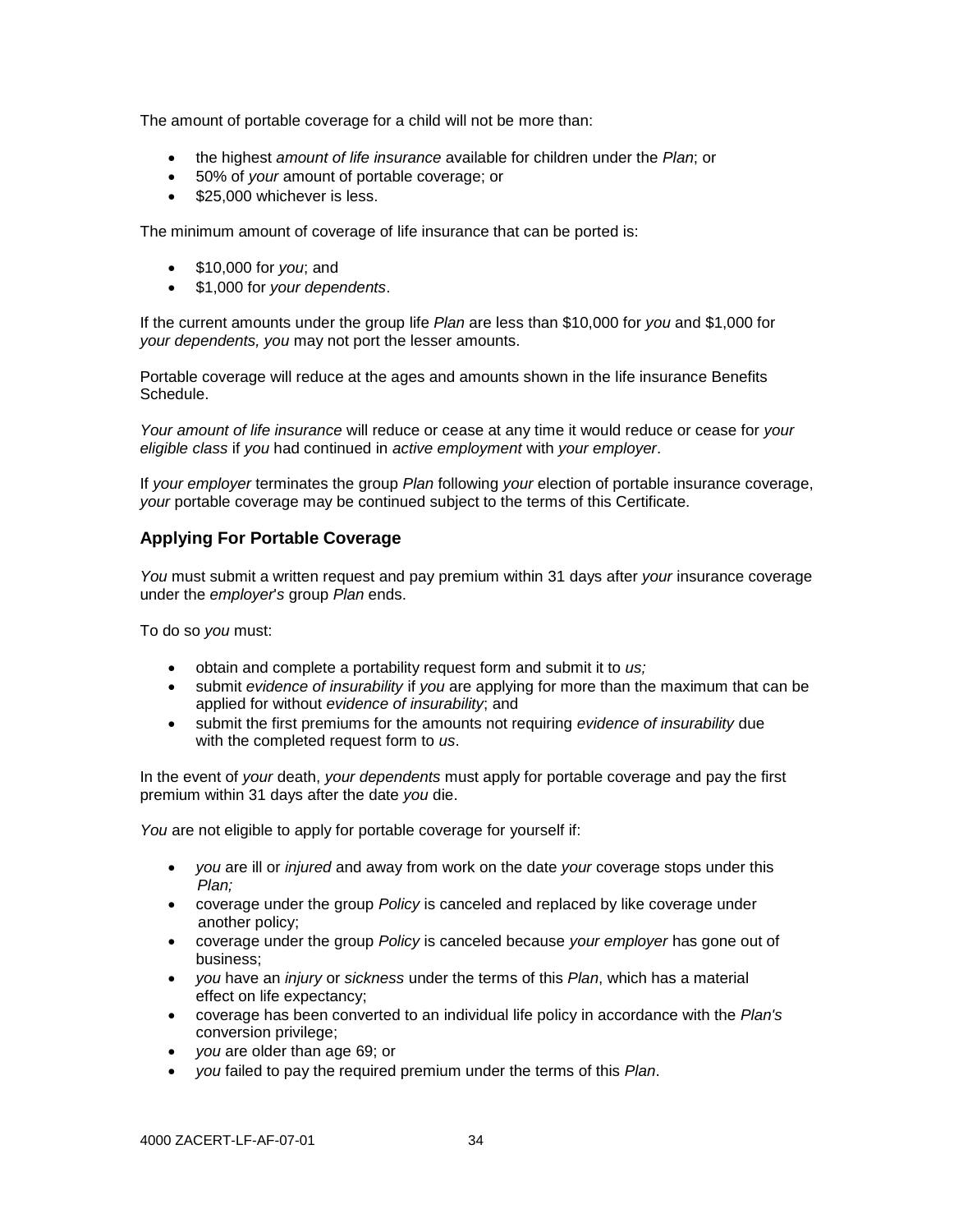*You* are not eligible to apply for portable coverage for a *dependent* if:

- *you* do not elect portable coverage for yourself;
- *your dependent* child has less than 12 months to reach the age where he or she will not meet the *Plan's* definition of a *dependent* child;
- *your dependent spouse* is older than age 69;
- *you* have an *injury or sickness* under the terms of this *Plan,* which has a material effect on life expectancy;
- *your dependent* has an *injury* or *sickness* under the terms of this *Plan*, which has a material effect on life expectancy; or
- *you* failed to pay the required premium under the terms of this *Plan.*

In case of *your* death, *your spouse* is not eligible to apply for portable coverage if:

- *your* surviving *spouse* is not insured under this *Plan*;
- *your* surviving *spouse* has an *injury* or *sickness* under the terms of this *Plan*, which has a material effect on life expectancy; or
- *you* failed to pay the required premium under the terms of this *Plan* for *your spouse*.

In case of *your* death, *your* child is not eligible to apply for portable coverage if:

- *your* surviving *spouse* is not insured under this *Plan*;
- *your* surviving *spouse* is insured under this *Plan* and chooses not to elect portable coverage;
- *your* surviving *spouse* has an *injury* or *sickness*, under the terms of this *Plan* which has a material effect on life expectancy;
- *your dependent* child has less than 12 months to reach the age where he or she will not meet the *Plan's* definition of a *dependent* child;
- *your* child has an *injury* or *sickness*, under the terms of this *Plan*, which has a material effect on life expectancy; or
- *you* failed to pay the required premium under the terms of this *Plan* for *your* child.

If *we* determine that because of an *injury* or *sickness*, which has a material effect on life expectancy, *you* were not eligible for life insurance portability at the time *you* elected portable coverage, the benefit will be adjusted to the amount of whole life coverage the premium would have purchased under the *Plan's* conversion privilege.

# **Portability Effective Date**

Life insurance coverage, which does not require *evidence of insurability* under this provision, will become effective at the end of the 31 day election period if *you* have completed a portability request form and submitted the first premium.

Insurance coverage which requires *evidence of insurability* under this portability provision will become effective on the date *we* approve *your evidence of insurability*. *You* are required to submit premium for the *amount of life insurance* requiring *evidence of insurability* within 31 days of *our* approval.

*Your* effective date of coverage under the portability feature is called *your* portability date.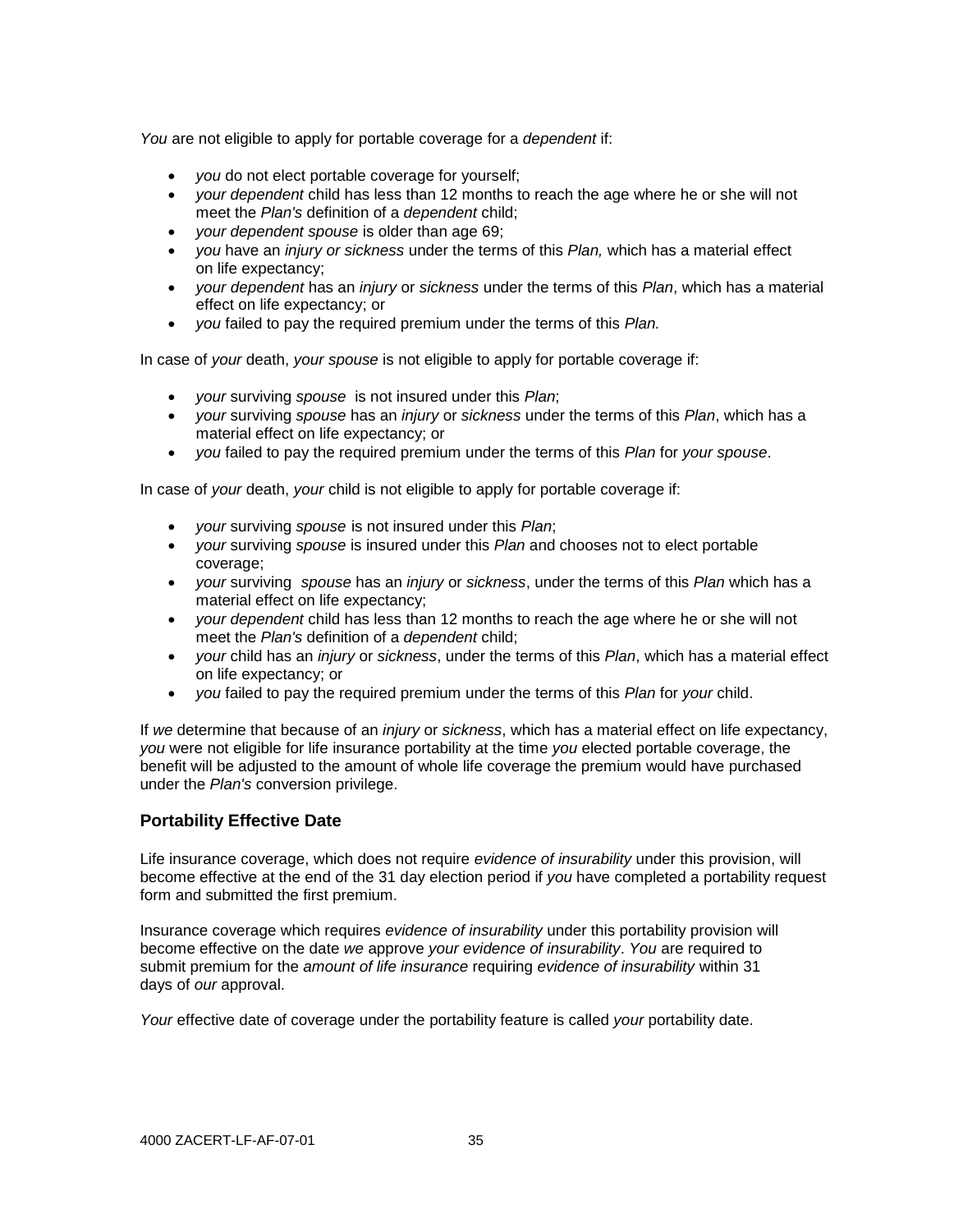# **Applying For Increases Or Decreases In Portable Coverage**

*You* may increase or decrease the *amount of life insurance* coverage. The minimum and maximum benefit amounts are shown above. However, the *amount of life insurance* coverage cannot be decreased below \$10,000 for *you* and \$1,000 for *your dependents*.

All life insurance increases are subject to *evidence of insurability*. If *evidence of insurability* for *you* is approved by *us, you* will be billed separately for the amount of the coverage requiring evidence approval. If *you* die prior to sending *us* premium for amounts requiring *evidence of insurability* the benefit payment will be limited to the amount for which premium has been paid.

Any premium that *we* collected for amounts above which *evidence of insurability* is required will be refunded if *we* do not approve *your evidence of insurability*. The coverage amount that *we* approve will take effect on *your* portability effective date.

Coverage amounts that are not approved may be converted to an individual policy in accordance with this *Plan's* conversion of life insurance provision.

## **When Portable Coverage Ends**

Portable coverage for *you* will end on the date:

- *you* fail to pay any required premium;
- the date of *your* death; or
- the first anniversary of *your* portability effective date following the date *you* reach age 70.

Portable coverage for a *spouse* will end for the following reasons:

- the date *you* fail to pay any required premium;
- the date *your* surviving *spouse* fails to pay any required premium;
- the date of *your* death;
- the date *your spouse* no longer qualifies as a defined *dependent*; or
- the first anniversary of his or her portability date following the date *your spouse* reaches age 70.

Portable coverage for a child will end for the following reasons:

- the date *you* fail to pay any required premium;
- the date *your* surviving *spouse* fails to pay any required premium;
- the date *your* child no longer qualifies as a *dependent*;
- the date the surviving *spouse* dies;
- the date of *your* death.

If portable coverage ends due to failure to pay required premium, portable coverage cannot be reinstated.

#### **Premium And Billing Charges**

#### **Premium Payments**

Premium payments are required for *you and your dependents* during the period this portability coverage continues in force. Premiums for coverage under this provision will be paid directly to *us*.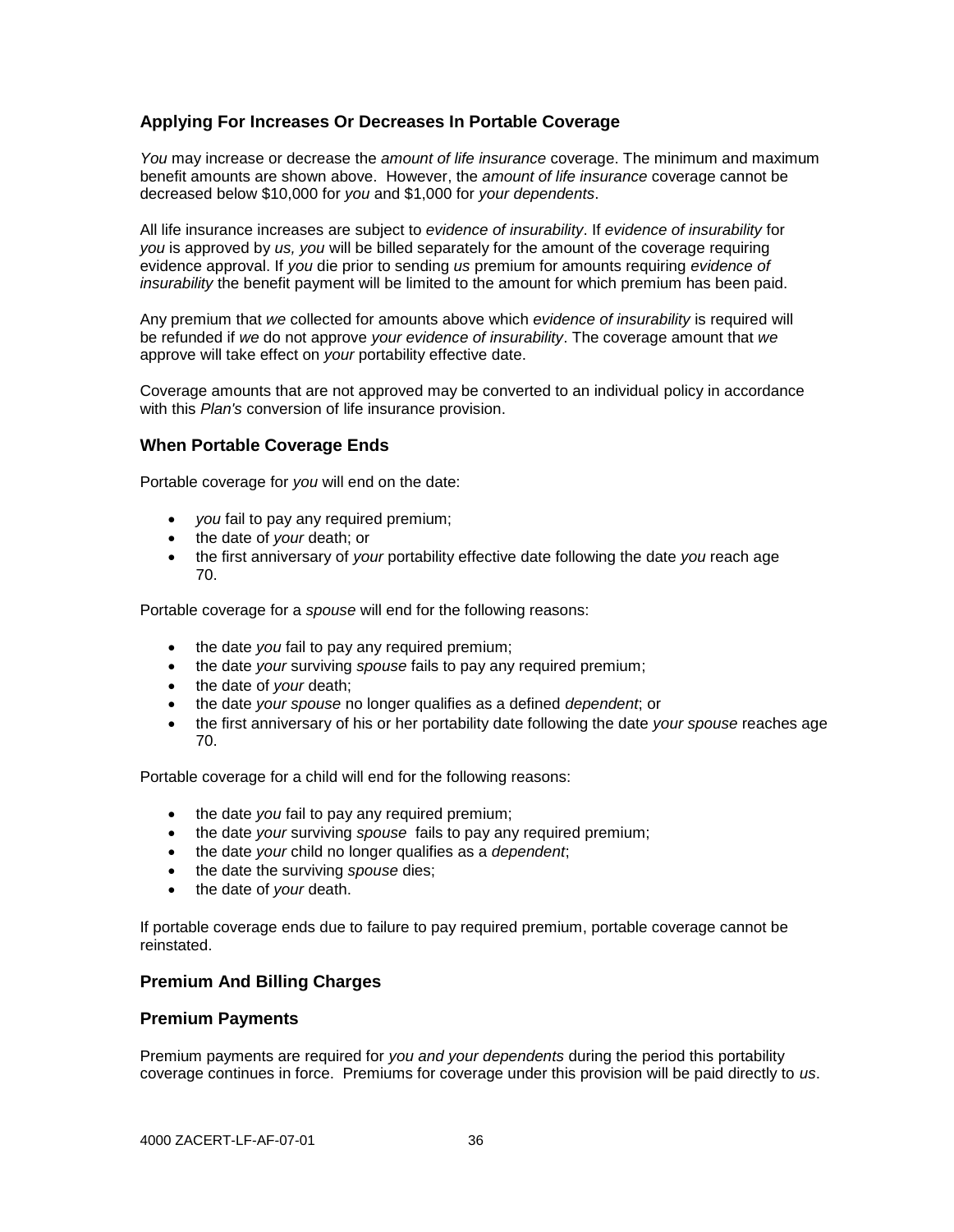The premium will include a fee for the direct billing services *we* provide. The fee for direct billing may change, but not more than once a year.

The premium rate for non-contributory coverage in force under this provision will be set on *your* portability date. Any premium collected for amounts above which *evidence of insurability* is required will be refunded if *we* do not approve *your evidence of insurability*.

# **Premium Rate Changes**

*We* may change premium rates for portable coverage at any time for reasons which affect the risk assumed, including those reasons shown below:

- changes occur in the coverage levels;
- changes occur in the overall use of benefits by all *Insureds*;
- changes occur in other risk factors; or
- a new *law* or a change in any existing *law* is enacted which applies to portable coverage.

The change in premium rates will be made on a class basis according to *our* underwriting risk studies. *We* will notify the *Insured* in writing at least 31 days before a premium rate is changed.

## **Accelerated Death Benefit**

The accelerated death benefit provision, if included in the life *Plan*, does not apply to life insurance in force under this portability provision.

# **Applying For A Life Conversion Policy If Portable Coverage Ends Or Is Not Available**

If *you* and *your dependents* are not eligible to apply for portable coverage or portable coverage ends, then *you* and *your dependents* may qualify for conversion coverage. Refer to conversion privilege under this *Plan.*

Ask *your employer* for a conversion application form which includes cost information.

When *you* complete the application, send it with the first premium amount to:

Zurich American Life Insurance Company Conversion Unit PO Box 7728 Overland Park, Kansas 66207-0728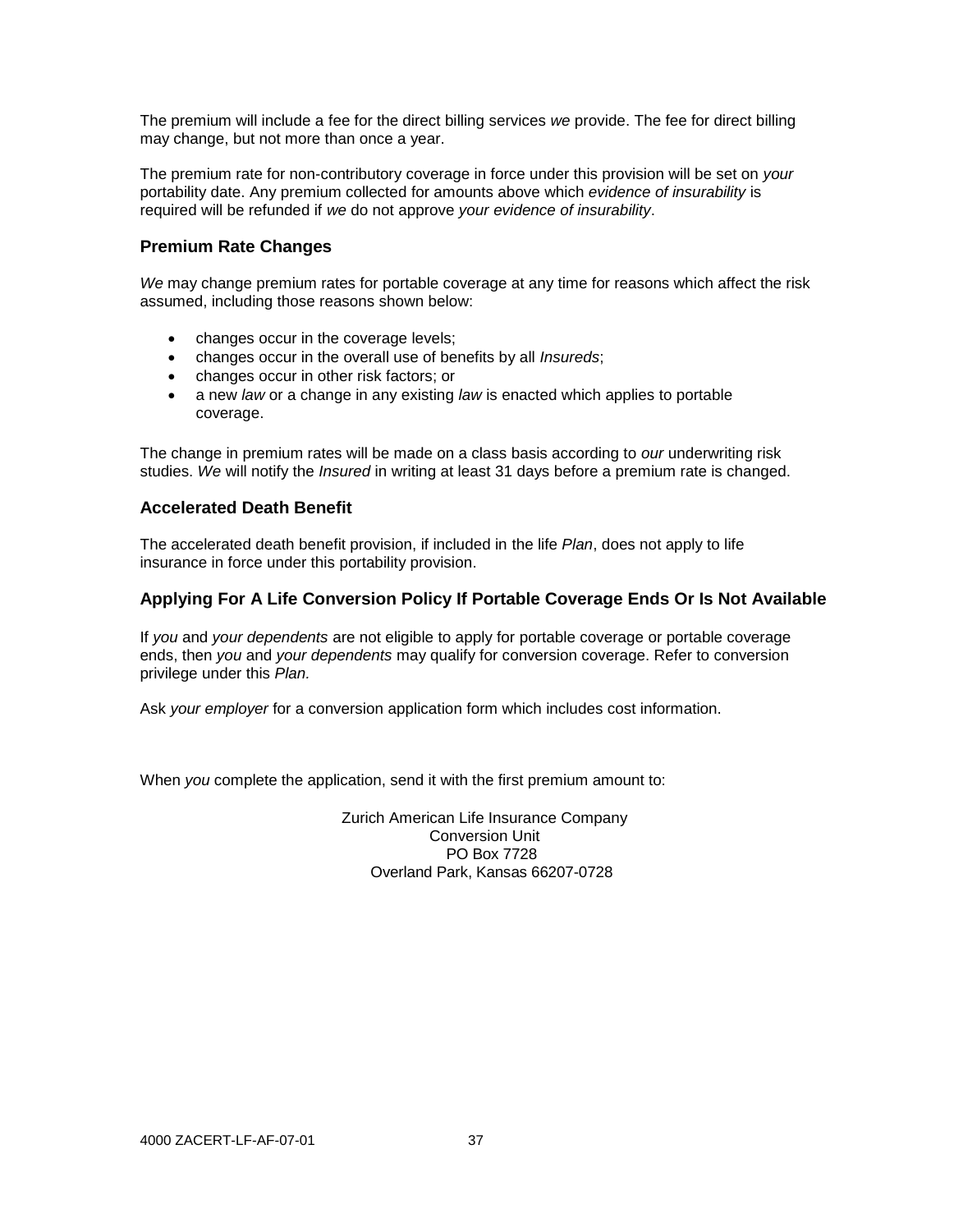# **CLAIM INFORMATION**

# **Zurich American Life Insurance Company Term Life Insurance**

# **Reporting Of Claims**

*We* encourage *you* or *your* authorized representative to notify *us* as soon as possible, so that a claim decision can be made in a timely manner.

If a claim is based on *your* disability, telephonic notice, as authorized by *us* or written notice and proof of claim must be provided no later than 90 days after the end of the e*limination period*.

If a claim is based on death, telephonic notice as authorized by *us* or written notice and proof of claim must be provided no later than 90 days after the date of death.

If it is not possible to give proof within these time limits, it must be given no later than one (1) year after the time proof is required as specified above. These time limits will not apply during any period *you* or *your* authorized representative lacks the legal capacity to give *us* proof of claim.

If *you* choose to file a written notice of claim, the claim form is available from *your employer,* or *you* or *your* authorized representative can request a claim form from *us*. If *you* or *your* authorized representative does not receive the form from *us* within 15 days of *your* request, send *us* written proof of claim without waiting for the form.

If *you* submit a claim before *you* have been notified of *our* decision on any coverage amount requiring *evidence of insurability*, *your* amount of coverage will be determined as if *our* final underwriting decision had been made prior to the date of claim.

If *you* have a disability, *you* must notify *us* immediately when *you* return to work in any capacity, regardless of whether *you* are working for *your employer*.

#### **Filing A Claim For A Disability**

*You* may file proof of claim by telephonic means. Contact *your employer* for more information on how to file *your* claim by telephone. *You* will be required to sign an authorization form in order for *us* to obtain medical information from *your* attending *physician*. If *we* are unable to obtain *your* medical information, *we* will send a letter and appropriate forms to *you* for completion to be returned to *us* by the date determined in the letter.

If *you* choose to file written notice of claim, *you* or *your* authorized representative and *your employer* must complete *your* own sections of the claim form and then give it to *your* attending *physician*. *Your physician* should complete his or her section of the form and send it directly to *us*.

#### **Information Required For Proof Of Your Disability Claim**

If the claim is based on *your* disability, proof of claim, provided at *your* expense, must show:

- that *you* are under the *regular care* of a *physician*;
- the appropriate documentation of *your annual earnings*;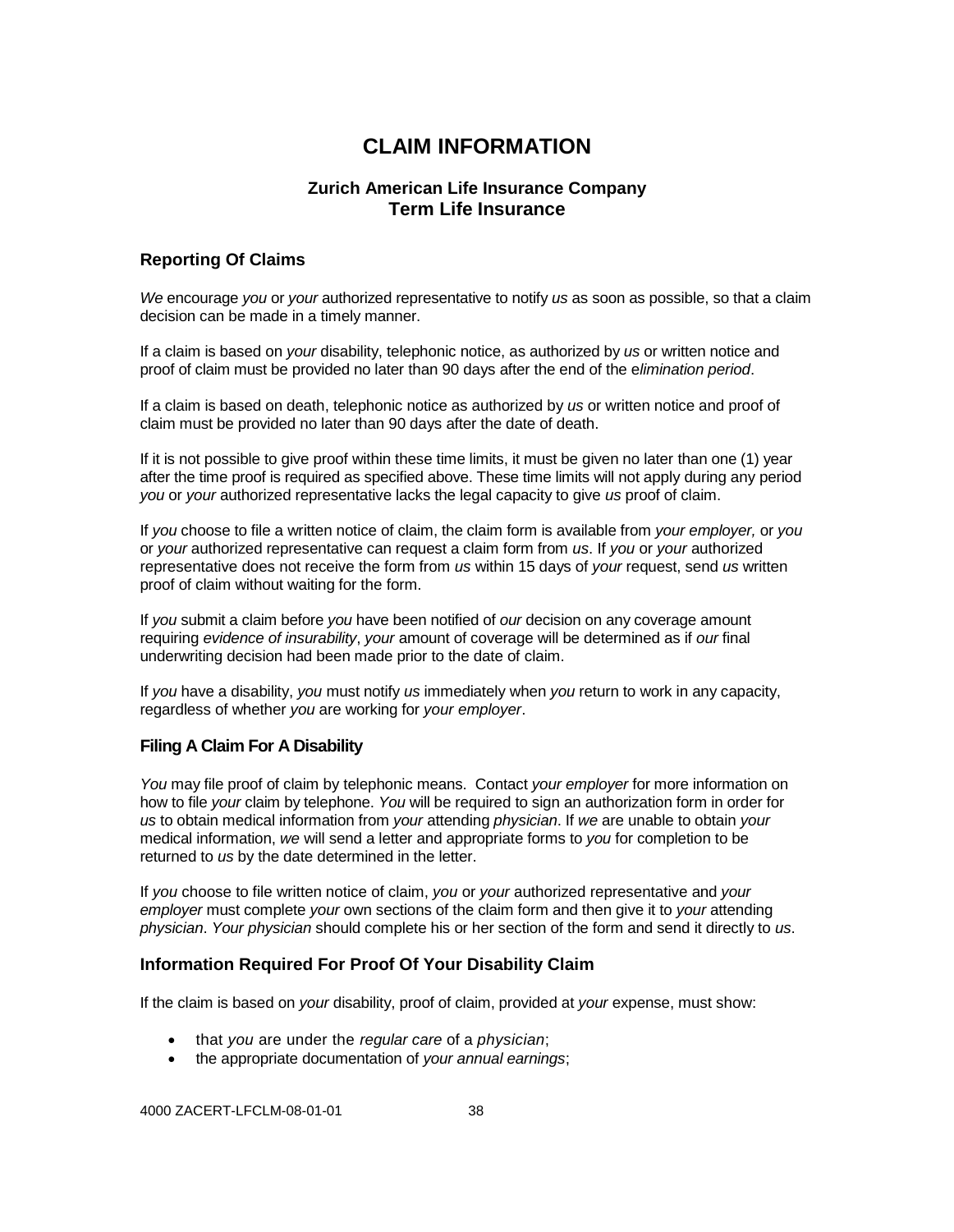- the date *your* disability began;
- the cause of *your* disability;
- the extent of *your* disability, including restrictions and limitations preventing *you* from performing *your regular occupation* or any *gainful occupation*; and
- the name and address of any *hospital* or *institution* where *you* received treatment, including all attending *physicians*.

*We* may request that *you* send proof of continuing disability indicating that *you* are under the *regular care* of a *physician*. This proof, provided at *your* expense, must be received within 30 days of a request by *us*.

In some cases, *you* will be required to give *us* authorization to obtain additional medical and nonmedical information as part of *your* proof of claim or proof of continuing disability. *We* may not be able to process *your* claim if the appropriate information is not submitted. *We* may deny *your* claim or terminate *your* payments until *we* receive the required information.

# **Information Required For Proof Of Death**

A certified copy of the death certificate must be given to *us* with proof the claimant is entitled to the insurance proceeds. Proof of claim for death must show the cause of death and be provided at *your* or *your* authorized representative's expense. *We* may not be able to process *your* claim if the appropriate information is not submitted. *We* may deny *your* claim until *we* receive the required information.

# **Claim Notification**

*We* will notify a claimant in writing of the acceptance or rejection of a claim no later than the 15th business day after the date *we* receive all items, statements, and forms required by *us* to secure final proof of loss.

If *we* are unable to accept or reject the claim, *we* will notify the claimant of the reasons that *we* need additional time within 15 business days of *our* receipt of the claim information. *We* will accept or reject the claim within 45 days after the date of this notice.

If *we* reject the claim, the notice *we* will state the reasons for the rejection.

## **Death Claim Payment**

*We* will settle a death claim within two (2) months following *our* receipt of satisfactory proof of loss as described above. *We* will pay interest on the proceeds from the date *we* receive satisfactory proof of loss until the date *we* approve the claim. The interest rate will be the rate at which interest accrues on proceeds that are left on deposit with the Company.

## **When Can We Request An Autopsy?**

In case of death, *we* will have the right and opportunity to request an autopsy where not forbidden by *law*.

#### **What Happens If We Overpay Your Claim?**

*We* have the right to recover any overpayments due to fraud or *our* error. *You*, *your* authorized representative or *your beneficiary* must reimburse *us* in full. *We* will not recover more money than the amount *we* paid *you*. *We* will determine the method by which the repayment will be made.

4000 ZACERT-LFCLM-08-01-01 39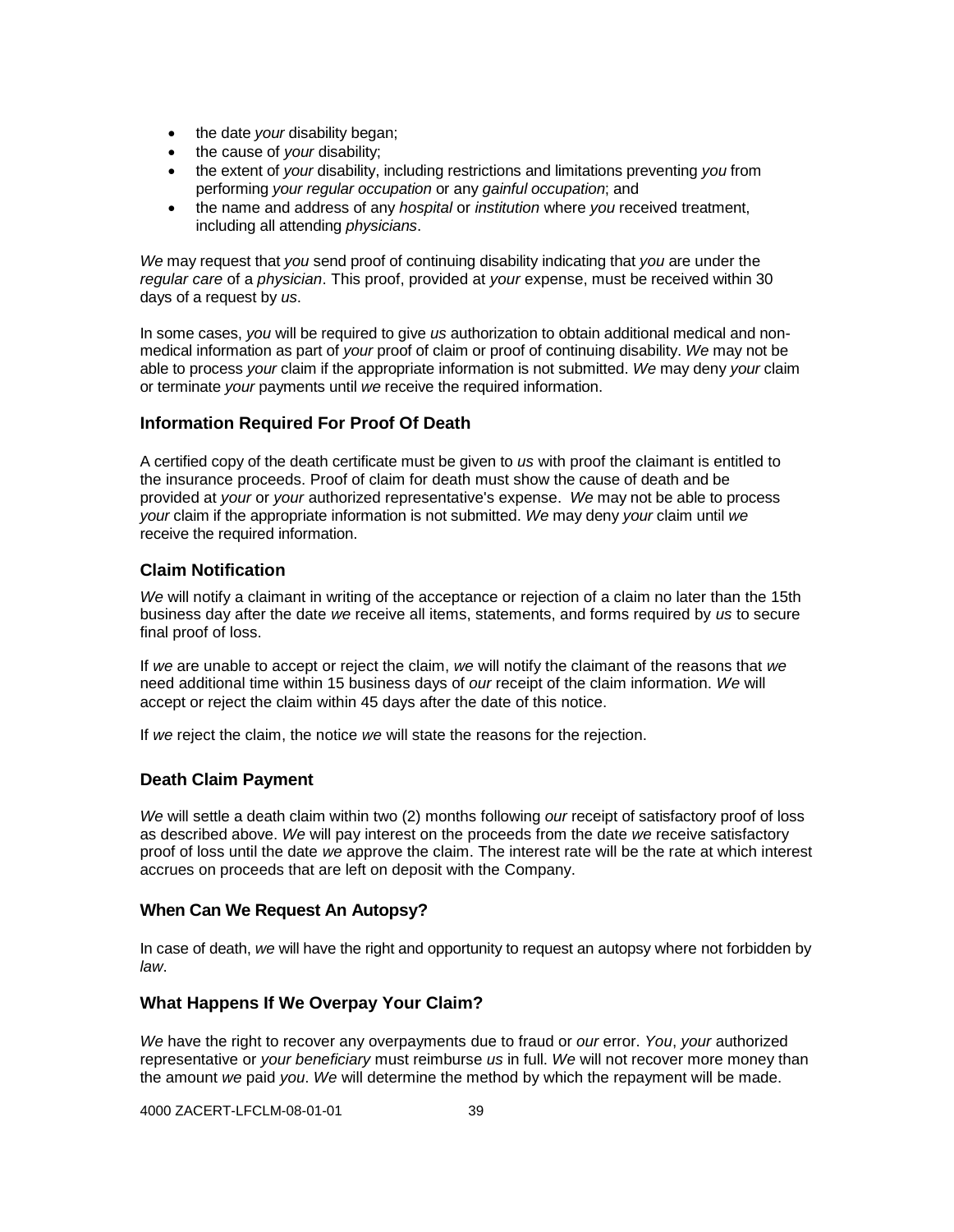*We* have the right to do any one or all of the following:

- **•** require *you* to return the overpayment on request;
- take any legal action needed to recover the overpayment; and
- place a lien, if not prohibited by *law,* in the amount of the overpayment on the proceeds of any other income, whether on a periodic or lump sum basis.

# **Unpaid Premium Due**

Any unpaid premium due for *your* coverage under this *Policy* may be recovered by *us* by offsetting against amounts otherwise payable to *you*, *your beneficiary* or *your* legal representative under this *Policy,* or by other legally permitted means.

# **What Are The Time Limits For Legal Proceedings?**

*You* can start legal action regarding *your* claim 60 days after proof of claim has been given to *us* and up to three (3) years from the time proof of claim is required, unless otherwise provided under federal *law*.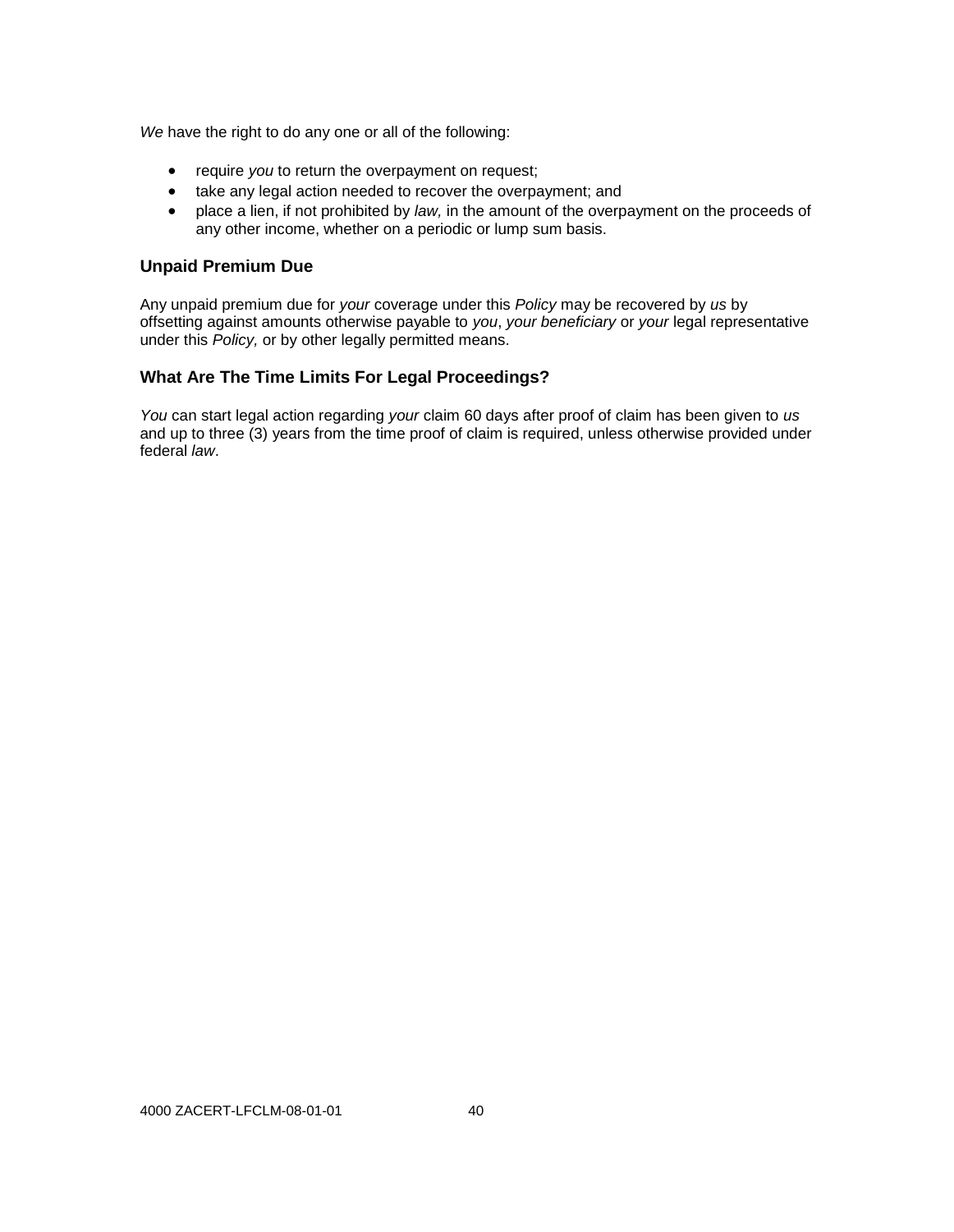# **GLOSSARY**

General definitions used throughout this Certificate include:

**Actively at Work, Active at Work or Actively Working** means at work with *your employer* on a day that is one of *your employer's* scheduled workdays. On that day, *you* must be performing for wage or profit, all of the regular duties of *your* job in the usual way, and for *your* usual number of hours.

**Active Employment** means *you* are working for *your employer* for earnings that are paid regularly and that *you* are performing the *material and substantial duties* of *your regular occupation*. *You* must be working at least the minimum number of hours as described under eligible group(s) in each *Plan.*

*Your* work site must be:

- *your employer's* usual place of business;
- an alternative work site at the direction of *your employer*; or
- a location to which *your* job requires *you* to travel.

Normal vacation or a holiday is considered *active employment*. Temporary and seasonal workers are excluded from coverage.

**Administrator** means Zurich American Life Insurance Company.

**Amount of Life Insurance** means both the Basic and Supplemental Life Amounts unless otherwise stated in specific provisions and benefits.

**Annual Earnings** means *your* gross annual income from *your employer* in effect just prior to the date of loss. It includes *your* total income before taxes. It is prior to any deductions made for pre-tax contributions to a qualified deferred compensation, section 125 plan, or flexible spending account. It does not include income received from commissions, bonuses, overtime pay, any other extra compensation, or income received from services other than *your employer*.

For purposes of calculating benefits payable to *you*, *annual earnings* means *your* actual earnings as defined above, as of the date *your employer* most recently reported *your* earnings to *us* prior to *your* date of loss. Check with *your employer* to determine the amount of earnings it reports to *us* for *you* and how frequently earnings are reported.

**Appropriate Care** means the determination of an accurate and medically supported diagnosis of the *Insured's* disability, or ongoing medical treatment and care of the *Insured's* disability by a *physician* that conforms to generally-accepted medical standards, including frequency of treatment and care.

**Confined or Confinement** means a *hospital* stay of at least eight (8) hours per day.

**Dependent** means *your spouse*, domestic partner, and *dependent* children. A *dependent* must be a citizen or legal resident of the United States, its territories and protectorates. Any person who is in full-time military service cannot be a *dependent*.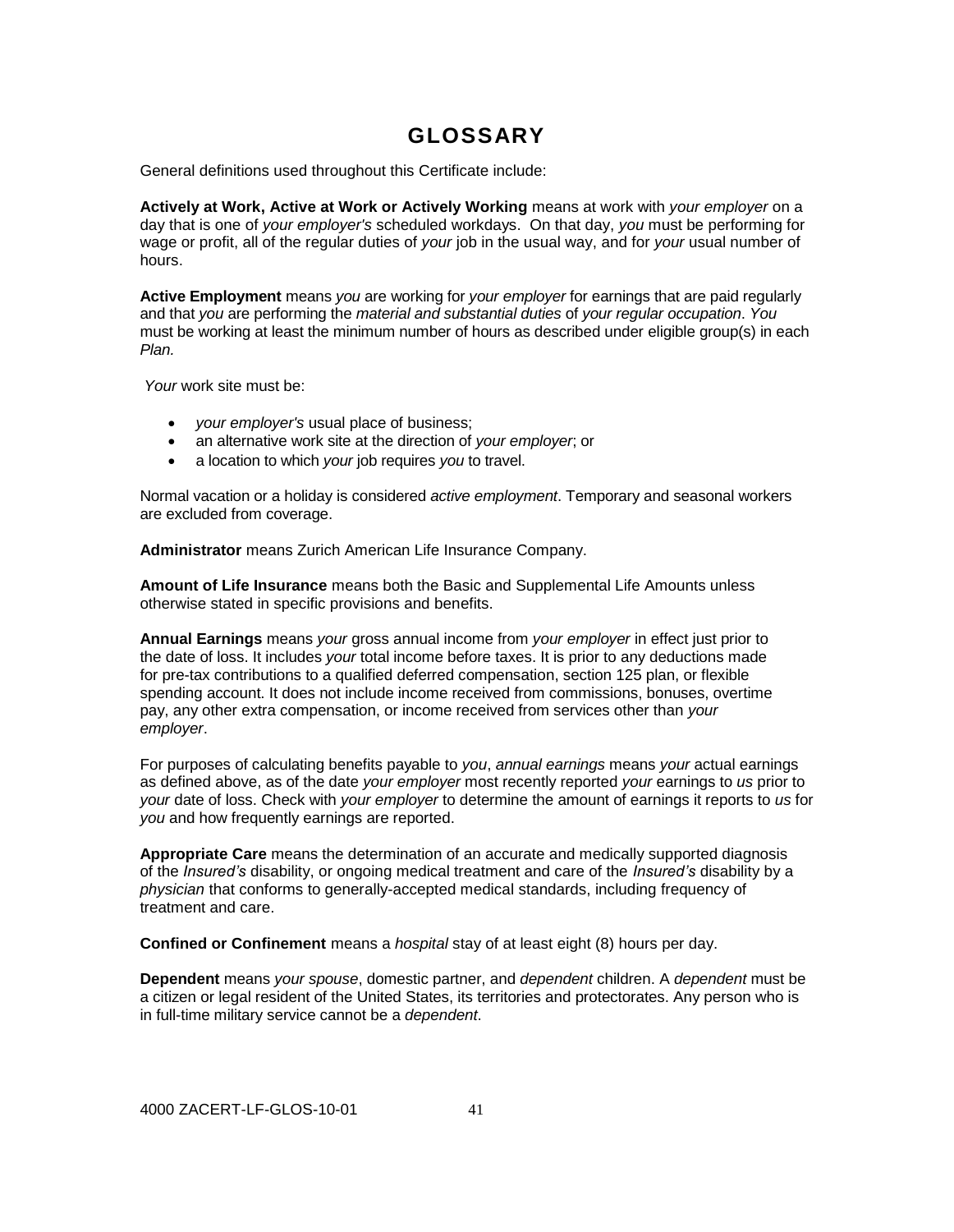**Eligible Class(es)** means the classes of *employees* that *your employer* has selected as being eligible to receive coverage under a *Plan*. *Your employer* determines if *you* are in an *eligible class*. Such criteria are based solely upon the conditions established by *your employer*.

**Eligible Survivor** means *your spouse*, if living, otherwise *your* children under age 26 equally.

**Eligibility Date** means the date *you* become eligible for insurance.

**Elimination Period** means a period of continuous disability which must be satisfied before *you* are eligible to have *your* life premium waived by *us* or receive a permanent disability benefit.

**Employee** means a person who is in *active employment* working and residing inside of the United States with the *Policyholder* and the *employees*, individual proprietors, and partners of one or more affiliated corporations, proprietorships or partnerships if the business of the *Policyholder* and such affiliated corporations, proprietorships or partnerships is under common control. *Employee* shall exclude in any case, temporary *employees* and *employees* who work for the *employer* less than the number of hours per week indicated in the Benefits Schedule. This term does not include *employees* who normally work less than 30 hours a week for the *Policyholder*.

**Employer** means the *Policyholder*, and includes any division, subsidiary or affiliated company named in the *Policy.*

**Evidence of Insurability** means a statement of *your* or *your dependent's* medical history which *we* will use to determine if *you or your dependents* are approved for coverage. *Evidence of insurability*  will be at y*our* expense.

**Full-Time** as used for an *Insured* means the number of hours set by the *Policyholder* as a regular work day for *full-time employees* in the *Insured's eligible class*.

**Gainful Occupation/Gainful Employment** means an occupation that within 12 months of *your* return to work is or can be expected to provide *you* with an income that is at least equal to 60% of *your annual earnings* in effect just prior to the date *your* disability began.

**Grace Period** means the period of time following the premium due date during which premium payment may be made.

**Home Office** means 1299 Zurich Way, Schaumburg, IL 60196.

**Hospital or Institution** means an accredited facility licensed to provide care and treatment for the condition causing *your* disability.

**Illness** means a pathological condition of the body that presents a group of clinical signs and symptoms and lab findings peculiar to it and that sets the condition apart as an abnormal entity differing from other normal or pathological body states.

**Injury** means:

- for purposes of portability, a bodily *injury* that is the direct result of an *accident* and not related to any other cause;
- for all other purposes, a bodily *injury* that is the sole and direct result of an *accident* and not related to any other cause. Disability must begin while *you* are covered under the *Plan.*

**Insured** means any person covered under a *Plan* for which premium has been paid.

4000 ZACERT-LF-GLOS-10-01 42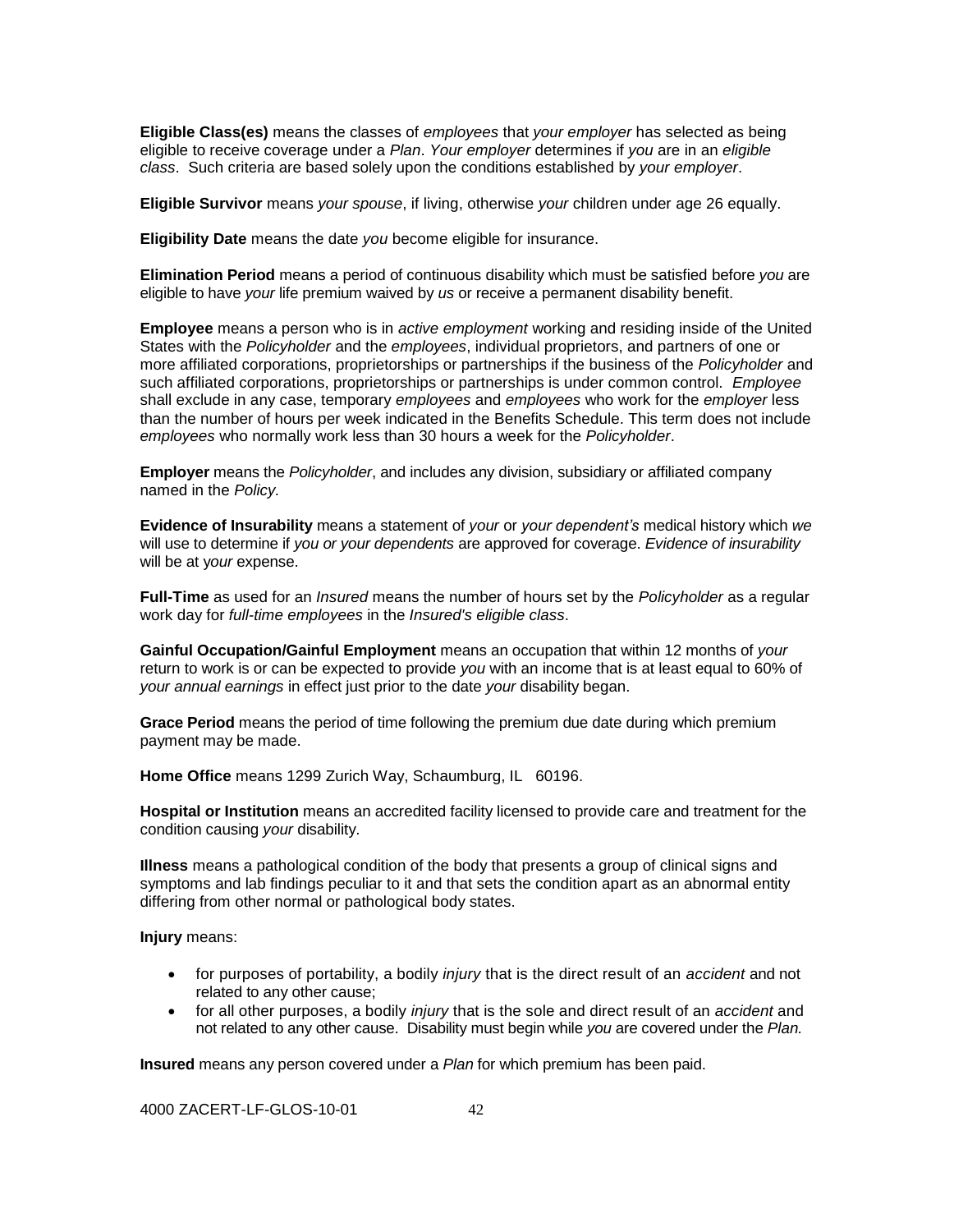**Late Applicant** means *you* apply for coverage for yourself more than 31 days after the date *you* or *your dependents* are eligible for coverage.

**Law, Plan or Act** means the original enactments of the *law*, *plan* or *act* and any amendments.

**Layoff** or **Leave of Absence** means *you* are temporarily absent from *active employment* for a period of time that has been agreed to in advance in writing by *your employer*.

*Your* normal vacation time or any period of disability is not considered a temporary *layoff* or *leave of absence*.

**Life Insurance Benefit** means the total benefit amount for which an *employee* is insured under this *Plan* subject to the maximum benefit.

**Life Status Change** means a change in status as defined in the regulations under Internal Revenue Code Section 125, unless *your employer's* cafeteria *Plan* document or human resource policy contains more restrictive provisions. In that event, *your employer* may restrict the situations where *you* can change *your* coverage.

**Life Threatening Condition** is a critical health condition that may possibly result in *your or your dependent spouse's* loss of life.

**Material and Substantial Duties** means duties that normally are required for the performance of *your* regular occupation, and cannot be reasonably omitted or modified.

**Maximum Period of Payment** means the longest period of time *we* will make payments to *you* for any one period of disability.

**Normal Retirement Age** means the Social Security *normal retirement age* as stated in the 1983 revision of the United States Social Security Act. It is determined by *your* date of birth.

**Payable Claim** means a claim for which *we* are liable under the terms of the *Policy.*

**Physician** means:

- a person performing tasks that are within the limits of his or her medical license; and a person who is licensed to practice medicine and prescribe and administer drugs or to perform surgery; or
- a person with a doctoral degree in Psychology (Ph.D. or Psy.D.) whose primary practice is treating patients; or
- a person who is a legally qualified medical practitioner according to the *laws* and regulations of the governing jurisdiction.

*We* will not recognize *you*, or *your spouse*, children, parents or siblings as a *physician* for a claim that *you* send to *us.*

**Plan** means a line of coverage under the *Policy.*

**Policy** means the *Policy* provided to the *employer.*

**Policyholder** means the *employer* to whom the *Policy* is issued.

4000 ZACERT-LF-GLOS-10-01 43